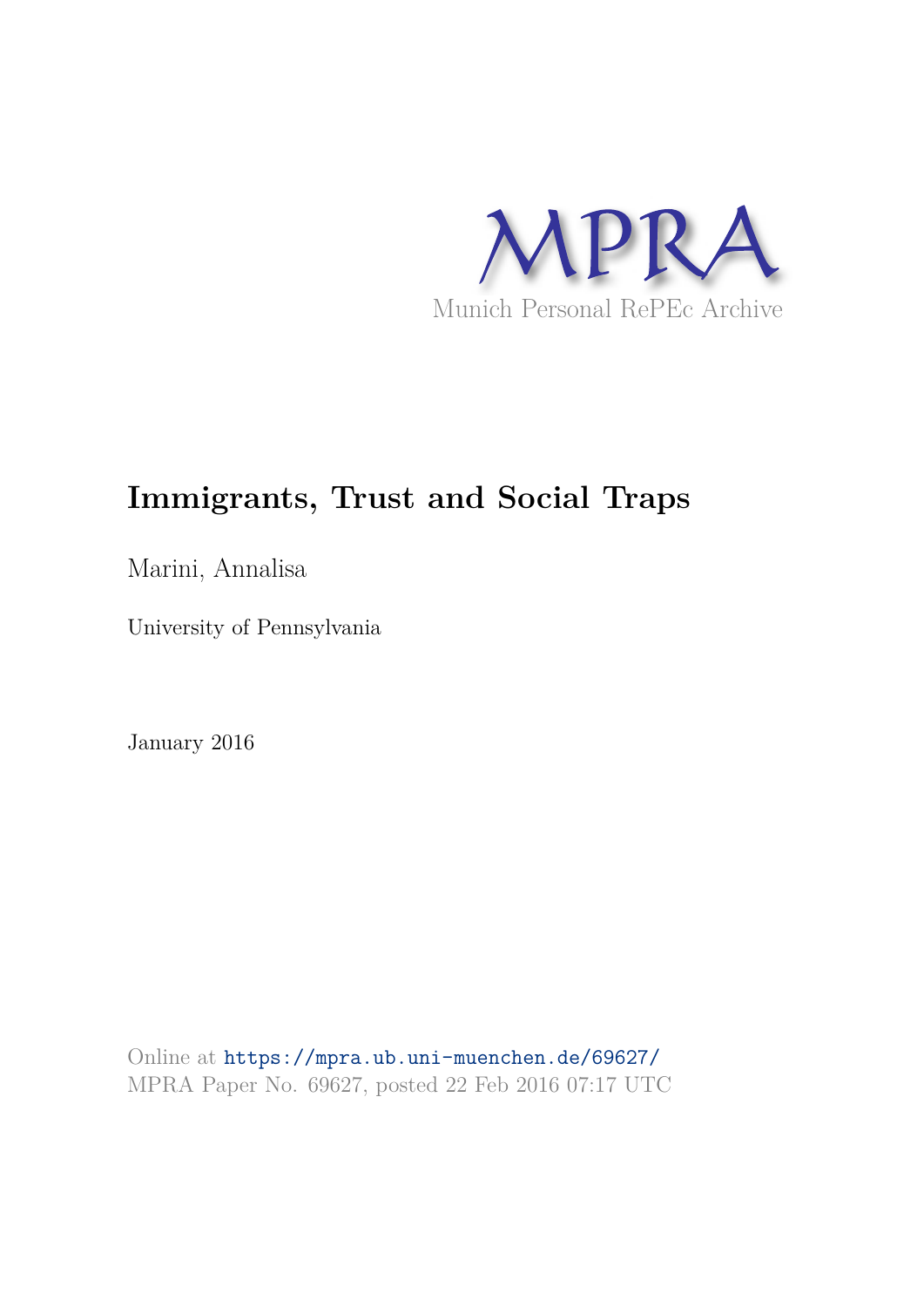## Immigrants, Trust and Social Traps

Annalisa Marini<sup>∗</sup>

#### Abstract

The paper estimates a social interactions model to study the impact of culture on US immigrants' decisions. Findings vary by group of immigrants and by type of social interactions and they are robust to both additional checks and sensitivity analysis. The paper contributes to the literature as follows. It first estimates a social interactions model that models both group formation and the formation of social interactions. Besides, since this is an observational learning model policy suggestions may be drawn to favor integration of immigrants. Finally, it provides a new empirical strategy to study the impact of both inherited and contemporaneous culture on individual decisions.

<sup>∗</sup>Marini: University of Pennsylvania, 249 S 36th Street Philadelphia, PA19104, marinia@sas.upenn.edu. I am very grateful to Steven Durlauf for his comments and suggestions. The responsibility for the content of the paper is entirely mine. While working at this paper I received financial support from the John Templeton Foundation. The opinion expressed in this publication are mine and do not necessarily reflect the views of the John Templeton Foundation. I have no relevant or material financial interests that relate to the research described in this paper.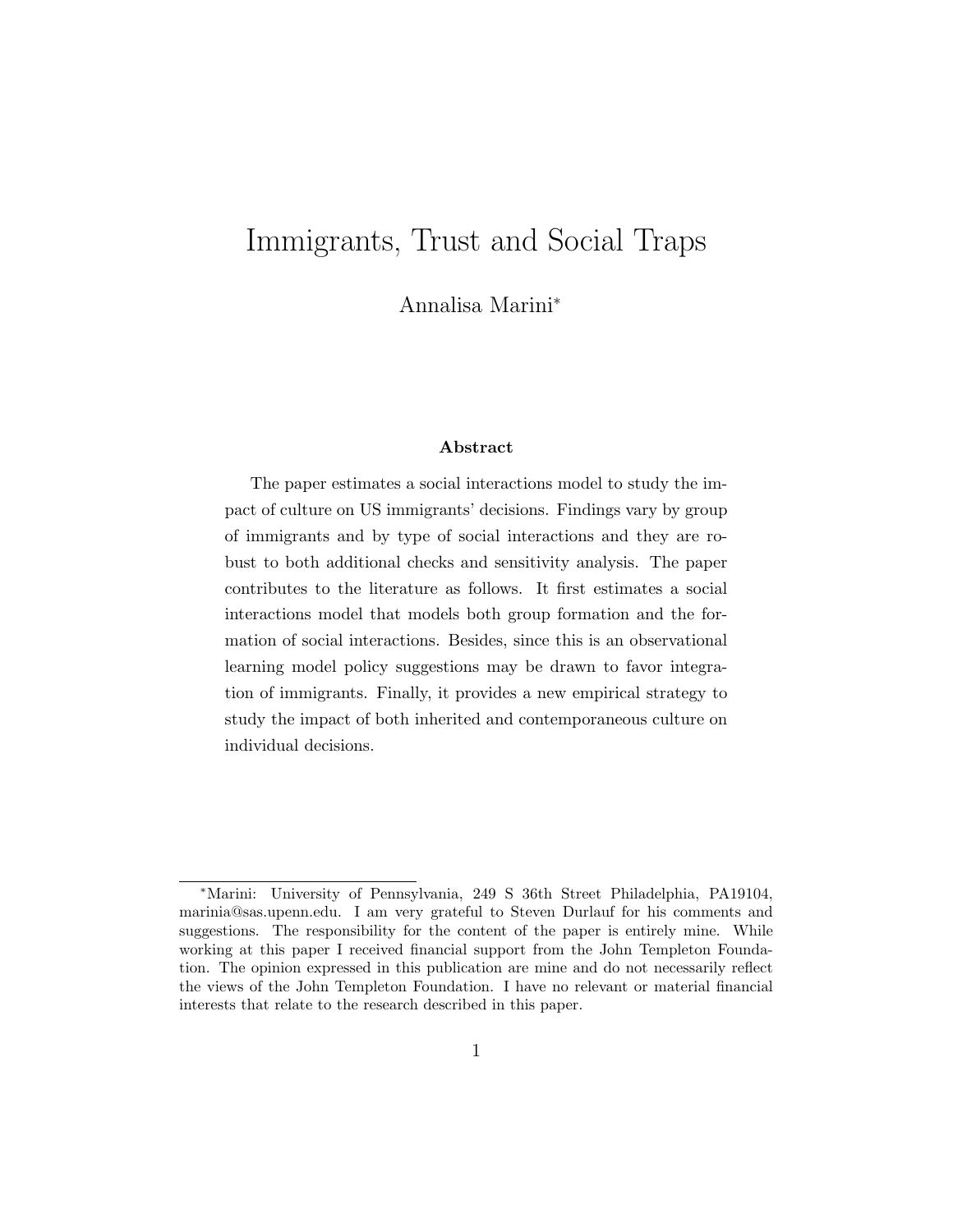"Everybody blames the culture without taking responsibility", J.L. Levine, American Musician

"Trusting is good but not trusting is better", Italian Proverb

"In God we trust", Statement on the American Bank Notes

## 1 Introduction

What are the factors that explain the sorting of immigrants in a region? And once they decide to live in a region who, amongst them, trusts others and what affects their behavioral decision? This paper analyzes the impact of both social interactions and inherited trust on decisions of immigrants living in the United States.

When individuals decide to move and migrate to a region of another country they should also decide whether to conform to the behavior of individuals living in the host region or to keep living in the new country maintaining the behavior they used to have in the country of origin. The decision of immigrants to integrate or to segregate themselves in the host country may have socioeconomic consequences. On the one hand, the ability of immigrants to integrate may have positive effects on economic behavior and performance (Constant and Zimmermann, 2008). On the other hand, after immigrants settle in a region they may stick to the behavior they used to have in their country of origin, form their behavioral decision based more on their interactions with other immigrants (cultural segregation) or adapt to the behavior of a whole society (cultural assimilation). This may generate social traps, which are the equivalent of poverty traps when dealing with social outcomes.

The present paper aims at linking the migration literature (Mincer, 1978; Dustmann, 1995, 1997, 2003; Kirdar, 2009; Gibson and McKenzie, 2011; Kennan and Walker, 2013), with both the cultural economics literature and the social interactions literature. In particular, we let US immigrants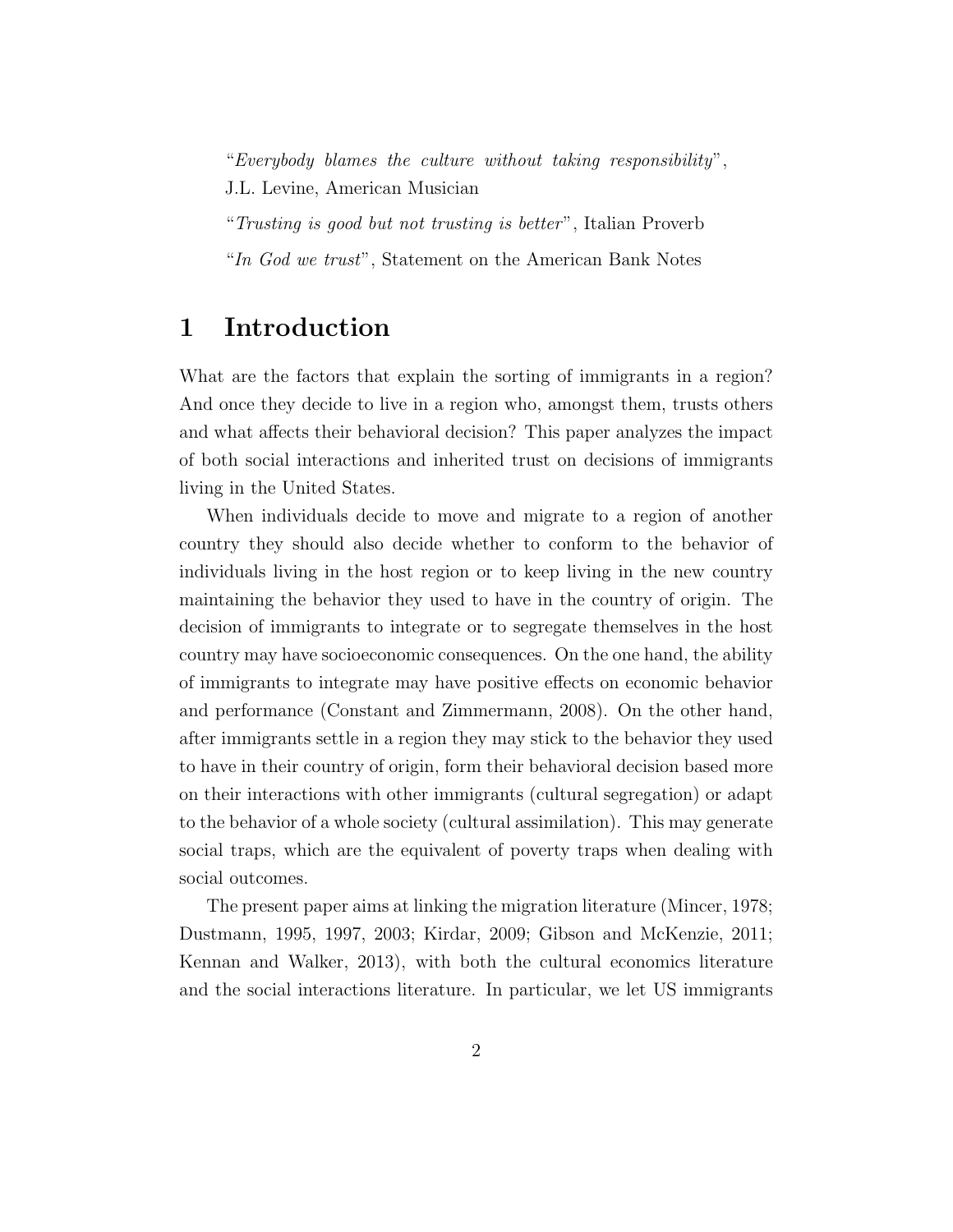coming from various areas of the world first choose a low-trust (L-type) or high-trust (H-type) US region (location decision) and then undertake a behavioral decision (whether to trust others) conditional to the location decision.

Existing studies on migration and trust behavior find that there are differences in inherited trust of immigrants and their forebears coming from countries with different trustworthiness levels and such differences may explain the causal impact of trust on economic growth (Algan and Cahuc, 2010); furthermore, Ljunge (2014) studies trust in children of immigrants coming from about 90 different countries. The analysis shows that there exists an intergenerational transmission in children, who show trust similar to that of their mothers; he also finds that immigrants are more likely to adapt to societies with low trustworthiness than to more trustworthy societies, confirming the findings of the previous literature according to which depreciation of social capital is easy, while it is more difficult to build it (Nunn and Wantchekon, 2011). Dinesen and Hooghe (2010) using the European Values Survey investigate whether there exists an acculturation of trust of non-Western immigrants migrating to a Western country: they find that acculturation takes place, especially in second-generation immigrants. Dinesen  $(2012a,b, 2013)$  and Röder and Muhlau  $(2011)$  are other examples concerning the analysis of trust in immigrants. Moschion and Tabasso (2014) investigate the impact of both inherited culture and the environment on trust of second-generation immigrants in the United States and Australia and find that both the host and home country explain differences in trust of immigrants. Following this literature, this study lets immigrants' location and behavioral decisions depend upon the difference in trustworthiness existing between the host region and the country of origin to check whether and the extent to which difference in trustworthiness is an important determinant of immigrants' decisions.

The paper also links the migration literature to the social interactions literature by allowing immigrants' decisions to depend upon different kinds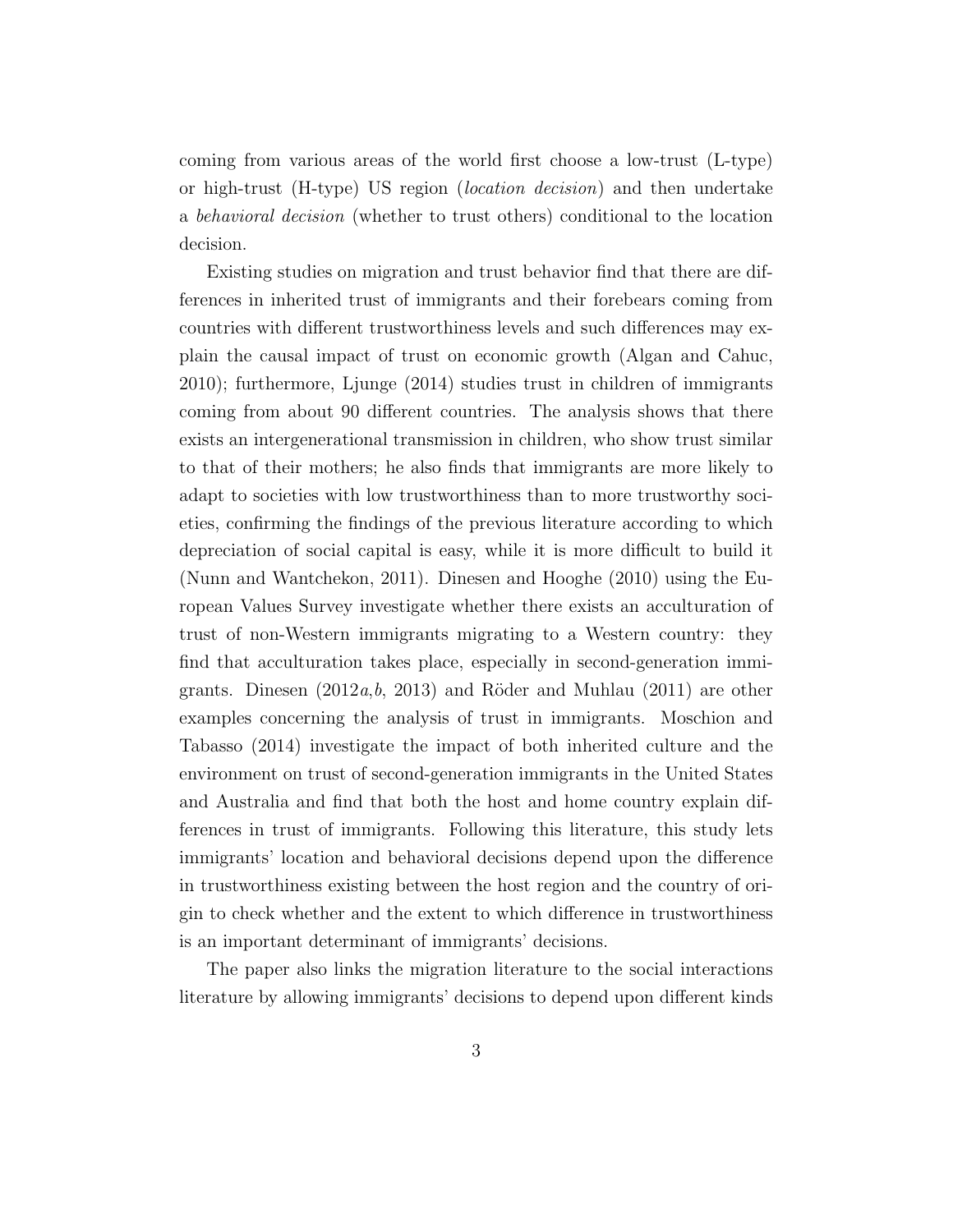of social interactions. Indeed, there exist various studies in the social interactions literature assessing the importance of social ties and networks to explain the existence of segregation and social/poverty traps (Benabou, 1993, 1996; Durlauf, 1996; Brock and Durlauf, 2001a; Topa, 2001; Zanella, 2007). Drawing on this literature, the paper estimates a social interactions model that models both the sorting of individuals into regions and the formation of social interactions on trusting decisions. Besides, it investigates the impact of various network relations on trust of immigrants by allowing different specifications of the social interactions term. This estimation framework is appealing because the parameter that measures the strength of social interactions and its interplay with private utility may provide suggestions about the possible presence of multiple equilibria and poverty/social traps (e.g. Brock and Durlauf, 2001b, 2006). Also, the General Social Survey (GSS henceforth) data set used in the analysis, has information about immigrants living in the United States and their nationality. Thus, by studying sub-samples of immigrants the paper captures decision differences across immigrants coming from various areas of the world.

The paper innovates with respect to the previous literature as follows. First, it draws on the most recent advances of the social interactions literature in that immigrants' decisions are estimated by a sequential logit model. This permits to overcome the usual limits of the social interactions models, namely, the self-selection problem and the reflection problem (Manski, 1993; Zanella, 2007; Brock and Durlauf, 2006), through modeling. To the best of my knowledge, this is the first application of a social interactions model that models the formation of both social interactions and group membership. Thus, the paper is econometrically innovative because it paves the way for future empirical work on social interactions. Besides, this is an observational learning model (Manski, 2000), that is, a model where individuals are influenced by other individuals' beliefs and not by preferences. Thus, the empirical analysis may be useful to provide suggestions for policy-makers because changes in expectations about other individuals'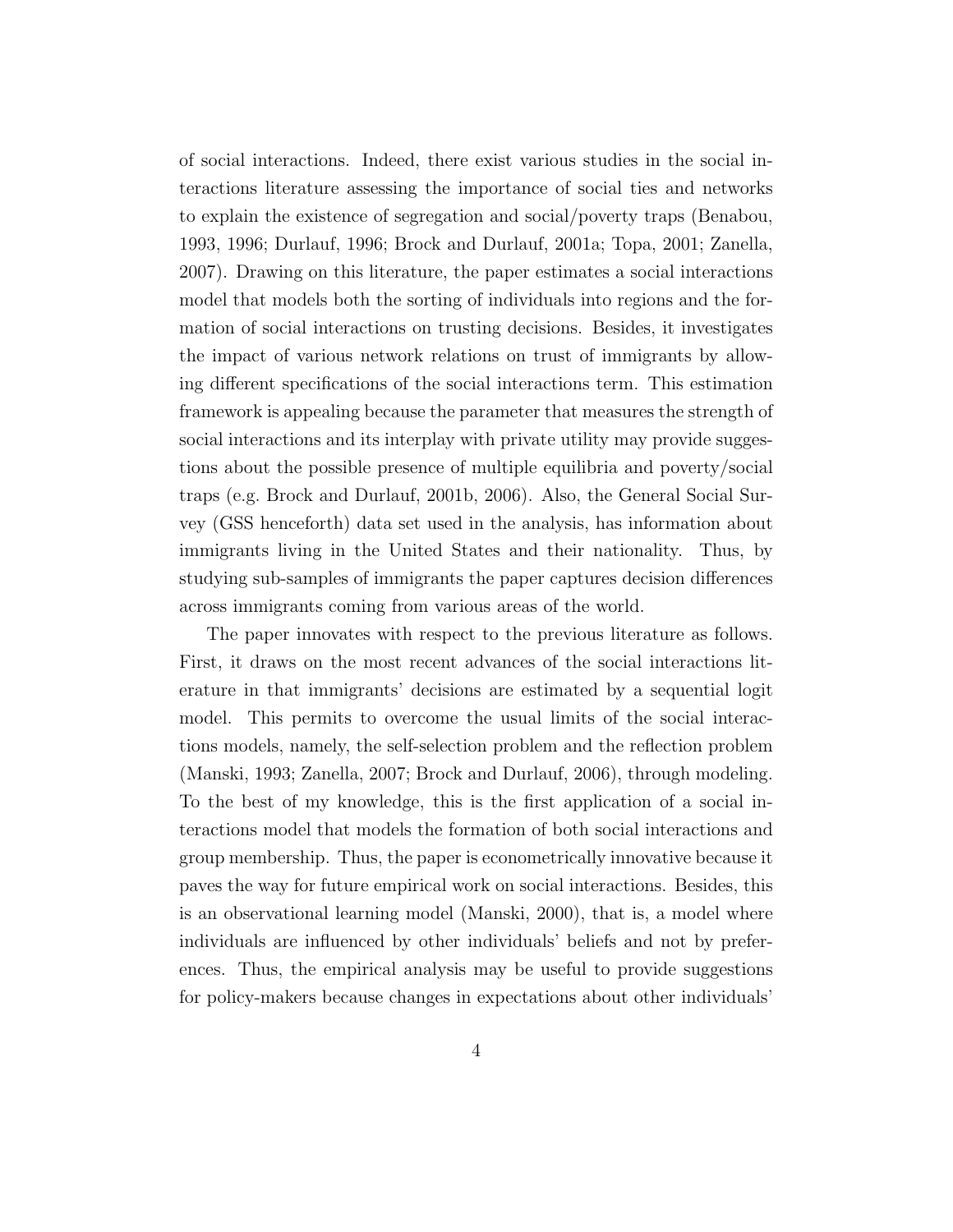behavior could be induced and this could conduct a society out of a social trap and favor integration of immigrants. Finally, the study is economically innovative because it suggests a new empirical strategy to investigate the impact of both the historical component of culture (i.e. via the difference in levels of trustworthiness between the host region and the home country) an its contemporaneous component (i.e. the social interactions term) on immigrants' location and behavioral decision to trust others.

Results suggest that both inherited trust and social interactions are relevant to explain immigrants' decisions. The social interactions terms vary both among sub-samples of immigrants and type of social interactions. Also, especially for sub-sample of immigrants coming from less trustworthy areas, the findings support the existing literature according to which social capital is easy to depreciate, but difficult to build (Nunn and Wantchekon, 2011; Ljunge, 2014).

The paper is structured as follows. Section 2 reports the framework and the data. Section 3 provides descriptive statistics and the estimation results on the whole sample. Section 4 reports the simulations results obtained using the sub-samples of immigrants. In section 5 a sensitivity and robustness checks are provided; section 6 concludes.

## 2 Data and Empirical Framework

#### 2.1 Data

The data come from both the WVS data set<sup>1</sup> and the GSS data set. Trust of immigrants is obtained from the GSS data set. The variable used is the following: "Generally speaking, would you say that most people can be trusted or that you need to be very careful in dealing with people?" I derive

<sup>&</sup>lt;sup>1</sup>The former version (2007) of the WVS data set has been used to obtain country average trustworthiness measures because it is more complete than the latter version (2014). This last version, the European Values Survey or interpolation have been used to integrate the 2007 version of the WVS when needed.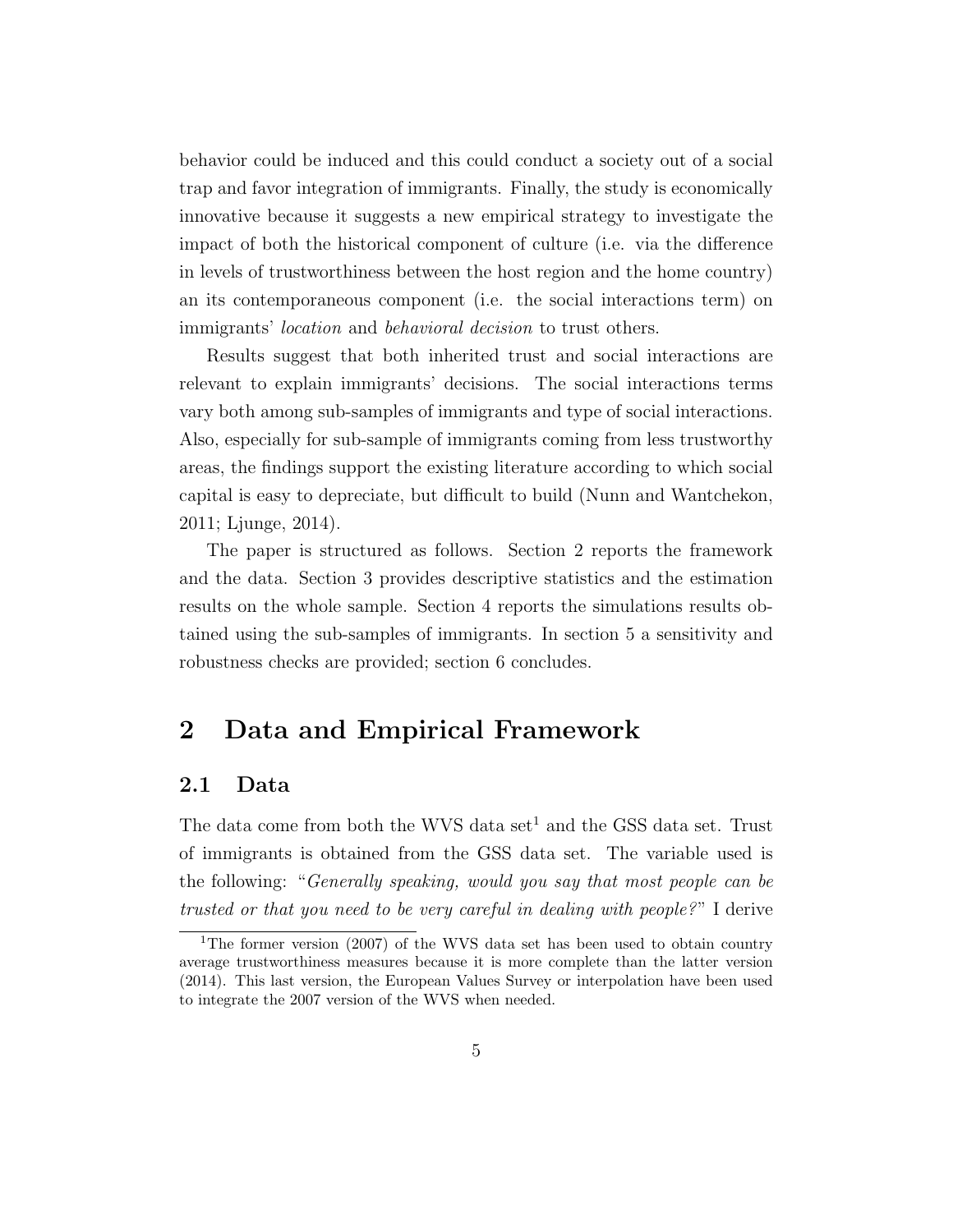a dummy variable that takes value 1 if the immigrant answers that most people can be trusted, 0 otherwise. By averaging this indicator for all the individuals living in each region in each year of the GSS, I construct the yearly average trustworthiness for each region, which is used in the analysis as global interactions term catching the impact of global social interactions on immigrants' decisions. The second type of social interactions term used in the analysis is the yearly average trust by immigrants living in the same region and the third social interactions term is the yearly average trust by immigrants coming from the same geographic area.<sup>2</sup> These last two terms have been constructed by averaging the indicator by, respectively, immigrants and immigrants coming from the same region of the world living in a same region.

Also, to get the difference in trustworthiness between the host region and home country, the same question for trust in the WVS is used. This allows to get the country of origin average trustworthiness. Since the wording of the WVS is exactly the same as for the trust question in the GSS, we may assume that the two sets of averages can be compared. Then, such average values are subtracted by the yearly average values of the respective host regions for each group of immigrants. This allows to obtain the difference in trustworthiness between host region an home country.<sup>3</sup> To decide which region is considered as an L-type or an H-type region, the yearly average trust across all the individuals living in a region is used: for each year the overall average trust is computed and a region is considered to be an L-type or an H-type region depending on whether the average trust of a region is

<sup>2</sup>Social interactions are defined global when individuals assign the same weight to the other individuals of the group and they form their expectations on a large enough group that they cannot assume to know and interact with every individual in the group (Brock and Durlauf, 2001a). Thus, all our social interactions terms are likely to be global rather than local, although the interactions with immigrants coming from the same geographical area living in the host region may be assumed partly local due to strong ties that may link such immigrants.

<sup>3</sup>Although the question is about trust, we assume that average trust can be considered a measure for trustworthiness in a region, as assumed by the existing literature (e.g. Guiso, Sapienza and Zingales, 2012).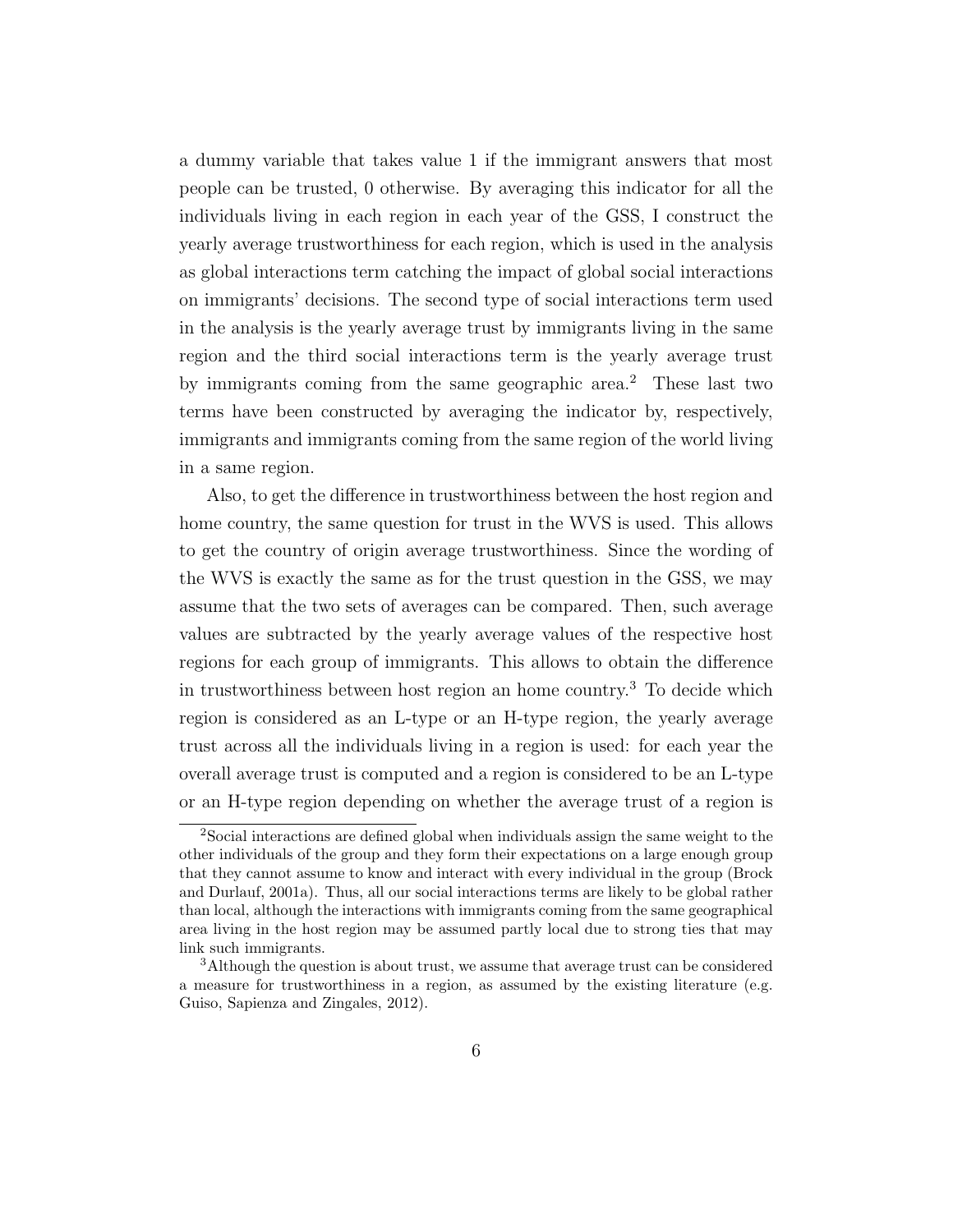respectively lower or higher than the average trust in a given year. I reckon that this is endogenously determined and may vary over time, but it is exogenous for the location decision of immigrants who decide only after the classification of a given region as L-type or H-type has occurred.

The construction of this variable limits the time framework of the analysis to the years available from the WVS: only the intermediate waves are used, excluding the first one for lack of data and the last one because the data was not available for all the countries of the sample. Thus, the GSS sample refers to the years 1989-2012.

Finally, since the aim of the analysis is to investigate immigrants' behavior, after the computation of regional averages for trust, non-immigrants have been dropped. After excluding information on immigrants that did not indicate a specific country, the following countries, representing immigrants coming from the economies worldwide, are left: Africa, Austria, Belgium, Canada, China, Czechoslovakia, Denmark, the United Kingdom, Finland, France, Germany, Greece, Hungary, Ireland, Italy, Japan, Mexico, Netherlands, Norway, Philippines, Poland, Puerto Rico (dropped because not available in the WVS), Russia, Spain, Sweden, Switzerland, India, Portugal, Lithuania, Yugoslavia, Romania and Americas. Given the small number of immigrants per each country, in the analysis immigrants are grouped according to macro-areas of origin (namely, Africa, Northern Europe, Southern Europe, Eastern Europe, Asia and Americas) to run the sub-sample analysis. At the end of the sample restrictions imposed, the data set that can be used for the regression analysis is composed of 2,067 immigrants. The list of variables, their source and definitions are reported in Appendix I (Table A1).

#### 2.2 Empirical Framework

The analysis is based on a model, described in Appendix II. Immigrants choose a group/region (location decision) of the United States  $q \in (L, H)$ ,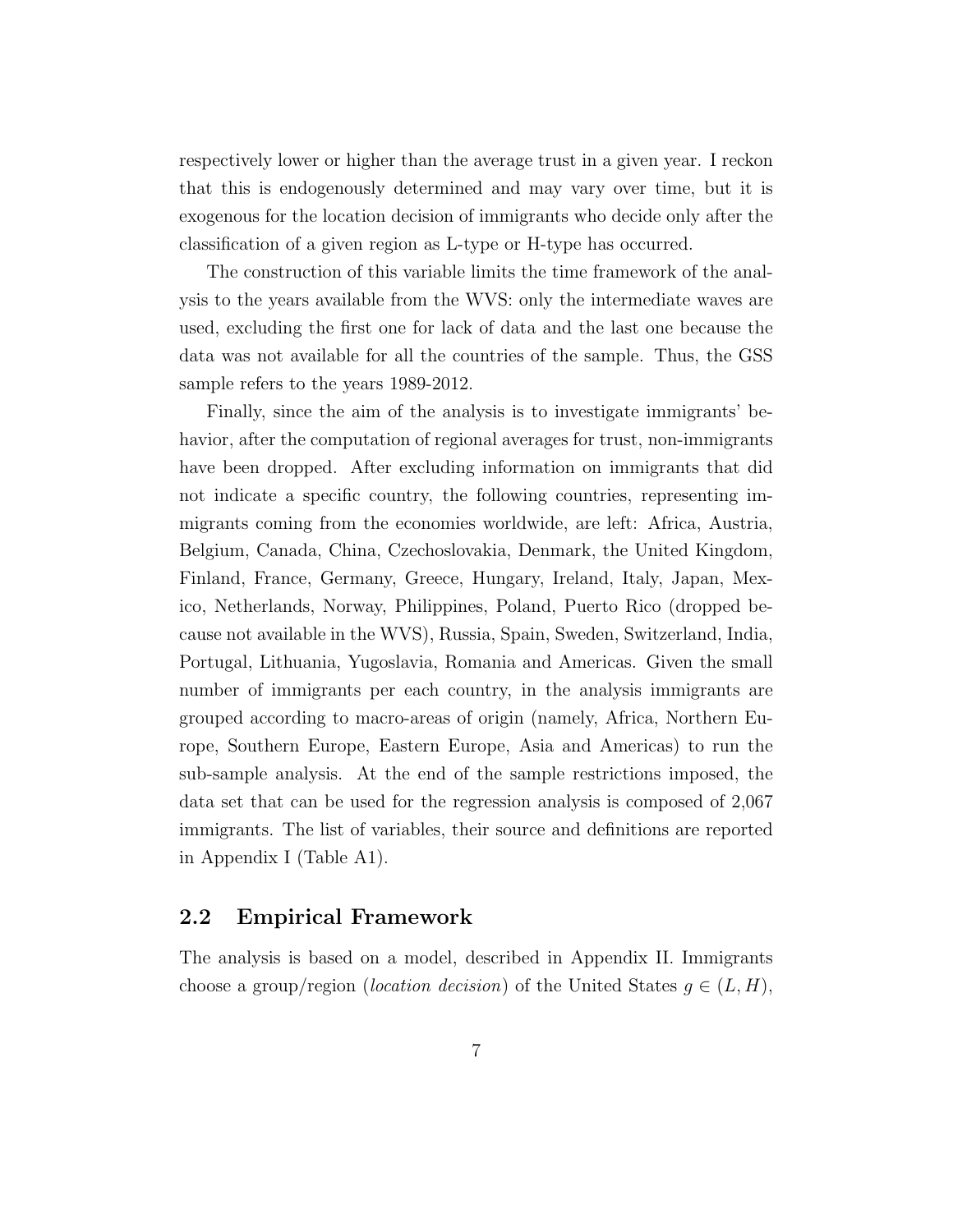which can be categorized as L-type or H-type region, where  $L < H$  and L and H respectively stand for low and high. Once they have chosen where to migrate they make a behavioral decision by choosing a certain behavior  $\omega \in (L_{i\omega|g}, H_{i\omega|g}).$ 

The model is similar to the one in Brock and Durlauf (2006) and Zanella (2007). As in their framework, the use of a nonlinear model and the twostages model allow to overcome the typical problems of the social interactions models, namely, the reflection problem and the self-selection problem (Manski, 1993, 2000; Blume and Durlauf, 2006). However, it differs from their analysis in that I estimate a sequential logit model rather than a nested logit model because it is more suitable to this framework (see Appendix II for details).

The estimation strategy is as follows:

$$
Pr_{ig=H} = \Lambda \left( \beta_{10} + \beta_{11} X_i + \beta_{12} Y_{ig} + \beta_{13} d t r_{igr} + J_1 m_{ig}^e + \beta_{14} u_1 > 0 \right)
$$
  
(1)  

$$
Pr_{i\omega|g=H} = \Lambda \left( \beta_{20} + \beta_{21} X_i + \beta_{22} Y_{ig} + \beta_{23} d t r_{igr} + J_2 m_{ig}^e + \beta_{24} u_2 > 0 | g = H \right)
$$
  
(2)  

$$
Pr_{i\omega|g=L} = \Lambda \left( \beta_{30} + \beta_{31} X_i + \beta_{32} Y_{ig} + \beta_{33} d t r_{igr} + J_3 m_{ig}^e + \beta_{34} u_3 > 0 | g = L \right)
$$
  
(3)

where Equation (1) indicates that individuals sort into either an H-type region or an L-type region, and equations (2) and (3) indicate the behavioral decision undertaken by the immigrant sorting into respectively a H-type or a L-type region. Both the location  $(g)$  and the behavioral  $(\omega)$  decision are a function of other variables that can be grouped as individual-specific characteristics,  $X_i$  (i.e. immigrants' age and its squared, education dummies capturing whether the immigrant has less than 12 years of education or more than 16 years of education, a dummy variable for married and single, a dummy that catches if the immigrant is a full-time or a part-time worker, and dummies for religion and race), group-specific characteristics, or con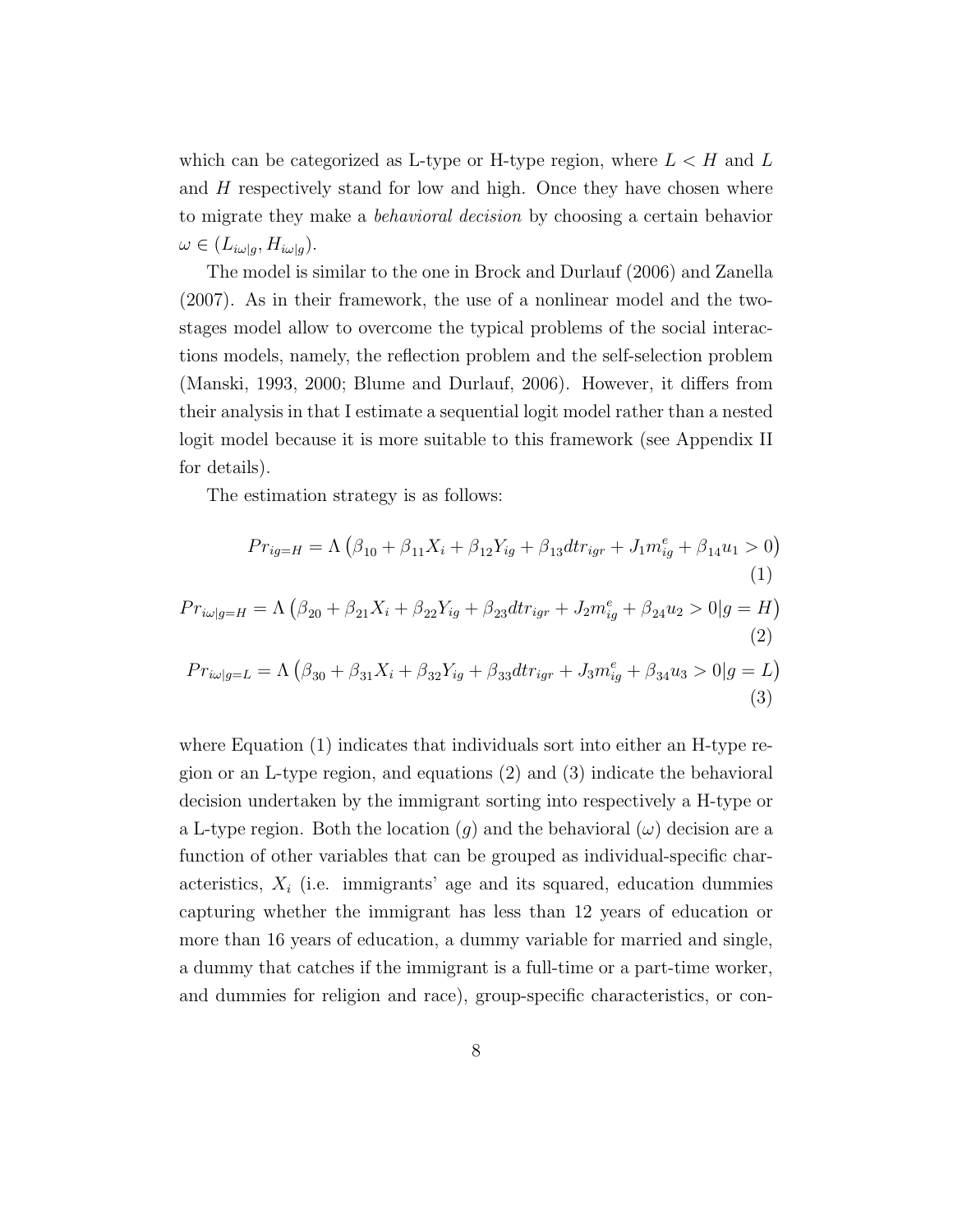textual effects,  $Y_{iq}$  (i.e. the average levels of education in the host region), contemporaneous culture,  $m_{ig}^e$  (i.e. the yearly average level of trust of individuals belonging to the reference group the immigrants make expectations about: individuals living in the host region or immigrants living in the host region or immigrants living in the host region coming from the immigrant's geographic area), an error term and the term capturing the difference in trustworthiness between the host region and home country,  $dtr_{igr}$ , which is ethnic-specific  $(r)$ . By adding this term the paper follows the social capital literature (Durlauf, 2002; Durlauf and Fafchamps, 2005).<sup>4</sup>

As conventional in social interactions models, self-consistency is assumed to close the model; this implies that the immigrants' expectations coincide with the objective probability of the model,  $(m_{ig}^e = m_{ig})$ .<sup>5</sup> Also,  $J_g$ , measures the strength of social interactions and determines, jointly with both the private and the random utility, the presence of multiple equilibria and social traps arising from different herding behaviors of immigrants. Thus, the presence of a sizeable  $J$  is a necessary condition for the existence of multiple equilibria. Finally,  $u_d$  ( $d = 1, 2, 3$ ) indicates the error term for each equation. Following the literature (Train, 2003; Buis, 2011) in the estima-

<sup>4</sup>To avoid reverse causality and endogeneity problems, we assume that the difference in trustworthiness is an objective indicator predetermined with respect to the location decision taken by the immigrant. However, we also instrumented the difference in trustworthiness using as instruments the weighted genetic distance between the United States and each ethnicity used by Spolaore and Wacziarg (2009) as well as the yearly family income of the respondent when (s)he was 16 years old, averaged by ethnicity, obtained from the GSS. Since the weighted genetic distance has an effect on economic development (Spolaore and Wacziarg, 2009), we may assume that the weighted genetic distance is correlated with and can be used to instrument the difference in trustworthiness; at the same time we can assume it is not correlated with the error terms of individual decisions. The same can be said for the other instrument. Then, a two-step procedure is applied: the sequential logit is run by adding the estimated residual from the regression as additional regressor (Heckman, 1979) and standard errors have been bootstrapped. The results do not significantly change.

<sup>5</sup> I empirically compute the social interactions terms as the average level of trust of the reference group. By doing this, I assume that, for the law of large numbers, the average computed on all the individuals and the average computed on all the individuals but the immigrant making expectations do not differ.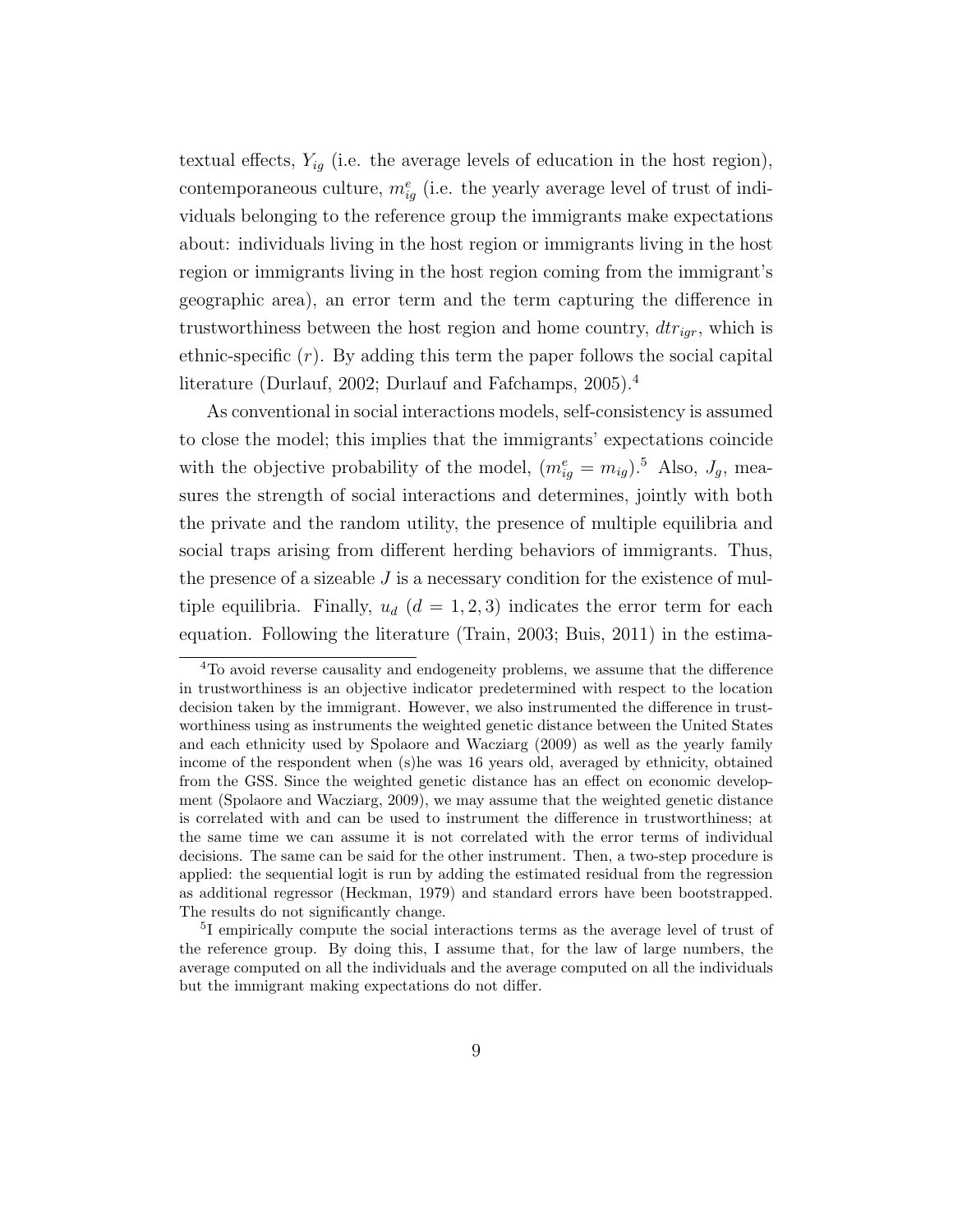tion I control for endogeneity of the social interactions terms by means of the presence of unobserved heterogeneity correlated with it; I assume that it is normally distributed with standard deviation  $(\sigma)$  equal to 1. Since we can think at unobserved heterogeneity as a weighted sum of all the unobserved variables that are possibly correlated with the social interactions term, the distributional assumption is reasonable. Given the distributional assumption on unobserved heterogeneity, the models are estimated using simulated maximum likelihood due to the impossibility to get a close form solution (Train, 2003; Buis, 2011). Also, I assume, as baseline scenario, that the correlation ( $\rho$ ) of unobserved heterogeneity with the variable of interest is 0.25. The correlation is intentionally chosen not too high because the unobserved variables may have either a positive or negative correlation with the variable of interest. Thus, assuming positive but not too high correlation seems a natural choice. A sensitivity analysis is provided in Table 12.

## 3 Estimation Results

#### 3.1 Actual Data

In Table 1 trust averages of immigrants by country are reported. In this table the entire GSS sample (1972-2012) has been used to get more observations for each ethnicity. For each area and sub-population the average trust of immigrants sorting in either an L-type (left column) or in an Htype (right column) region is reported. The Wilcoxon-Mann-Withney test indicates that only for some countries average trust of immigrants in L and H-type regions differ. However, the Kruskal-Wallis tests show that we can reject the null hypothesis of equal means across both areas of the world and countries. Although not much can be inferred from the table due to data limitations and because we cannot compare trust of immigrants before and after migration, immigrants coming from the same place in L-type regions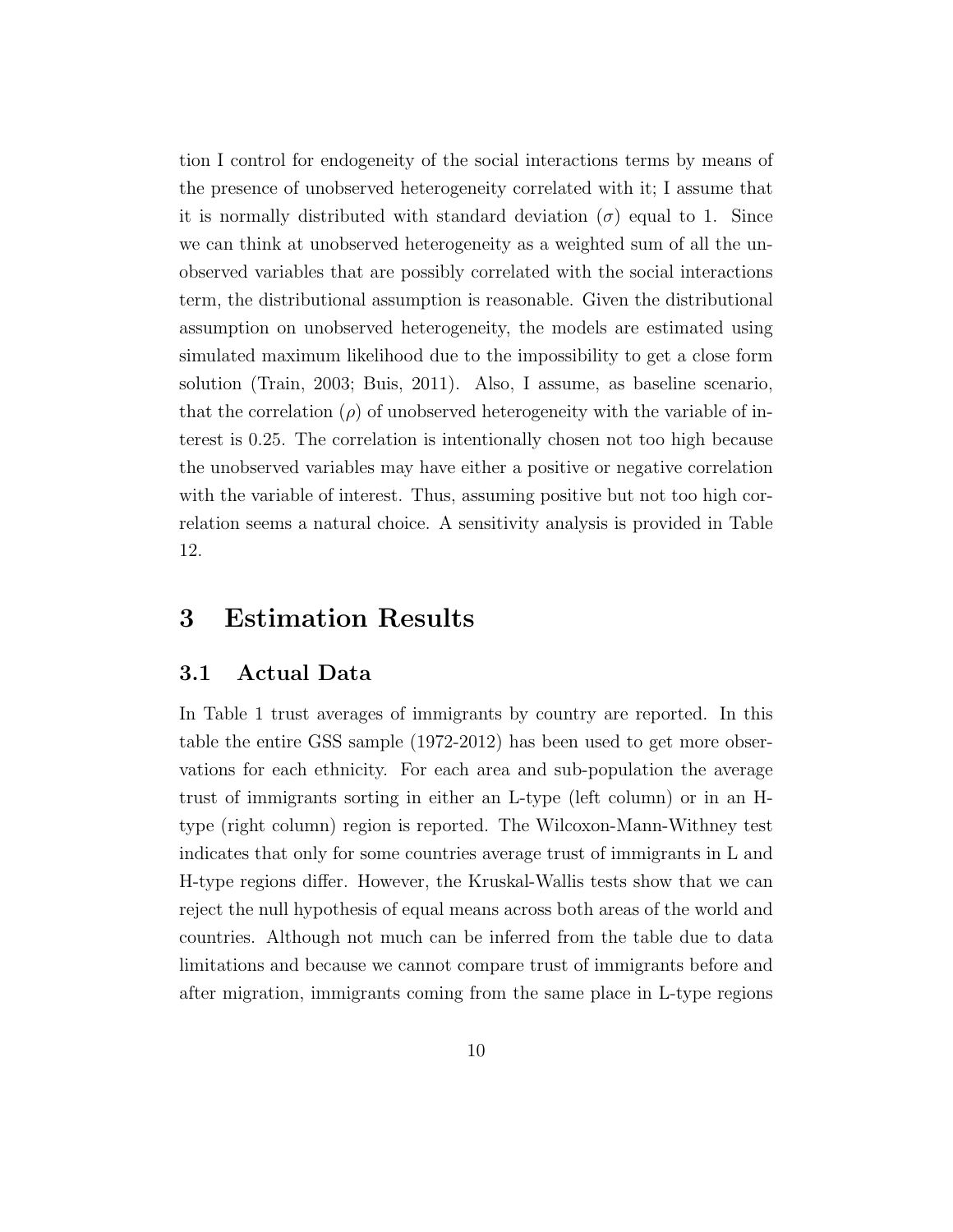have overall lower trust than immigrants from the same area in H-type regions. Also, overall, trust is higher for immigrants coming from trustworthy societies. This is a preliminary descriptive evidence that trust of immigrants may be influenced by both inherited trust and social interactions.

|                     | L-type                  | H-type    |                            | L-type   | H-type        |  |
|---------------------|-------------------------|-----------|----------------------------|----------|---------------|--|
|                     | regions                 | regions   |                            | regions  | regions       |  |
| Country of origin   | Average trust           |           | Country of origin          |          | Average Trust |  |
| South America       | $0.088*$                | $0.154*$  | Poland                     | 0.231    | 0.424         |  |
| Africa              | 0.219                   | 0.250     | Russia                     | 0.474    | 0.486         |  |
| North Europe        | $0.391**$               | $0.489**$ | Lithuania                  | 0.000    | 0.333         |  |
| Austria             | 0.400                   | 0.300     | Ex-Yugoslavia              | 0.500    | 0.500         |  |
| Denmark             | 0.333                   | 0.400     | Romania                    | 0.300    | 0.143         |  |
| UK                  | 0.465                   | 0.506     | Asia                       | 0.367    | 0.371         |  |
| Finland             | na                      | 1.000     | China                      | 0.394    | 0.492         |  |
| Germany             | $0.265**$               | $0.453**$ | Japan                      | 0.462    | 0.421         |  |
| Ireland             | 0.464                   | 0.375     | Philippines                | 0.216    | 0.193         |  |
| Netherlands         | 0.429                   | 0.467     | India                      | 0.429    | 0.393         |  |
| Norway              | 0.500                   | 0.615     | North America              | 0.310    | 0.238         |  |
| Sweden              | 0.571                   | 0.714     | South Europe               | 0.267    | 0.340         |  |
| Switzerland         | 1.000                   | na        | Greece                     | 0.300    | 0.400         |  |
| Belgium             | 1.000                   | 1.000     | France                     | 0.455    | 0.471         |  |
| East Europe         | 0.351                   | 0.432     | Italy                      | 0.259    | 0.366         |  |
| Czechoslovakia      | 0.167                   | 0.500     | Spain                      | 0.270    | 0.214         |  |
| Hungary             | 0.625                   | 0.429     | Portugal                   | $0.000*$ | $0.300*$      |  |
| Kruskal-Wallis test | $\chi^2_6 = 72.708$     | [0.000]   | $\chi_6^{2+} = 112.221$    | [0.000]  |               |  |
| (by area)           |                         |           |                            |          |               |  |
| Kruskal-Wallis test | $\chi_{32}^2 = 111.347$ | [0.000]   | $\chi_{32}^{2+} = 171.859$ | [0.000]  |               |  |
| (by country)        |                         |           |                            |          |               |  |

Table 1: Sorting of immigrants in US regions

Notes: Averages by immigrants sorting in low or high trust regions are reported. Low and high trust regions are defined with respect to the yearly average level of trust. Every pair of averages for immigrants sorting in low and high trusting regions has been tested to check for significant differences using a two-sample Wilcoxon ranksum Mann-Whitney test. + indicates the Kruskal-Wallis (KW) statistics corrected for ties, p-values for the KW statistics are in []. \*\*\* Significant at the 1% level, \*\* Significant at the 5% level, \* Significant at the 10% level.

Source: General Social Survey, years 1972-2012.

To check this further, a sequential logit model is estimated. From now onward the time span of the analysis is restricted to the years 1989-2012.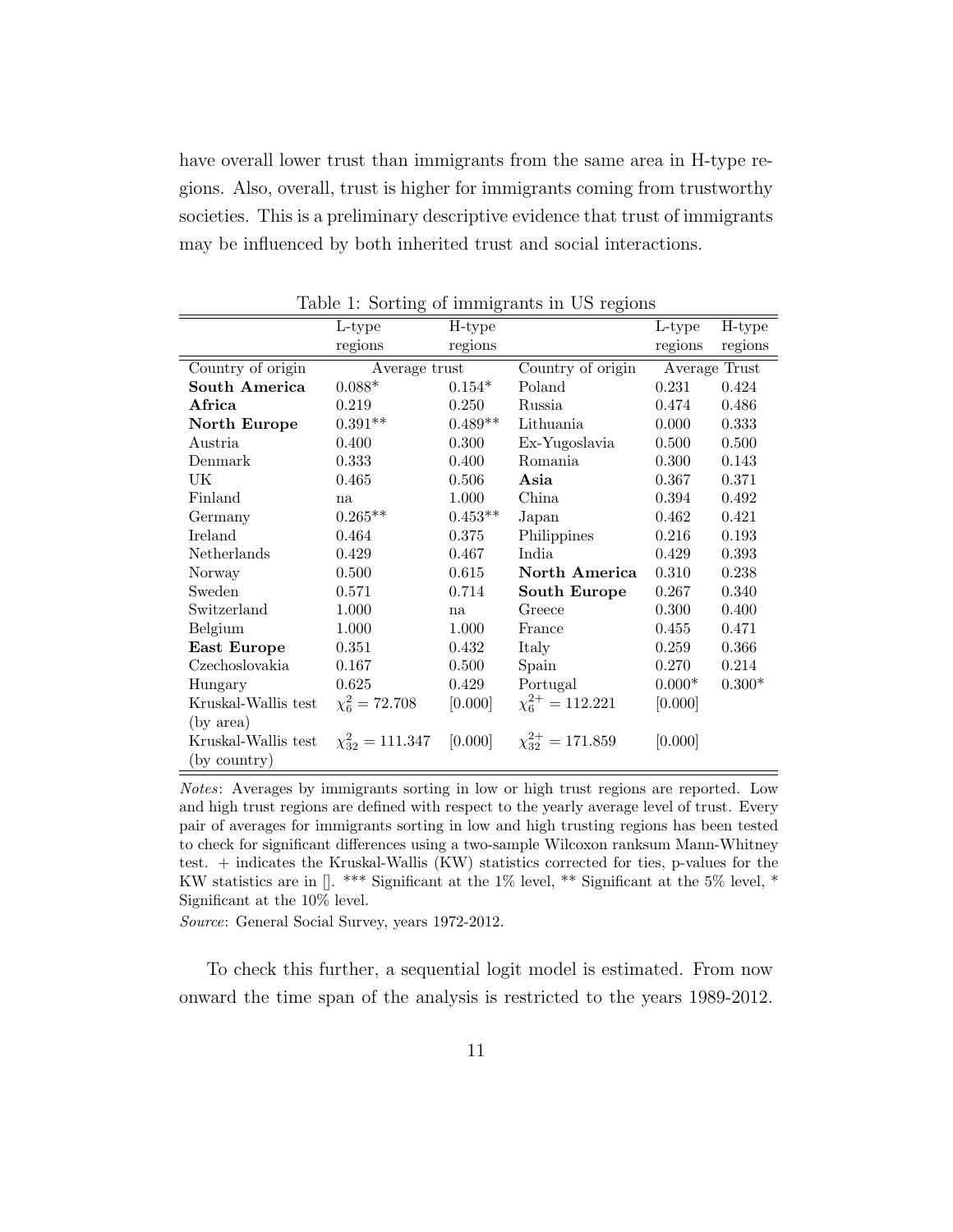The estimation results on the whole sample always include a time dummy for the years before and after 2000; this time dummy is not included in the sub-sample analysis because due to data limitations it was impossible to get results for some of the groups of immigrants. Thus, for sake of comparison it has been excluded from all the sub-sample regressions. This does not affect the final results. The regression analysis is similar to the empirical framework in Alesina and La Ferrara (2002), who analyze who trusts others in the United States; however, this paper differs somehow from their analysis. Indeed, this work focuses only on immigrants; also, it does not account for the presence of past traumas and for the logarithm of the respondent income to avoid loss of data and representativeness. Regression results including the logarithm of income have been run, but it does not significantly influence the decisions of immigrants, so its omission does not alter the results. Finally, this paper controls for the social interactions term as well as for the difference in trustworthiness between the host region and home country to catch the impact of both inherited trust and contemporaneous culture on the decisions of immigrants. In all the regressions the marginal probabilities computed at the means for the location decision and the behavioral decision in L-type and H-type regions are reported respectively in Columns  $(1)$ ,  $(3)$  and  $(5)$ ; while columns  $(2)$ ,  $(4)$  and  $(6)$  report relative standard errors robust to the heteroskedasticity. Table A2 (in Appendix I) shows the results for the sequential logit model on actual data; instead, Table 2 shows the results on the whole sample using simulated data, that is, using a data set whose variables have the same distribution and moments of the actual variables. Regional and ethnic representativeness of immigrants is maintained, but the number of immigrants is increased to get consistent results and to allow sub-sample analysis. For sake of brevity only the results in Table 2 are commented because this is the whole sample that should be related to the sub-sample analysis of the following Tables and because these results are more consistent than the results in Table A2. Also, the behavioral decisions of immigrants in L-type and H-type regions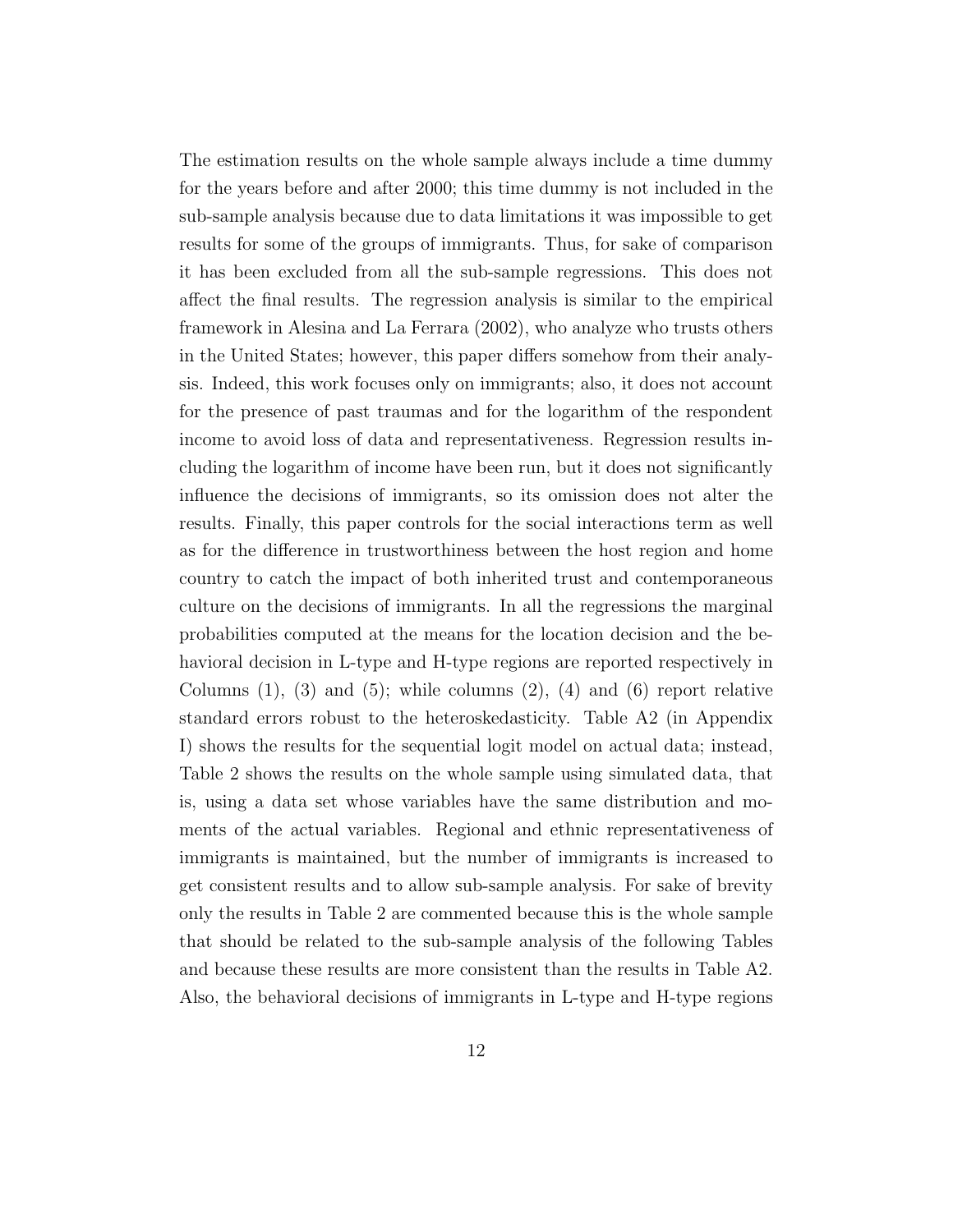in sections 3.2. and 4 are commented together.

#### 3.2 Simulations Results

Columns (1) and (2) of Table 2 report the results for the location decision of immigrants. Females are less likely to emigrate to an H-type region than men. Immigrants with lower education (i.e. less than 12 years) are more likely to migrate to an H-type region than immigrants with intermediate levels of education (the reference group). On average education levels are higher in H-type regions. Both married and single are more likely to sort themselves (compared to other marital status, i.e. divorced, widowed and separated) in an H-type region. Immigrants who work both full-time and part-time are less likely to sort themselves in a H-type region compared to the ones having other working statues (i.e. retired, student, housekeeper, -temporarily- unemployed). Blacks are less likely to join an H-type region than whites. Other races but blacks are more likely than whites to sort themselves in an H-type region. Immigrants with religion affiliations are less likely than immigrants with no religion to go living to an H-type region. On average from the 2000 onward immigrants are more likely to sort themselves in an H-type region. Immigrants coming from countries for which the difference between trustworthiness of host region and home country is higher are more likely to sort in H-type regions: this indicates that immigrants coming from countries with comparatively low trustworthiness tend to migrate to regions with high trustworthiness. Finally, in H-type regions the average trust is higher than in L-type regions.

The results for the behavioral decisions on trust of immigrants indicate that females trust less than men, less educated immigrants are less likely to trust than immigrants with intermediate levels of education, while immigrants with higher levels of education (16 years or more) trust significantly more: this is an expected result in line with previous work (e.g. Alesina and La Ferrara, 2002). Immigrants living in regions with higher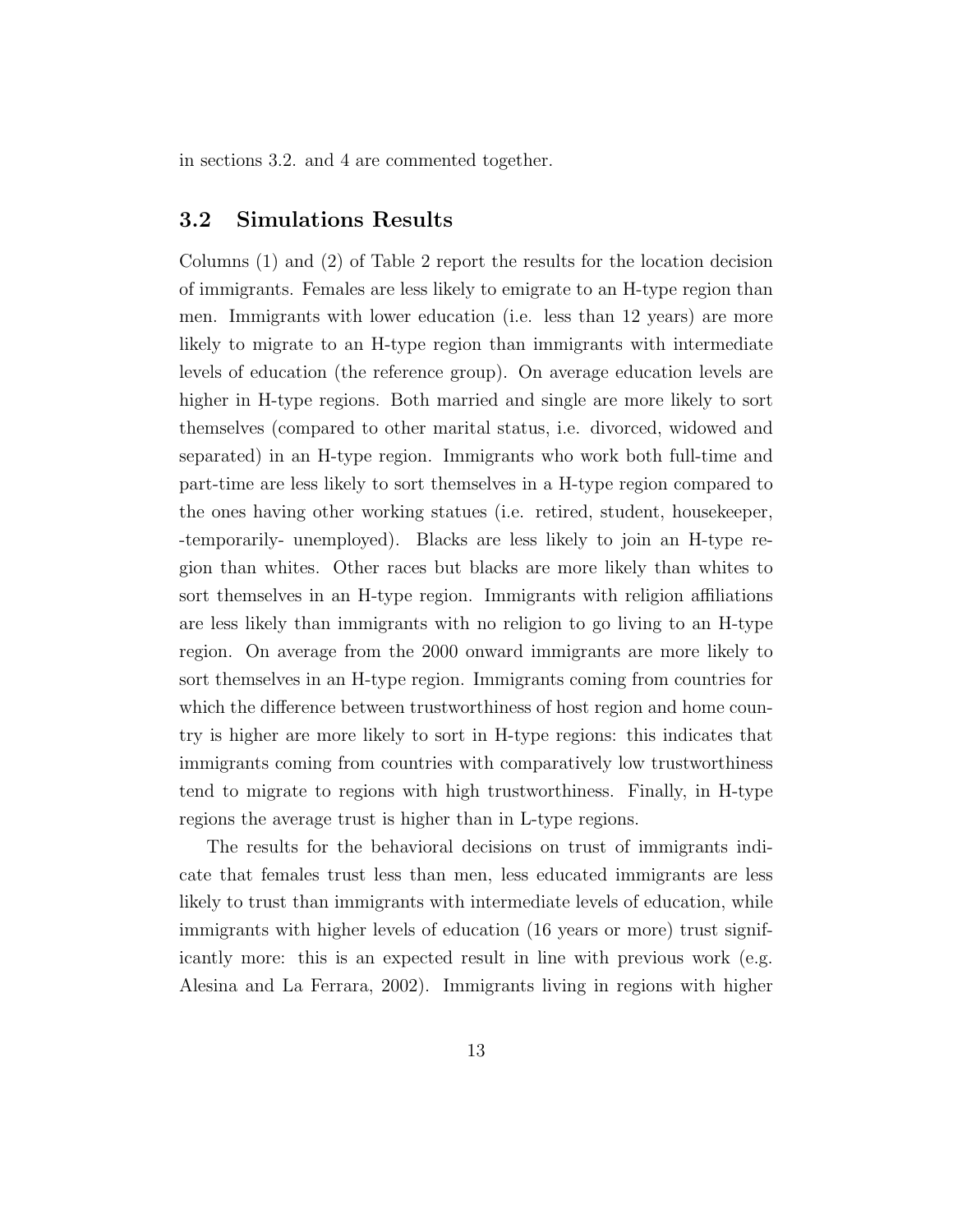|                                  | Location Decision     |                   | <b>Behavioral Decision</b> |                  | Behavioral Decision |                  |  |
|----------------------------------|-----------------------|-------------------|----------------------------|------------------|---------------------|------------------|--|
|                                  |                       |                   |                            | (L-type regions) |                     | (H-type regions) |  |
|                                  | $\left( 1\right)$     | $\left( 2\right)$ | $\left( 3\right)$          | $\left(4\right)$ | (5)                 | (6)              |  |
| age                              | $-0.00$               | (0.001)           | $0.00***$                  | (0.001)          | $0.01***$           | (0.001)          |  |
| age2                             | 0.00                  | (0.000)           | $-0.00$                    | (0.000)          | $-0.00***$          | (0.000)          |  |
| female                           | $-0.12***$            | (0.008)           | $-0.06***$                 | (0.006)          | $-0.06***$          | (0.005)          |  |
| edu<12                           | $0.04***$             | (0.009)           | $-0.13***$                 | (0.008)          | $-0.16***$          | (0.007)          |  |
| edu>16                           | $-0.00$               | (0.010)           | $0.25^{\ast\ast\ast}$      | (0.007)          | $0.24***$           | (0.007)          |  |
| educavg                          | $0.74***$             | (0.017)           | $-0.09***$                 | (0.009)          | $-0.05***$          | (0.006)          |  |
| married                          | $0.08^{***}\,$        | (0.010)           | $0.03^{***}\,$             | (0.007)          | $0.04***$           | (0.006)          |  |
| single                           | $0.13^{***}\,$        | (0.012)           | $-0.03***$                 | (0.009)          | $-0.06***$          | (0.007)          |  |
| ft                               | $-0.12***$            | (0.008)           | $0.06***$                  | (0.006)          | $0.00\,$            | (0.005)          |  |
| pt                               | $-0.07***$            | (0.012)           | $0.04^{\ast\ast\ast}$      | (0.010)          | $0.05^{***}\;$      | (0.008)          |  |
| Black                            | $-0.05***$            | (0.017)           | $-0.09***$                 | (0.012)          | $-0.07***$          | (0.011)          |  |
| Other race                       | $0.23***$             | (0.008)           | $-0.09***$                 | (0.006)          | $-0.05***$          | (0.005)          |  |
| Protestant                       | $-0.13***$            | (0.013)           | $-0.10***$                 | (0.009)          | 0.01                | (0.007)          |  |
| Catholic                         | $-0.12***$            | (0.012)           | $-0.23***$                 | (0.009)          | $-0.14***$          | (0.007)          |  |
| Jews                             | $\text{-}0.43^{***}$  | (0.032)           | $-0.07***$                 | (0.018)          | $0.05***$           | (0.016)          |  |
| Other religion                   | $-0.22***$            | (0.016)           | $-0.03***$                 | (0.011)          | $0.04^{***}\,$      | (0.009)          |  |
| 2000                             | $1.57^{\ast\ast\ast}$ | (0.028)           | $0.16^{\ast\ast\ast}$      | (0.008)          | $-0.07***$          | (0.006)          |  |
| $\mathrm{d}\mathrm{tr}$          | $0.46***$             | (0.028)           | $-0.88***$                 | (0.027)          | $-0.61***$          | (0.019)          |  |
| trustavg                         | $42.99***$            | (0.715)           | $1.92***$                  | (0.093)          | $0.51^{***}\;$      | (0.059)          |  |
| $\sigma_{ud} = 1; \ \rho = 0.25$ |                       |                   |                            |                  |                     |                  |  |
| observations                     |                       |                   |                            | 84,841           |                     |                  |  |
| log-pseudol                      |                       |                   |                            | $-51,370.67$     |                     |                  |  |

Table 2: Simulations Results: Whole Sample and Global Social Interactions

Notes: Estimation Method: Sequential Logit. Columns (1), (3) and (5) report the marginal effects at the mean for respectively immigrants' location decision, their behavioral decision in L-type regions and their behavioral decision in H-type regions; columns (2), (4) and (6) report the standard errors (in parenthesis) for the respective choices. Standard errors are obtained using the Delta Method and are robust to heteroskedasticity. \*\*\* Significant at the 1% level, \*\* Significant at the 5% level, \* Significant at the 10% level.

Source: General Social Survey and World Values Survey, years 1989-2012 and author's calculations.

levels of education are less likely to trust than immigrants living in regions with lower levels of education. Married immigrants trust significantly more than the reference group (i.e. divorced, separated or widowed), single ones trust significantly less. In L-type regions full-time workers are more likely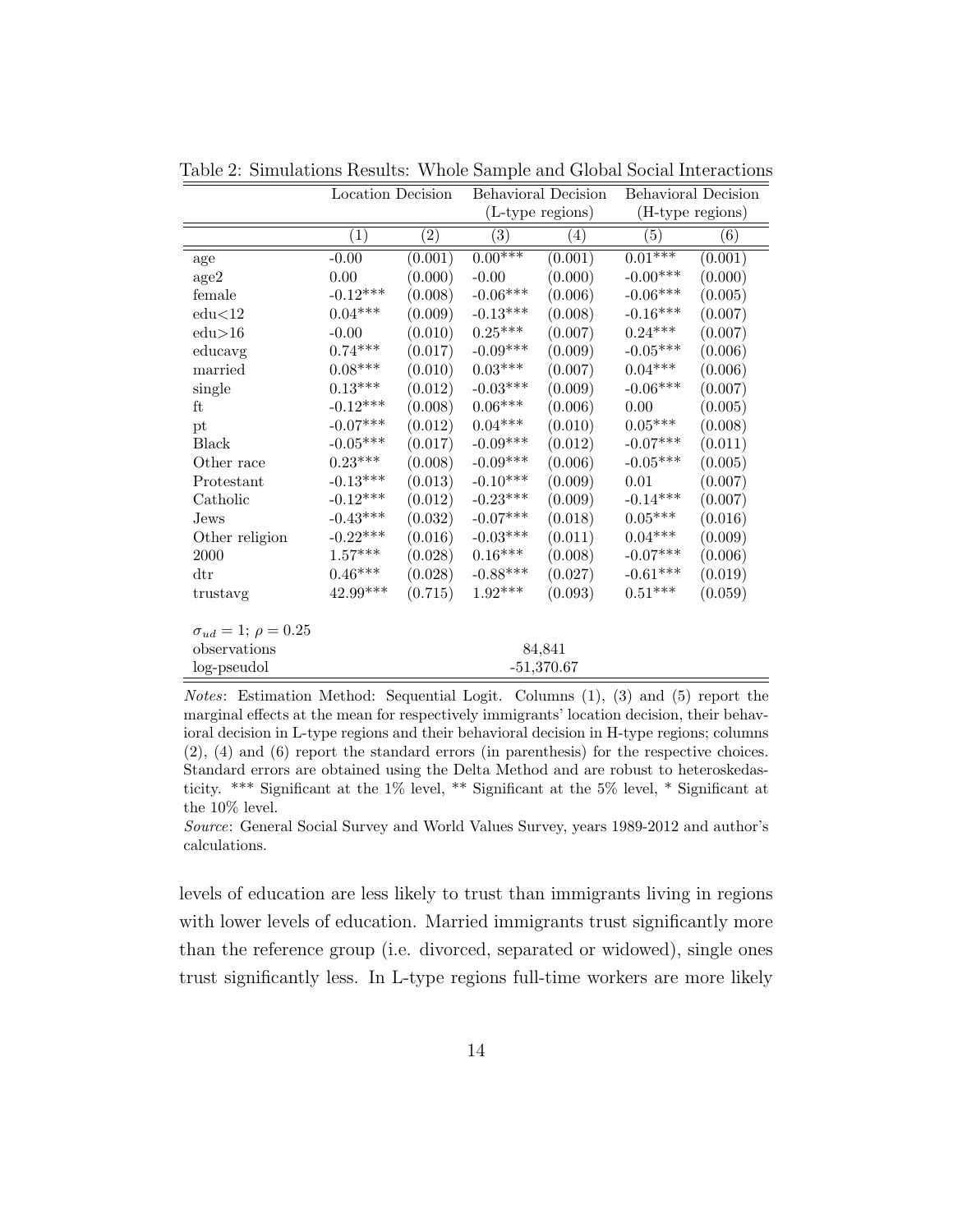to trust than the reference group and part-time workers trust significantly more than the reference group in both regions. Blacks and other races are less likely to trust others than whites. Religious immigrants trust less than immigrants with no religion affiliation in L-type regions; Jews and immigrants with other religions (Catholics) are more (less) likely to trust others than immigrants with no religion in H-type regions. Since 2000 immigrants sorting in H-type (L-type) regions are less (more) likely to trust than immigrants that joined H-type(L-type) regions before then. Immigrants for which the difference between regional (i.e. host) and home trustworthiness is bigger are less likely to trust others everywhere. This underlines the skepticism of immigrants to conform to the new levels of trust if they come from a comparatively (to the host region) low trustworthy country. Finally, the higher the (expectation about) regional trust the higher the probability that the immigrant will decide to trust others. This is the social interactions term and its significance and size are important: immigrants are influenced by their expectations about the collective beliefs on trust of the region in which they sort themselves. Besides, the social interactions term is higher than unity in L-type regions.

Overall, the results show that immigrants coming from countries with comparatively (to the host region) lower trustworthiness are more likely to sort in an H-type region; furthermore, immigrants coming from less trustworthy countries are less likely to trust others, indicating that trust inherited from the home country influences trusting decisions in the host region. Also, immigrants from the 2000 onward preferred to sort themselves in Htype societies. The negative (positive) impact of the 2000 dummy on the behavioral decision of immigrants in H-type (L-type) regions may be interpreted as follows. In H-type regions, this result may catch the possible effect of negative shocks that have occurred after the starting of the new millennium (e.g. the 9/11 attack and the financial crisis) and that are likely to have had a negative impact on individual trust. Interestingly, this effect is opposite in L-type regions. This could be due, on the one hand, to the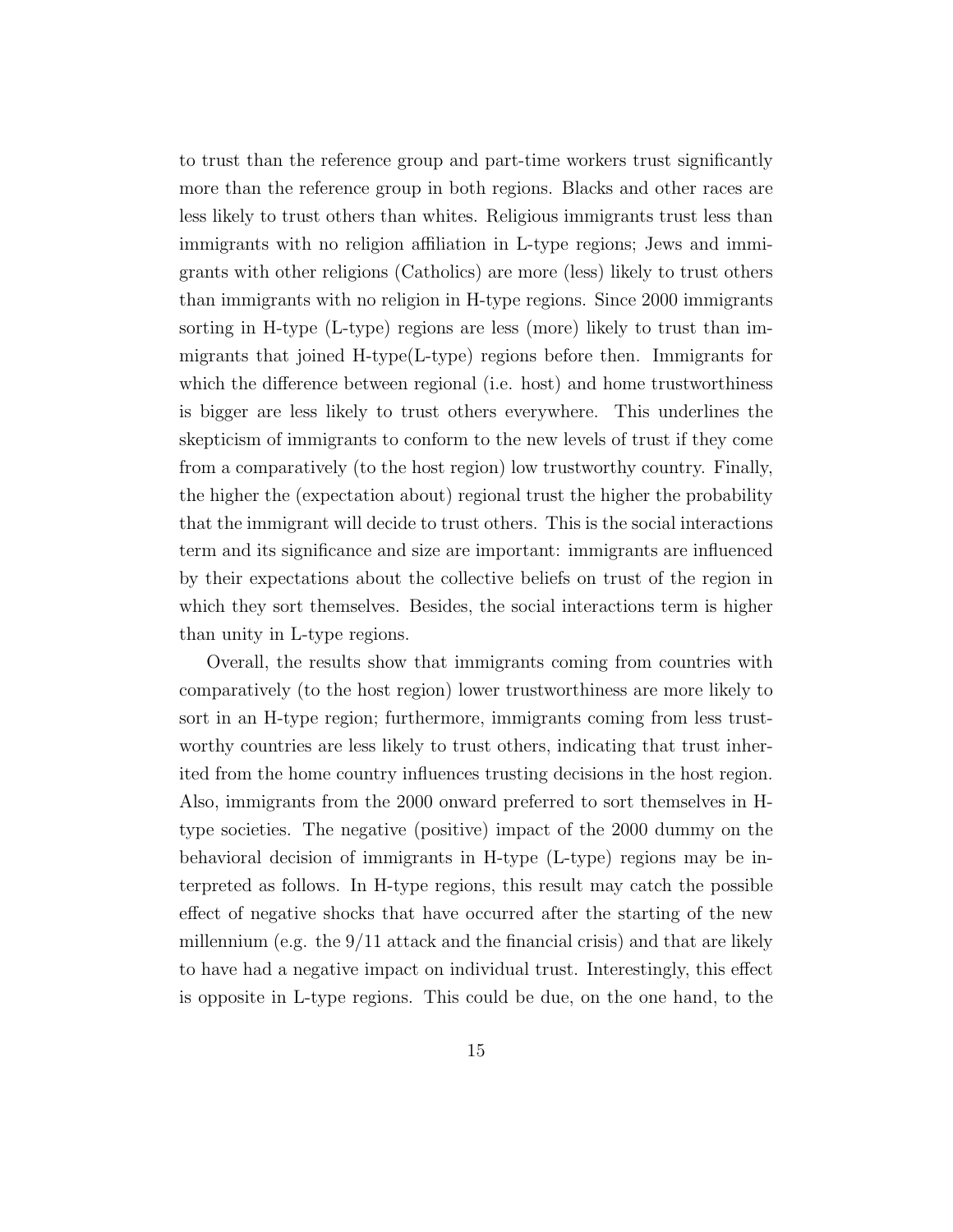effect of globalization and information spread that could have increased the probability for immigrants to trust others in the United States; on the other hand, the negative international and US shocks mentioned before may have affected more the trust of individuals in H-type regions than in L-type regions because for instance individuals living in L-type regions may invest less in the financial markets (see for instance Guiso, Sapienza and Zingales, 2004), so they have not been directly affected by the financial crisis, or because they are likely to live in regions of the United States far away from where the attack took place. Finally, the social interactions term is always significant, positive and high; this indicates that immigrants are overall influenced by the average trust of other individuals in a region, suggesting overall cultural assimilation.

## 4 Sub-sample Analysis

Given the well known differences in trust across the populations of the sample, it is worth performing a sub-sample analysis. Tables 3 to 8 report the same analysis on immigrant population sub-samples, which spreads light on differences in both sorting and trusting behavior of immigrants coming from different areas of the world.

In Table 3 the results for the African sub-sample are reported. The results for the location decision indicate that older African immigrants are more likely to sort in H-type regions and females are less likely to sort in Htype regions than males. Immigrants with either lower or higher education are more likely to sort in an H-type region than the reference group. Average education levels are higher in regions with high levels of trust. Singles are more likely to sort in an H-type region than married or the reference group. Full-time workers are less likely to migrate to an H-type region than parttime workers or the reference group. Blacks and other races are more likely than white Africans to sort in an H-type region. Protestants and Catholics are more likely to go living in an H-type region than the Africans with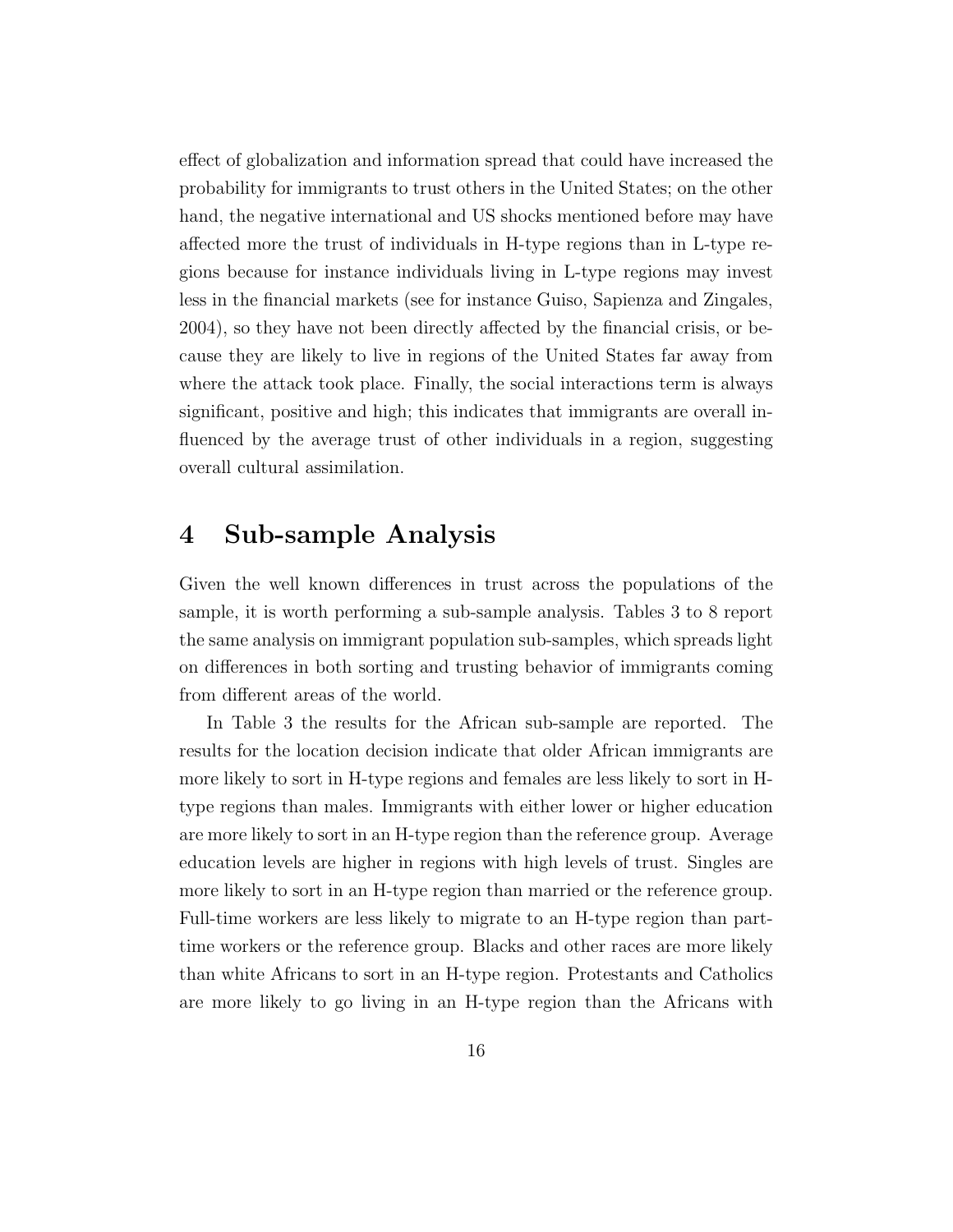|                                  | Location Decision     |                   | Behavioral Decision |                   | Behavioral Decision |                   |
|----------------------------------|-----------------------|-------------------|---------------------|-------------------|---------------------|-------------------|
|                                  |                       |                   | (L-type regions)    |                   | (H-type regions)    |                   |
|                                  | $\left( 1\right)$     | $\left( 2\right)$ | $\left( 3\right)$   | $\left( 4\right)$ | $\left( 5\right)$   | $\left( 6\right)$ |
| age                              | $0.02***$             | (0.004)           | $-0.01**$           | (0.003)           | $0.00***$           | (0.000)           |
| age2                             | $-0.00***$            | (0.000)           | $0.00***$           | (0.000)           | $-0.00***$          | (0.000)           |
| female                           | $-0.10***$            | (0.023)           | $-0.09***$          | (0.016)           | $-0.00*$            | (0.002)           |
| edu<12                           | $0.31^{\ast\ast\ast}$ | (0.030)           | $-0.04$             | (0.022)           | $-0.01**$           | (0.004)           |
| edu>16                           | $0.07**$              | (0.028)           | $\rm 0.02$          | (0.022)           | $0.01^{\ast\ast}$   | (0.003)           |
| educavg                          | $0.83***$             | (0.057)           | $0.18***$           | (0.026)           | $-0.02***$          | (0.004)           |
| married                          | $-0.02$               | (0.030)           | 0.02                | (0.020)           | $-0.01***$          | (0.004)           |
| single                           | $0.17***$             | (0.034)           | $-0.09***$          | (0.026)           | $-0.00$             | (0.003)           |
| ft                               | $-0.05*$              | (0.024)           | $-0.10***$          | (0.017)           | $-0.00$             | (0.002)           |
| pt                               | $0.04\,$              | (0.036)           | $-0.14***$          | (0.030)           | $-0.02***$          | (0.006)           |
| <b>Black</b>                     | $0.12^{***}\,$        | (0.026)           | $0.08^{***}\;$      | (0.019)           | $0.02***$           | (0.004)           |
| Other race                       | $0.24***$             | (0.030)           | $-0.05**$           | (0.020)           | $0.00\,$            | (0.003)           |
| Protestant                       | $0.15***$             | (0.037)           | 0.01                | (0.023)           | $0.01**$            | (0.004)           |
| Catholic                         | $0.09**$              | (0.036)           | $-0.17***$          | (0.024)           | $0.01*$             | (0.004)           |
| Jews                             | $-0.12$               | (0.081)           | $-0.05$             | (0.049)           | $0.04**$            | (0.015)           |
| Other religion                   | 0.02                  | (0.042)           | $-0.09***$          | (0.029)           | $0.02^{***}\,$      | (0.006)           |
| $\mathrm{d}\mathrm{tr}$          | $-1.56***$            | (0.334)           | $-0.42$             | (0.305)           | $-0.49***$          | (0.091)           |
| trustavg                         | 16.32***              | (0.681)           | $-0.14$             | (0.329)           | $0.85^{***}\,$      | (0.142)           |
| $\sigma_{ud} = 1; \ \rho = 0.25$ |                       |                   |                     |                   |                     |                   |
| observations                     |                       |                   |                     | 5,017             |                     |                   |
| log-pseudol.                     |                       |                   |                     | $-2,964.61$       |                     |                   |

Table 3: Simulations Results: Africans and Global Social Interactions

Notes: Estimation Method: Sequential Logit. Columns (1), (3) and (5) report the marginal effects at the mean for respectively immigrants' location decision, their behavioral decision in L-type regions and their behavioral decision in H-type regions; columns (2), (4) and (6) report the standard errors (in parenthesis) for the respective choices. Standard errors are obtained using the Delta Method and are robust to heteroskedasticity. \*\*\* Significant at the 1% level, \*\* Significant at the 5% level, \* Significant at the 10% level.

Source: General Social Survey and World Values Survey, years 1989-2012 and author's calculations.

no religion. The higher the difference in trustworthiness between the host region and the home country, the less likely that African immigrants sort in H-type regions. The average trust is higher in H-type regions than in L-type regions.

In columns (3) and (4) the results for the trust behavioral decision in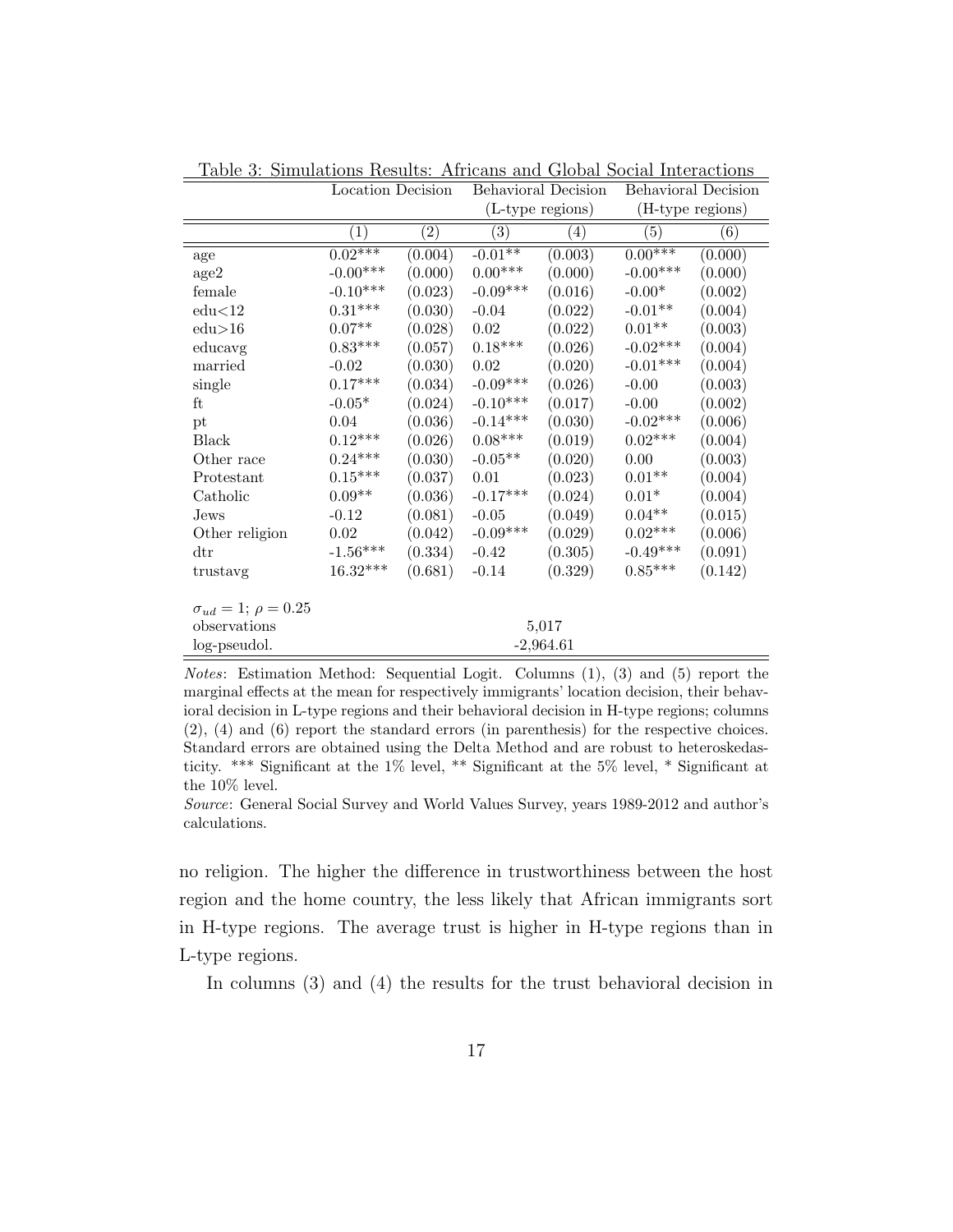L-type regions are reported, while columns (5) and (6) report Africans' behavioral decision in H-type regions. Trust decreases (increases) with age in L-type (H-type) regions. Females are less likely to trust than males in both types of regions. In H-type regions African immigrants with lower education trust less than the reference group, the ones with higher education trust more, as expected. The higher (lower) the average level of education in L-type (H-type) regions, the more likely is they trust. Singles trust significantly less than the African immigrants belonging to the reference group in L-type region, while married trust significantly less than the reference group in H-type regions. Full-time workers trust less than the reference group in L-type regions and part-time workers trust significantly less than the reference group in both L-type and H-type regions. Black Africans are more likely to trust than white Africans in both L-type and H-type regions, while other races are significant less likely (in L-type regions). Catholics and immigrants with other religion in L-type (H-type) regions are less (more) likely to trust than immigrants with no religion. Jews are more likely to trust others than immigrants with no religion in H-type regions. The difference in trust and the social interactions term do not have a significant effect on trusting decision of immigrants living in L-type regions. In H-type regions the difference in trustworthiness negatively affects the probability to trust others. The average trust has a positive and significant influence on the probability to trust others.

In Table 4 the regression results for immigrants coming from Northern European countries are reported. They show that (columns (1) and (2)) older Northern European immigrants are slightly less likely to sort in Htype regions; females are less likely to sort themselves in a H-type region. Immigrants with low levels of education are more likely than the immigrants with intermediate levels to go to an H-type region; also, average education is higher in H-type regions. Married or single are more likely to go living in an H-type region than immigrants with another marital status. Northern European immigrants who work full-time are less likely to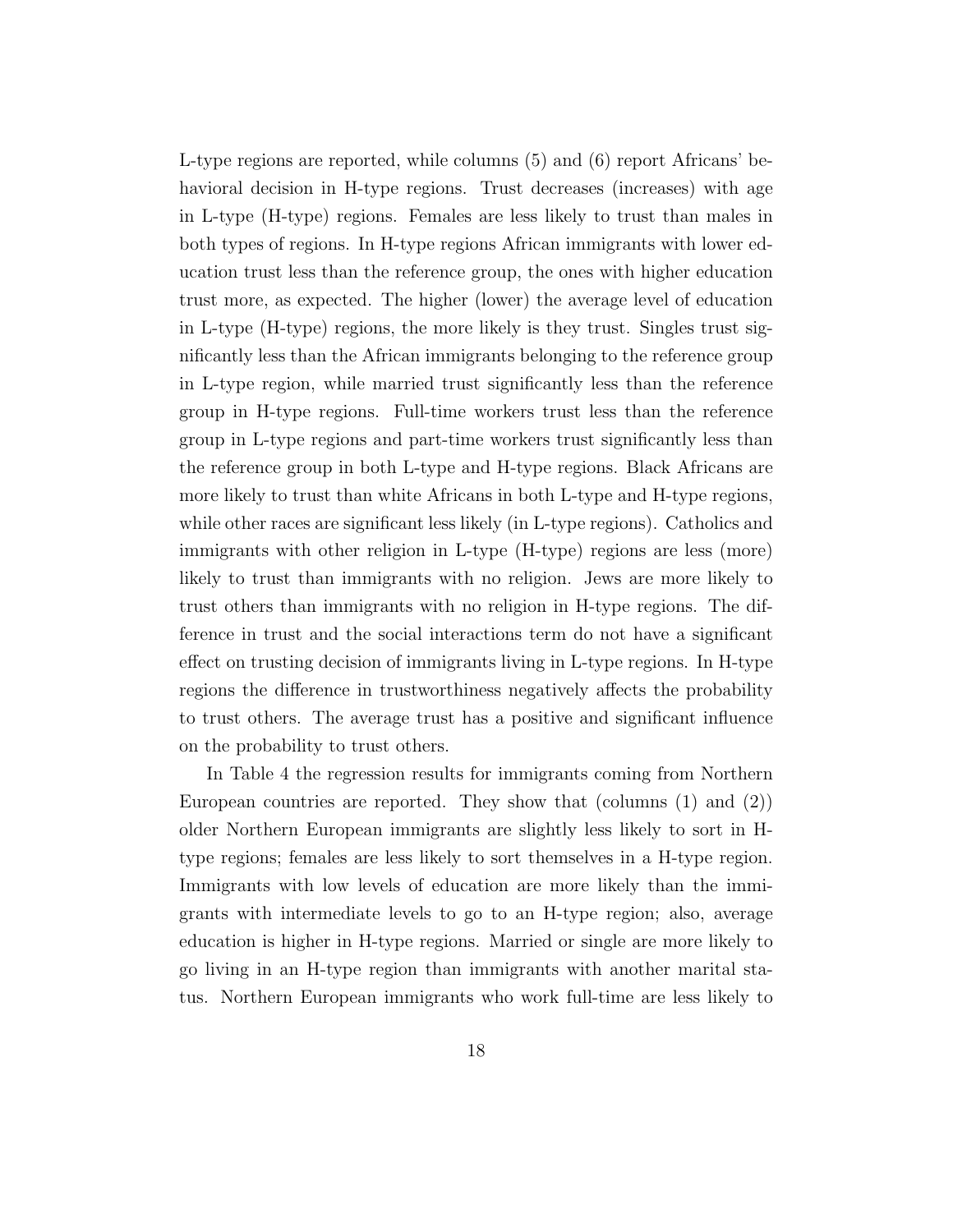|                                  | Location Decision |                   | Behavioral Decision   |                   | Behavioral Decision   |                  |
|----------------------------------|-------------------|-------------------|-----------------------|-------------------|-----------------------|------------------|
|                                  |                   |                   | (L-type regions)      |                   | (H-type regions)      |                  |
|                                  | $\left( 1\right)$ | $\left( 2\right)$ | $\left( 3\right)$     | $\left( 4\right)$ | (5)                   | $\left(6\right)$ |
| age                              | $-0.01***$        | (0.003)           | $0.02***$             | (0.002)           | $0.01***$             | (0.002)          |
| age2                             | $0.00***$         | (0.000)           | $-0.00***$            | (0.000)           | $-0.00***$            | (0.000)          |
| female                           | $-0.20***$        | (0.017)           | $-0.03**$             | (0.013)           | $-0.04***$            | (0.012)          |
| edu<12                           | $0.19***$         | (0.021)           | $-0.16***$            | (0.019)           | $-0.23***$            | (0.017)          |
| $_{\rm edu>16}$                  | 0.04              | (0.024)           | $0.31^{\ast\ast\ast}$ | (0.016)           | $0.35^{\ast\ast\ast}$ | (0.017)          |
| educavg                          | $1.35^{***}\,$    | (0.029)           | $-0.07***$            | (0.019)           | $-0.03**$             | (0.015)          |
| married                          | $0.08^{***}\,$    | (0.022)           | $0.08^{***}\;$        | (0.017)           | $0.10^{***}\,$        | (0.015)          |
| single                           | $0.13***$         | (0.025)           | $0.03\,$              | (0.021)           | $-0.10***$            | (0.019)          |
| ft                               | $-0.12***$        | (0.018)           | $0.05^{***}\,$        | (0.015)           | $-0.4***$             | (0.013)          |
| pt                               | $0.00\,$          | (0.032)           | $0.11***$             | (0.023)           | $0.05***$             | (0.020)          |
| Black                            | $-0.00$           | (0.037)           | $-0.32***$            | (0.031)           | $-0.14***$            | (0.030)          |
| Other race                       | $0.38***$         | (0.020)           | $-0.12***$            | (0.016)           | $-0.11***$            | (0.015)          |
| Protestant                       | $-0.13***$        | (0.027)           | $-0.28***$            | (0.021)           | $0.05^{\ast\ast\ast}$ | (0.017)          |
| Catholic                         | $-0.03$           | (0.024)           | $-0.37***$            | (0.021)           | $-0.27***$            | (0.018)          |
| Jews                             | $-0.96***$        | (0.059)           | $-0.13***$            | (0.038)           | $-0.20***$            | (0.047)          |
| Other religion                   | $-0.14***$        | (0.032)           | $-0.28***$            | (0.026)           | $-0.01$               | (0.025)          |
| $\mathrm{d}\mathrm{tr}$          | $0.41***$         | (0.086)           | $-0.82***$            | (0.075)           | $-0.46***$            | (0.050)          |
| trustavg                         | $28.69***$        | (0.498)           | $0.74***$             | (0.170)           | $1.00^{***}\;$        | (0.148)          |
| $\sigma_{ud} = 1; \ \rho = 0.25$ |                   |                   |                       |                   |                       |                  |
| observations                     |                   |                   |                       | 19,165            |                       |                  |
| log-pseudol                      |                   |                   |                       | $-14,088.37$      |                       |                  |

Table 4: Simulations Results: Northern Europeans and Global Social Interactions

Notes: Estimation Method: Sequential Logit. Columns (1), (3) and (5) report the marginal effects at the mean for respectively immigrants' location decision, their behavioral decision in L-type regions and their behavioral decision in H-type regions; columns (2), (4) and (6) report the standard errors (in parenthesis) for the respective choices. Standard errors are obtained using the Delta Method and are robust to heteroskedasticity. \*\*\* Significant at the 1% level, \*\* Significant at the 5% level, \* Significant at the 10% level.

Source: General Social Survey and World Values Survey, years 1989-2012 and author's calculations.

go to an H-type region than the reference group; those of ethnicity other than white and black are more likely to go to H-type regions. Northern Europeans Protestants, Jews and those belonging to other religions are less likely than Northern Europeans with no religion to sort themselves in an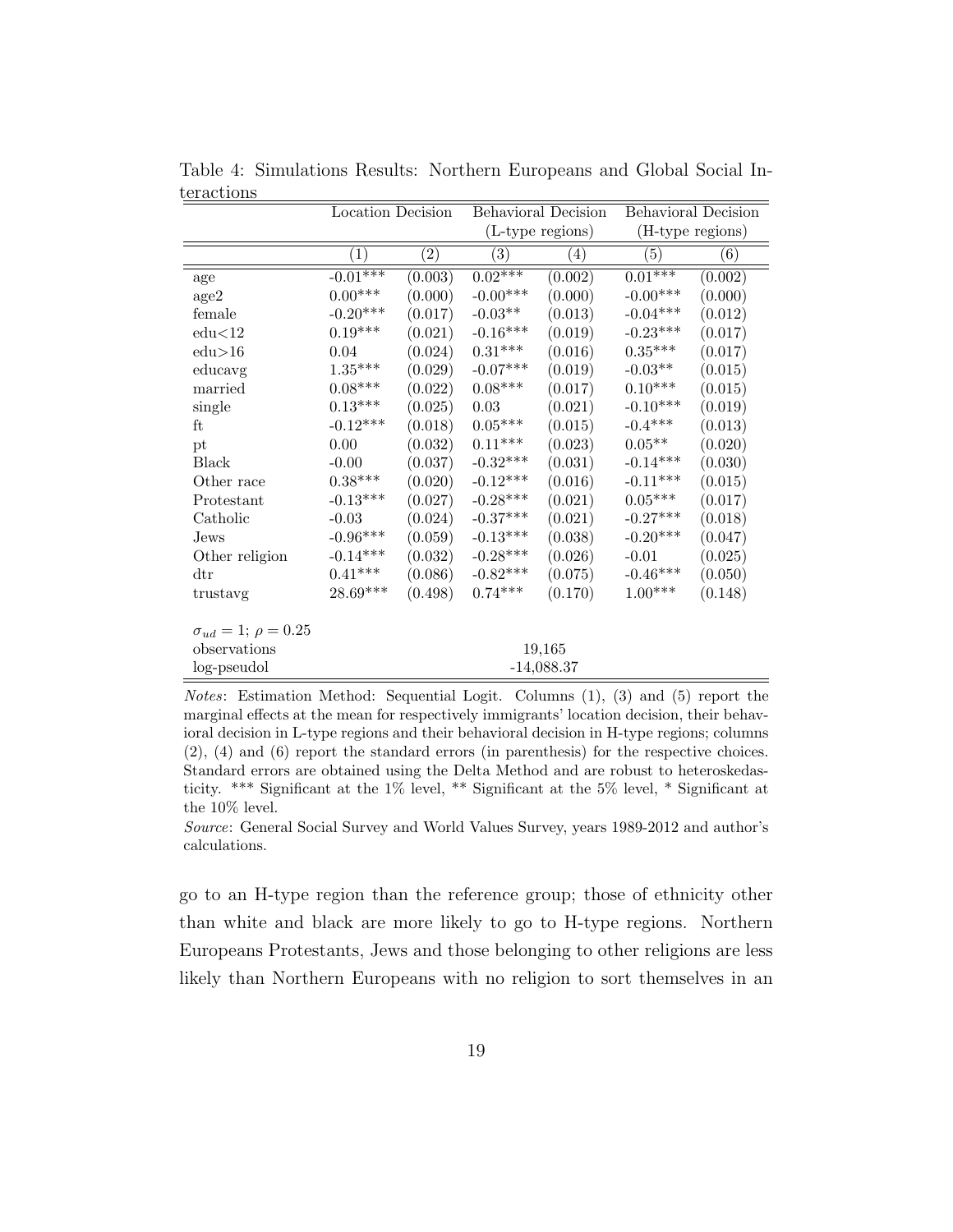H-type region. The difference in trustworthiness positively and significantly affects the sorting decision; furthermore, the average level of trust is higher in H-type regions.

Regarding the trusting decision, trust of immigrants from Northern European countries constantly increases with age, females are less likely to trust than males, less educated trust less, more educated trust more than those with intermediate levels of education. The lower the regional average level of education, the higher the probability to trust. Married trust significantly more than the reference group and in H-type regions singles trust less. Immigrants with a full-time work living in L-type (H-type) regions are more (less) likely to trust others, part-time workers are more likely to trust than the reference group everywhere. Northern Europeans that have an ethnic background other than white are less likely to trust than white Northern Europeans. Northern Europeans with religious affiliation are less likely to trust than Northern Europeans with no religious affiliation in Ltype regions; Protestants in H-type regions are more likely to trust others than Northern Europeans with no religious affiliation, instead Catholic and Jews are less likely to trust others. In both types of regions, the higher the difference in trustworthiness between host region and home country, the less likely the immigrant will choose to trust (reluctance to adapt for the Northern European immigrants coming from regions/countries with comparative lower trustworthiness); also, the social interactions term is positive, large and significant. This may be due to the generally high-trust behavior and adaptability of these countries.

Thus, immigrants coming from Northern European countries are very influenced by both inherited and contemporaneous culture, and the impact of social interactions is positive, significant in both L-type and H-type regions.

Table 5 shows the results for the immigrants coming from the Southern European countries. Females are less likely to sort in an H-type region than males. Immigrants with high levels of education are less likely to sort in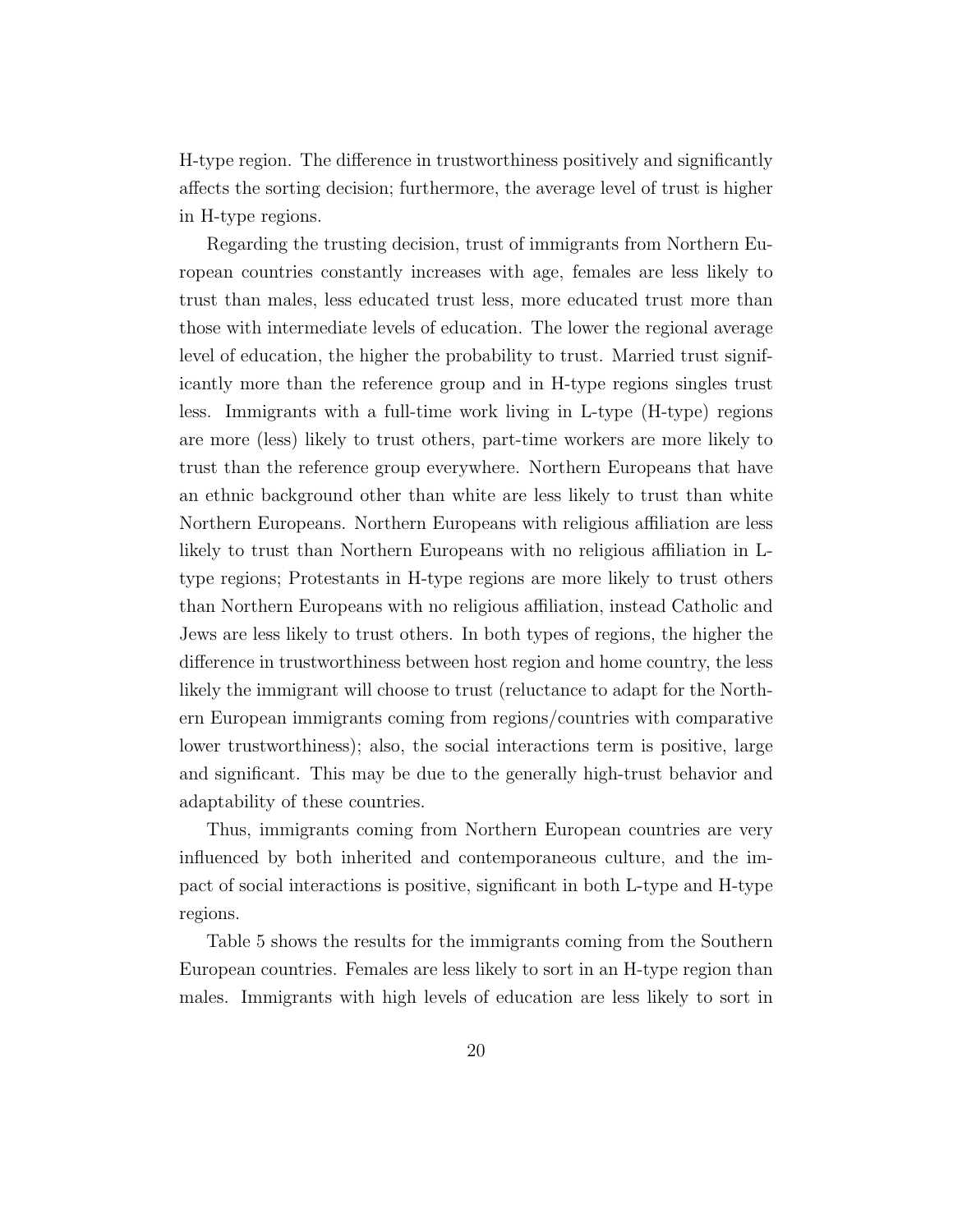|                                | Location Decision     |                   | Behavioral Decision |                   | Behavioral Decision |         |
|--------------------------------|-----------------------|-------------------|---------------------|-------------------|---------------------|---------|
|                                |                       |                   | (L-type regions)    |                   | (H-type regions)    |         |
|                                | $\left( 1\right)$     | $\left( 2\right)$ | (3)                 | $\left( 4\right)$ | (5)                 | (6)     |
| age                            | $0.00\,$              | (0.004)           | $0.01***$           | (0.003)           | $0.02***$           | (0.003) |
| age2                           | $-0.00$               | (0.000)           | $-0.00***$          | (0.000)           | $-0.00***$          | (0.000) |
| female                         | $-0.19***$            | (0.020)           | $-0.01$             | (0.014)           | $-0.18***$          | (0.019) |
| edu<12                         | 0.01                  | (0.022)           | $-0.14***$          | (0.019)           | $-0.14***$          | (0.024) |
| $_{\rm edu>16}$                | $-0.11***$            | (0.030)           | $0.16***$           | (0.018)           | $0.34^{***}\;$      | (0.028) |
| educavg                        | $0.70***$             | (0.062)           | $0.06***$           | (0.018)           | $-0.45***$          | (0.023) |
| married                        | 0.01                  | (0.025)           | $0.01\,$            | (0.016)           | 0.01                | (0.023) |
| single                         | $-0.01$               | (0.027)           | $-0.15***$          | (0.024)           | $-0.08***$          | (0.030) |
| ft                             | $-0.04*$              | (0.022)           | $0.07***$           | (0.016)           | $0.05**$            | (0.021) |
| pt                             | $-0.03$               | (0.040)           | $0.13***$           | (0.026)           | $0.00\,$            | (0.034) |
| Black                          | $-0.14***$            | (0.050)           | $-0.24***$          | (0.035)           | $-0.15***$          | (0.049) |
| Other race                     | $0.25^{\ast\ast\ast}$ | (0.021)           | $-0.19***$          | (0.017)           | 0.00                | (0.022) |
| Protestant                     | $-0.29***$            | (0.034)           | $-0.13***$          | (0.025)           | $-0.06*$            | (0.032) |
| Catholic                       | $-0.10***$            | (0.024)           | $-0.23***$          | (0.022)           | $-0.02$             | (0.028) |
| Jews                           | $\text{-}1.06***$     | (0.092)           | 0.03                | (0.038)           | 0.01                | (0.071) |
| Other religion                 | $-0.17***$            | (0.033)           | $-0.18***$          | (0.030)           | $0.12***$           | (0.042) |
| $\mathrm{d}\mathrm{tr}$        | $2.23***$             | (0.237)           | $-1.91***$          | (0.111)           | 0.18                | (0.163) |
| trustavg                       | $23.11***$            | (1.467)           | $2.06***$           | (0.211)           | $-1.51***$          | (0.304) |
| $\sigma_{ud} = 1; \rho = 0.25$ |                       |                   |                     |                   |                     |         |
| observations                   |                       |                   |                     | 11,013            |                     |         |
| log-pseudol                    |                       |                   |                     | $-6,676.34$       |                     |         |

Table 5: Simulations Results: Southern Europeans and Global Social Interactions

Notes: Estimation Method: Sequential Logit. Columns (1), (3) and (5) report the marginal effects at the mean for respectively immigrants' location decision, their behavioral decision in L-type regions and their behavioral decision in H-type regions; columns (2), (4) and (6) report the standard errors (in parenthesis) for the respective choices. Standard errors are obtained using the Delta Method and are robust to heteroskedasticity. \*\*\* Significant at the 1% level, \*\* Significant at the 5% level, \* Significant at the 10% level.

Source: General Social Survey and World Values Survey, years 1989-2012 and author's calculations.

an H-type region than immigrants with intermediate levels of education. Average education levels are higher in H-type regions. Full-time workers are less likely to sort in H-type regions than the reference group. Southern Europeans with ethnic background other than white and black are more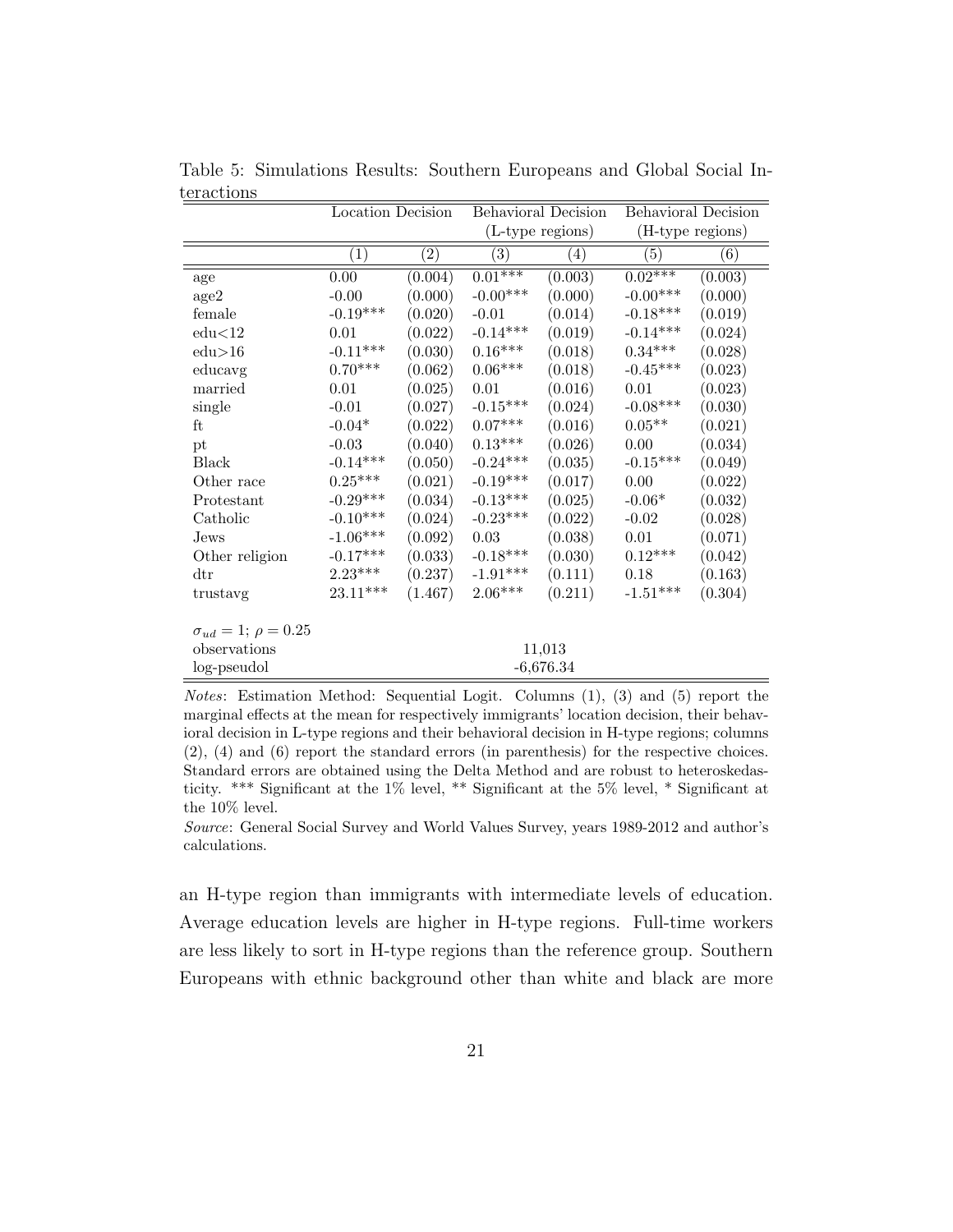likely to join an H-type region than whites, blacks are less likely. Religious immigrants are less likely to sort in H-type regions than Southern Europeans with no religious affiliation. The higher the difference in trustworthiness, the more likely they are to migrate to an H-type region. The average level of trust is higher in H-type regions.

As far as the behavioral decisions on trust are concerned, trust of immigrants from Southern European regions increases with age everywhere. Females trust significantly less than males in H-type regions. Immigrants with lower (higher) education are less (more) likely to trust than immigrants with intermediate education. The higher (lower) the average level of education the more (less) likely it is that immigrants in L-types (H-types) regions trust. Singles are less likely to trust than the reference group. Fulltime workers trust significantly more than the reference group everywhere; part-time workers trust more in L-type regions. Blacks trust less than whites and immigrants with other races trust less than whites in L-type regions. Protestants, trust less than those with no religion; Catholics and immigrants with other religious affiliation trust also less than immigrants with no religion in L-type region, while immigrants with other religion trust more in H-type regions. The higher the difference in trustworthiness the less immigrants in L-type regions trust. Social interactions have a significant, positive (negative) and large effect on the behavioral decision in L-type (Htype) regions. The negative impact of the average trust in H-type regions could indicate that immigrants from Southern European countries, which are generally countries with low trustworthiness, could decide to trust less in regions where they experience too high generalized trust. Skepticism and the decision not to trust others may be the final result because they could end up trusting more when they notice that other individuals living in the host region have not too high levels of trust. This result is compatible with other findings in the literature according to which individuals can easily adapt to low levels of social capital, but they are less likely to conform to high levels of social capital because social capital is difficult to build (Nunn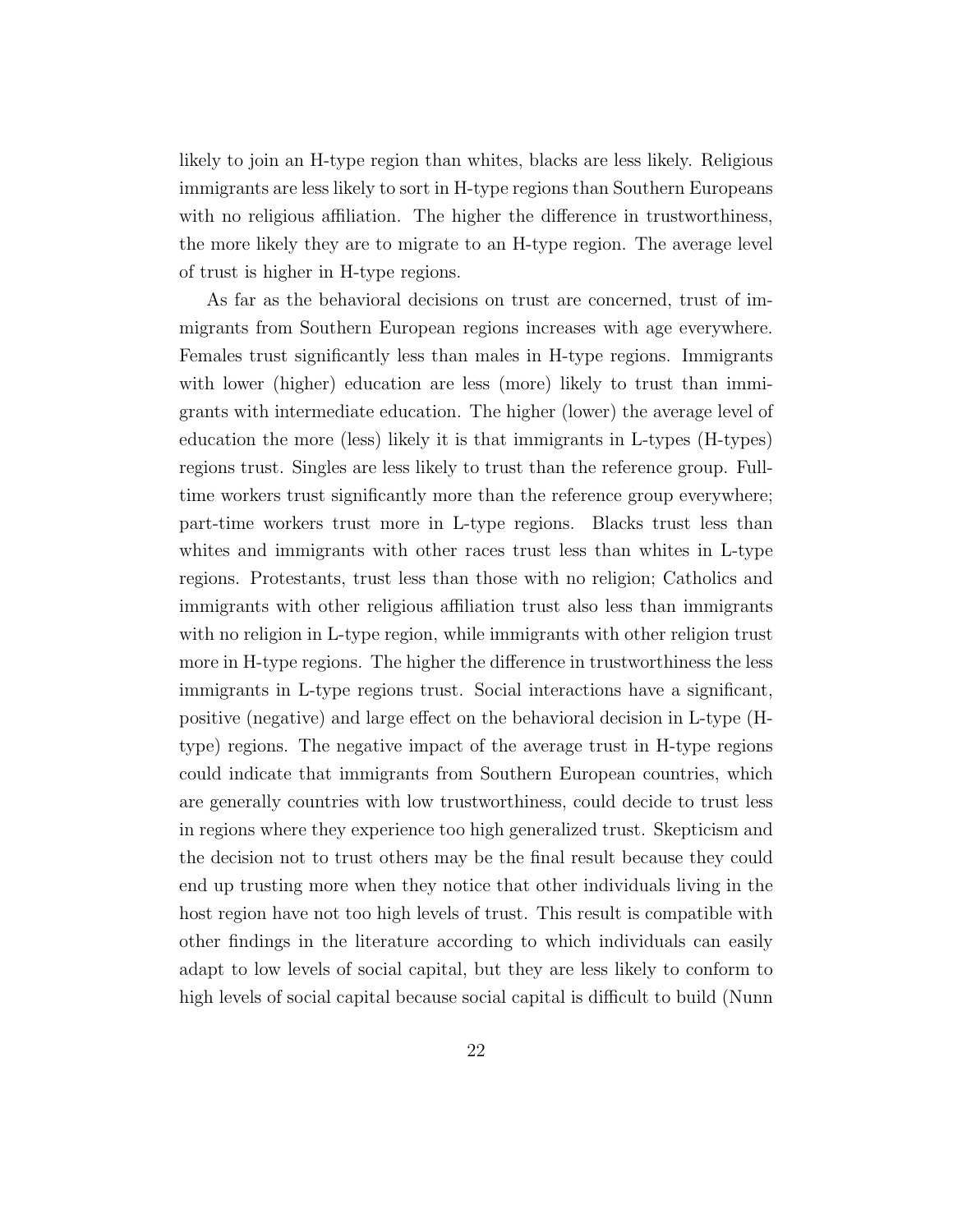and Wantchekon, 2011; Ljunge, 2014).

Regarding immigrants coming from Eastern European countries (Table 6), their decision to sort in an H-type region is significantly affected by a few variables. In particular, females are less likely to sort in an H-type

|                                   |                   | Location Decision | <b>Behavioral Decision</b> |                   | <b>Behavioral Decision</b> |                  |  |
|-----------------------------------|-------------------|-------------------|----------------------------|-------------------|----------------------------|------------------|--|
|                                   |                   |                   |                            | (L-type regions)  |                            | (H-type regions) |  |
|                                   | $\left( 1\right)$ | $\left( 2\right)$ | (3)                        | $\left( 4\right)$ | (5)                        | $\left(6\right)$ |  |
| age                               | $-0.00$           | (0.000)           | $-0.01***$                 | (0.003)           | $0.01***$                  | (0.002)          |  |
| age2                              | $0.00\,$          | (0.000)           | $0.00***$                  | (0.000)           | $-0.00***$                 | (0.000)          |  |
| female                            | $-0.00*$          | (0.000)           | $-0.06***$                 | (0.020)           | $-0.07***$                 | (0.014)          |  |
| edu<12                            | $0.00*$           | (0.000)           | $-0.12***$                 | (0.026)           | $-0.20***$                 | (0.024)          |  |
| edu>16                            | $-0.00$           | (0.000)           | $0.27***$                  | (0.028)           | $0.20***$                  | (0.018)          |  |
| educavg                           | $0.01*$           | (0.004)           | $0.21***$                  | (0.040)           | $0.05^{\ast\ast\ast}$      | (0.014)          |  |
| married                           | 0.00              | (0.000)           | 0.01                       | (0.023)           | $0.06^{\ast\ast\ast}$      | (0.018)          |  |
| single                            | 0.00              | (0.000)           | $0.01\,$                   | (0.032)           | $-0.00$                    | (0.022)          |  |
| ft                                | 0.00              | (0.000)           | 0.03                       | (0.021)           | $-0.04***$                 | (0.015)          |  |
| pt                                | $-0.00$           | (0.000)           | 0.00                       | (0.035)           | $0.05**$                   | (0.021)          |  |
| <b>Black</b>                      | $-0.00*$          | (0.000)           | $-0.16***$                 | (0.038)           | $-0.23***$                 | (0.039)          |  |
| Other race                        | $0.00*$           | (0.001)           | $-0.21***$                 | (0.025)           | $-0.07***$                 | (0.015)          |  |
| Protestant                        | $-0.00$           | (0.000)           | $0.01\,$                   | (0.038)           | $-0.04*$                   | (0.022)          |  |
| Catholic                          | 0.00              | (0.000)           | $0.07**$                   | (0.036)           | $-0.13***$                 | (0.020)          |  |
| Jews                              | $-0.00$           | (0.000)           | $0.20***$                  | (0.054)           | $0.12***$                  | (0.031)          |  |
| Other religion                    | $-0.00$           | (0.000)           | $0.19***$                  | (0.040)           | $0.01\,$                   | (0.025)          |  |
| $\mathrm{d}\mathrm{tr}$           | $-0.00**$         | (0.002)           | $-1.21***$                 | (0.201)           | $-0.65***$                 | (0.143)          |  |
| trustavg                          | $0.15^{\ast\ast}$ | (0.076)           | $-0.29$                    | (0.320)           | $1.29***$                  | (0.160)          |  |
| $\sigma_{ud} = 1$ ; $\rho = 0.25$ |                   |                   |                            |                   |                            |                  |  |
| observations                      |                   |                   |                            | 7,509             |                            |                  |  |
| log-pseudol                       |                   |                   |                            | $-4,603.85$       |                            |                  |  |

Table 6: Simulations Results: Eastern Europeans and Global Social Interactions  $=$ 

Notes: Estimation Method: Sequential Logit. Columns (1), (3) and (5) report the marginal effects at the mean for respectively immigrants' location decision, their behavioral decision in L-type regions and their behavioral decision in H-type regions; columns (2), (4) and (6) report the standard errors (in parenthesis) for the respective choices. Standard errors are obtained using the Delta Method and are robust to heteroskedasticity. \*\*\* Significant at the 1% level, \*\* Significant at the 5% level, \* Significant at the 10% level.

Source: General Social Survey and World Values Survey, years 1989-2012 and author's calculations.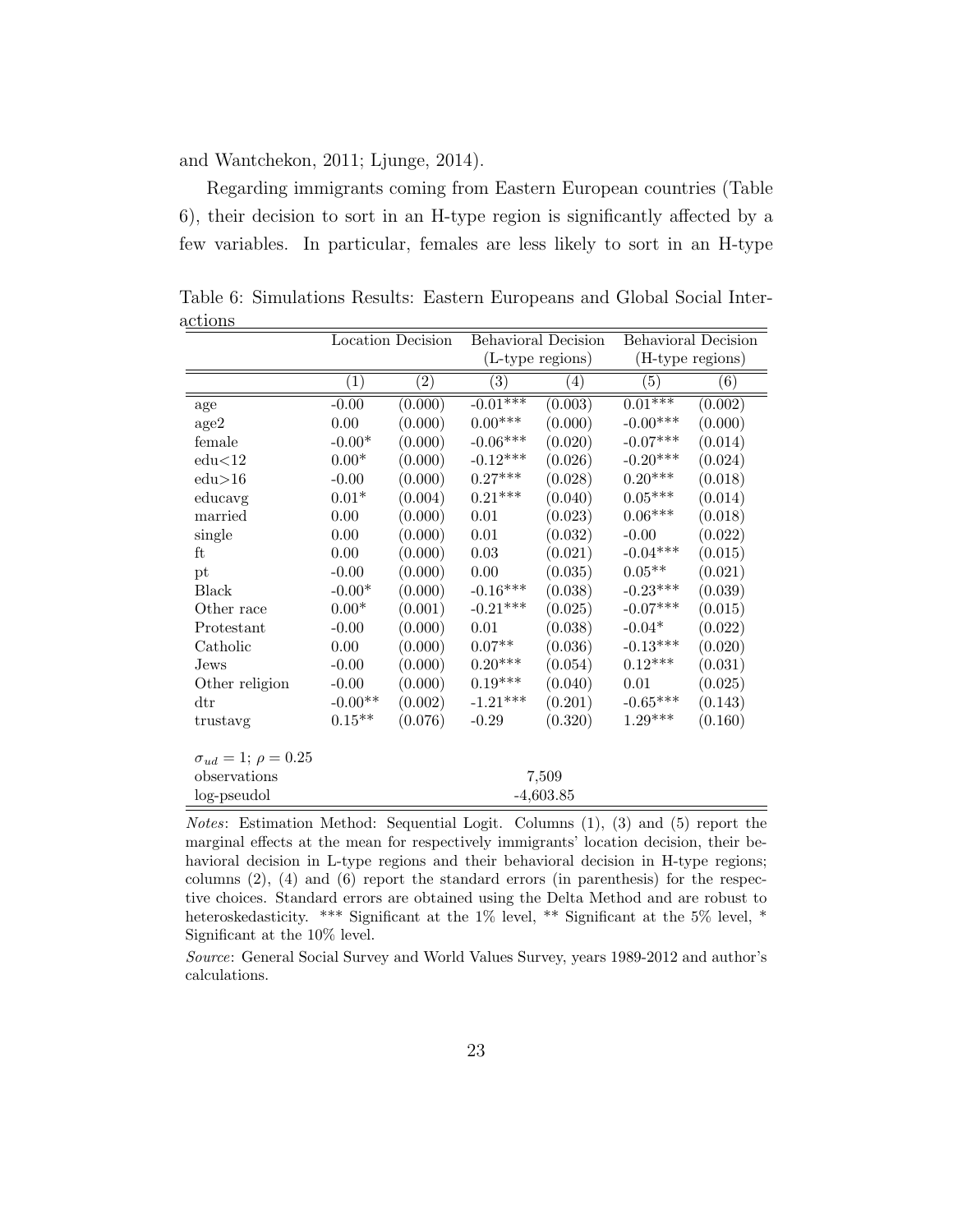region than males, immigrants with lower levels of education are slightly more likely to sort in an H-type region than immigrants with intermediate levels; average education is higher in H-type regions. Blacks are less likely and other races are more likely to locate in an H-type region than whites. Furthermore, immigrants coming from a Eastern European country with a comparative larger difference in trustworthiness between the host region and home country are more likely to sort themselves in an L-type region. The average level of trust is higher in H-type regions.

Trust of Eastern European immigrants sorting in L-type (H-type) regions decreases (increases) with age; females are less likely to trust than men. Immigrants with lower (higher) education trust less (more) than immigrants with intermediate levels of education. The higher the average level of education the more they trust. Married immigrants trust more than the reference group in H-type regions. Immigrants working full-time (part-time) trust less (more) than the reference group in H-type regions. Both blacks and other races are less likely to trust than whites. Protestants are less likely to trust than immigrants with no religion in H-type regions, Catholics are more (less) likely to trust than the reference group in L-type (H-type) regions. Jews are more likely to trust than the reference group everywhere and immigrants belonging to other religions trust more than immigrants with no religion in L-type regions. The higher the difference in trustworthiness between host and home place the less likely they are to trust others in both types of regions. The social interactions term has no significant effect on the behavioral decision in L-type regions, but it has a positive influence on the probability to trust for immigrants in H-type regions.

Immigrants from Asia (results are shown in Table 7) are more likely to join an H-type region if they are younger. Females are less likely to sort in an H-type region than males. Asiatic immigrants with either low or high levels of education are more likely to sort in a H-type region than the ones with intermediate levels of education. Average education levels are higher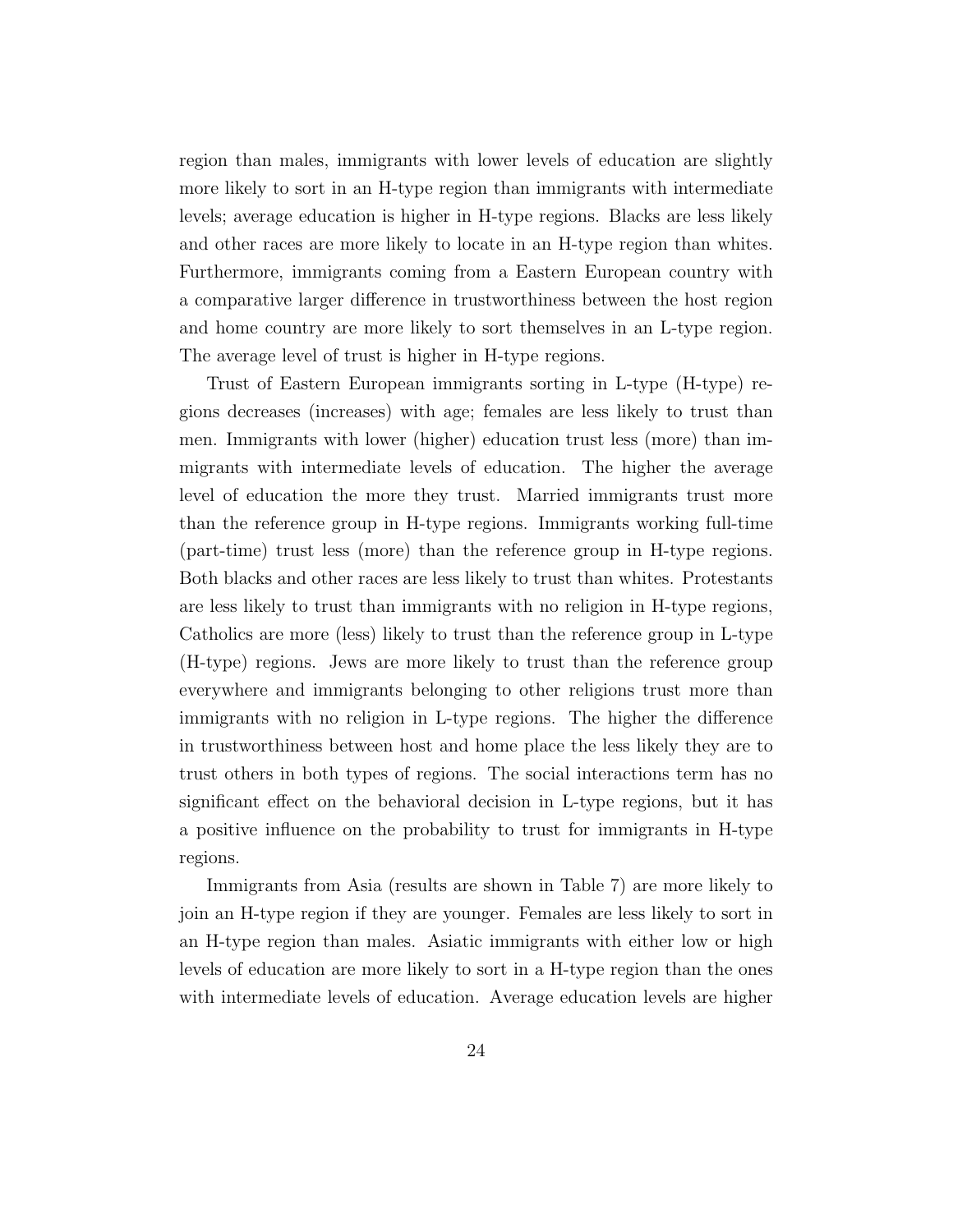in H-type regions. Both married and single immigrants are more likely to sort in an H-type region than the reference group. Full-time workers are less likely, part-time workers are more likely, to move to an H-type region than the reference group. Asians with ethnic background other than white and black are more likely to sort in H-type regions than white Asians, blacks are less likely. Religious immigrants are less likely to sort in H-type regions than Asiatic immigrants with no religion. The higher the difference in trustworthiness the more likely they are to sort in H-type regions. The average level of trust is higher in H-type regions.

Asians sorting in an L-type (H-type) region are slightly less (more) likely to trust others if they are older; females in H-type regions are less likely to trust others than males. Asians with higher (lower) education levels trust significantly more (less) than immigrants with intermediate levels of education; furthermore, the lower (higher) the average level of education, the more (less) immigrants in L-type (H-type) regions are likely to trust others. Single trust significantly less than the reference group. Both full-time and part-time workers trust significantly more than the reference group. Black Asians are less likely to trust than white Asians, other races in Ltype (H-type) regions are more (less) likely to trust than whites. Asians with a religion affiliation are less likely to trust than Asians with no religion in L-type regions; instead, in H-type regions Catholic (immigrants with other region) are less (more) likely to trust others than the reference group. The higher the difference in trustworthiness the less they are likely to trust others disregarding the type of region. The social interactions term has a significant, negative and sizeable effect on the behavioral decision. The results on the average trust for both behavioral decisions can be interpreted as the results for Southern European immigrants. As a matter of fact, Asiatic countries are endowed with relatively low trustworthiness compared to the US regions. Thus, they may become skeptical when they experience too high trust and may have counter-intuitive behaviors, such as not to trust others if they notice that the average trust of individuals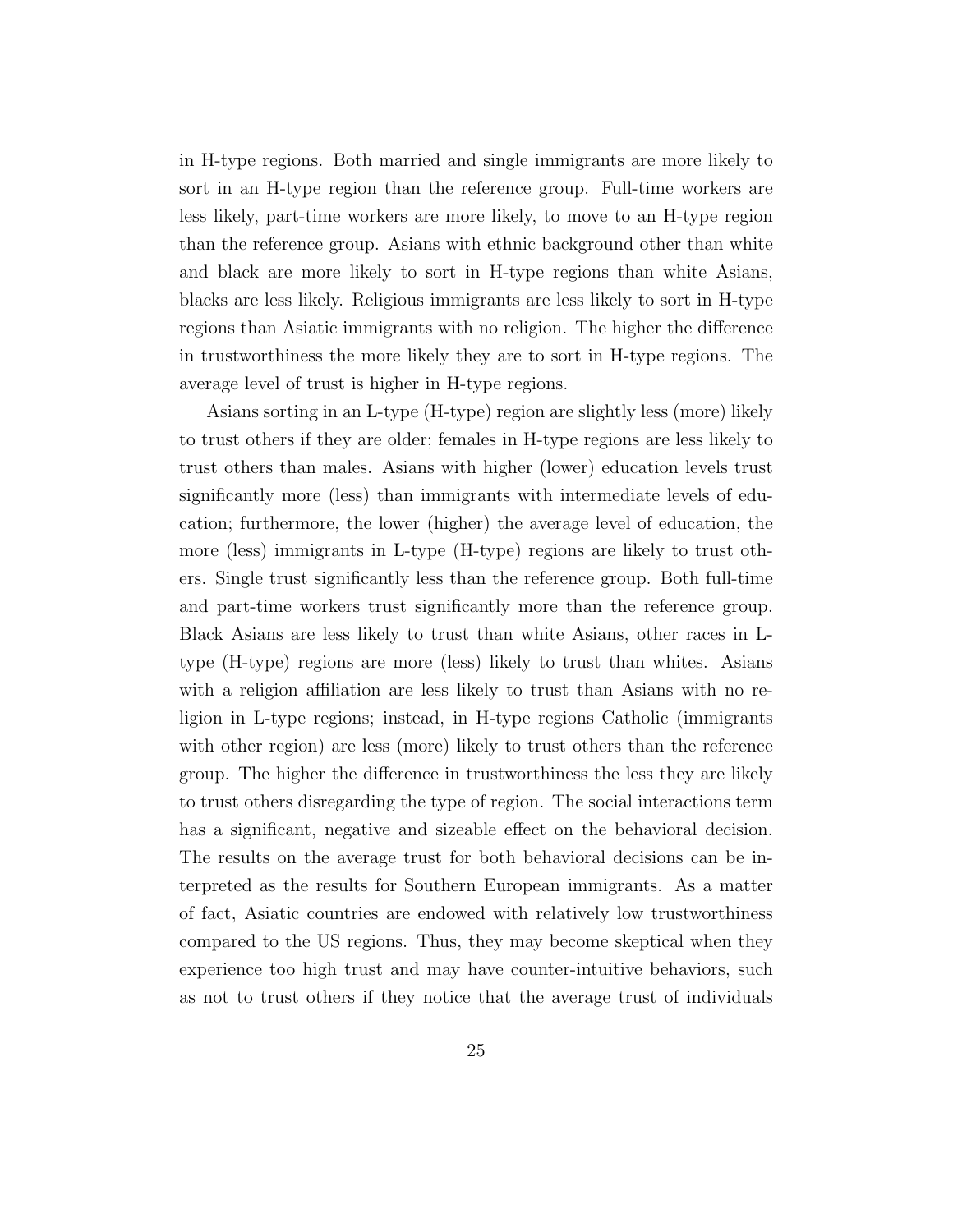|                                  | Location Decision       |                   | Behavioral Decision   |                   | Behavioral Decision |         |
|----------------------------------|-------------------------|-------------------|-----------------------|-------------------|---------------------|---------|
|                                  |                         |                   | (L-type regions)      |                   | (H-type regions)    |         |
|                                  | $\left( 1\right)$       | $\left( 2\right)$ | (3)                   | $\left( 4\right)$ | $\left( 5\right)$   | (6)     |
| age                              | $-0.01***$              | (0.001)           | $-0.00**$             | (0.002)           | $0.03***$           | (0.002) |
| age2                             | $0.00^{***}\;$          | (0.000)           | $0.00***$             | (0.000)           | $-0.00***$          | (0.000) |
| female                           | $-0.08***$              | (0.007)           | 0.00                  | (0.013)           | $-0.11***$          | (0.012) |
| edu<12                           | $0.04***$               | (0.007)           | $-0.05***$            | (0.016)           | $-0.30***$          | (0.019) |
| edu > 16                         | $0.06^{\ast\ast\ast}$   | (0.008)           | $0.32***$             | (0.018)           | $0.24***$           | (0.015) |
| educavg                          | $0.40***$               | (0.019)           | $-0.24***$            | (0.019)           | $0.05^{***}\,$      | (0.014) |
| married                          | $0.01**$                | (0.007)           | 0.00                  | (0.017)           | $-0.02$             | (0.016) |
| single                           | $0.06^{\ast\ast\ast}$   | (0.009)           | $-0.08***$            | (0.021)           | $-0.15***$          | (0.020) |
| ft                               | $-0.03***$              | (0.006)           | $0.12***$             | (0.015)           | $0.06***$           | (0.014) |
| pt                               | $0.02^\ast$             | (0.011)           | $0.13^{***}\,$        | (0.024)           | $0.11^{***}\,$      | (0.019) |
| Black                            | $-0.14***$              | (0.019)           | $-0.04*$              | (0.026)           | $-0.27***$          | (0.035) |
| Other race                       | $0.07***$               | (0.007)           | $0.05^{\ast\ast\ast}$ | (0.013)           | $-0.04***$          | (0.013) |
| Protestant                       | $-0.08***$              | (0.011)           | $-0.11***$            | (0.022)           | $-0.02$             | (0.018) |
| Catholic                         | $-0.06***$              | (0.009)           | $-0.18***$            | (0.021)           | $-0.17***$          | (0.017) |
| Jews                             | $-0.17***$              | (0.031)           | $-0.40***$            | (0.051)           | $-0.01$             | (0.042) |
| Other religion                   | $-0.09***$              | (0.012)           | $-0.06**$             | (0.024)           | $0.04**$            | (0.020) |
| $\mathrm{d}\mathrm{tr}$          | $0.22***$               | (0.024)           | $-0.28***$            | (0.037)           | $-0.74***$          | (0.036) |
| trustavg                         | $9.88^{\ast \ast \ast}$ | (0.458)           | $-1.22***$            | (0.141)           | $-1.34***$          | (0.169) |
| $\sigma_{ud} = 1; \ \rho = 0.25$ |                         |                   |                       |                   |                     |         |
| observations                     |                         |                   |                       | 17,798            |                     |         |
| log-pseudol.                     |                         |                   |                       | $-13,394.86$      |                     |         |

Table 7: Simulations Results: Asians and Global Social Interactions

Notes: Estimation Method: Sequential Logit. Columns (1), (3) and (5) report the marginal effects at the mean for respectively immigrants' location decision, their behavioral decision in L-type regions and their behavioral decision in H-type regions; columns (2), (4) and (6) report the standard errors (in parenthesis) for the respective choices. Standard errors are obtained using the Delta Method and are robust to heteroskedasticity. \*\*\* Significant at the 1% level, \*\* Significant at the 5% level, \* Significant at the 10% level.

Source: General Social Survey and World Values Survey, years 1989-2012 and author's calculations.

living in a region is too high.

Finally, Table 8 reports the results for American immigrants. Unfortunately, Northern and Southern Americans had to be pulled together due to data limitation, so this limits the possibility to disentangle the behavior of these two types of immigrants; however, we control for a dummy variable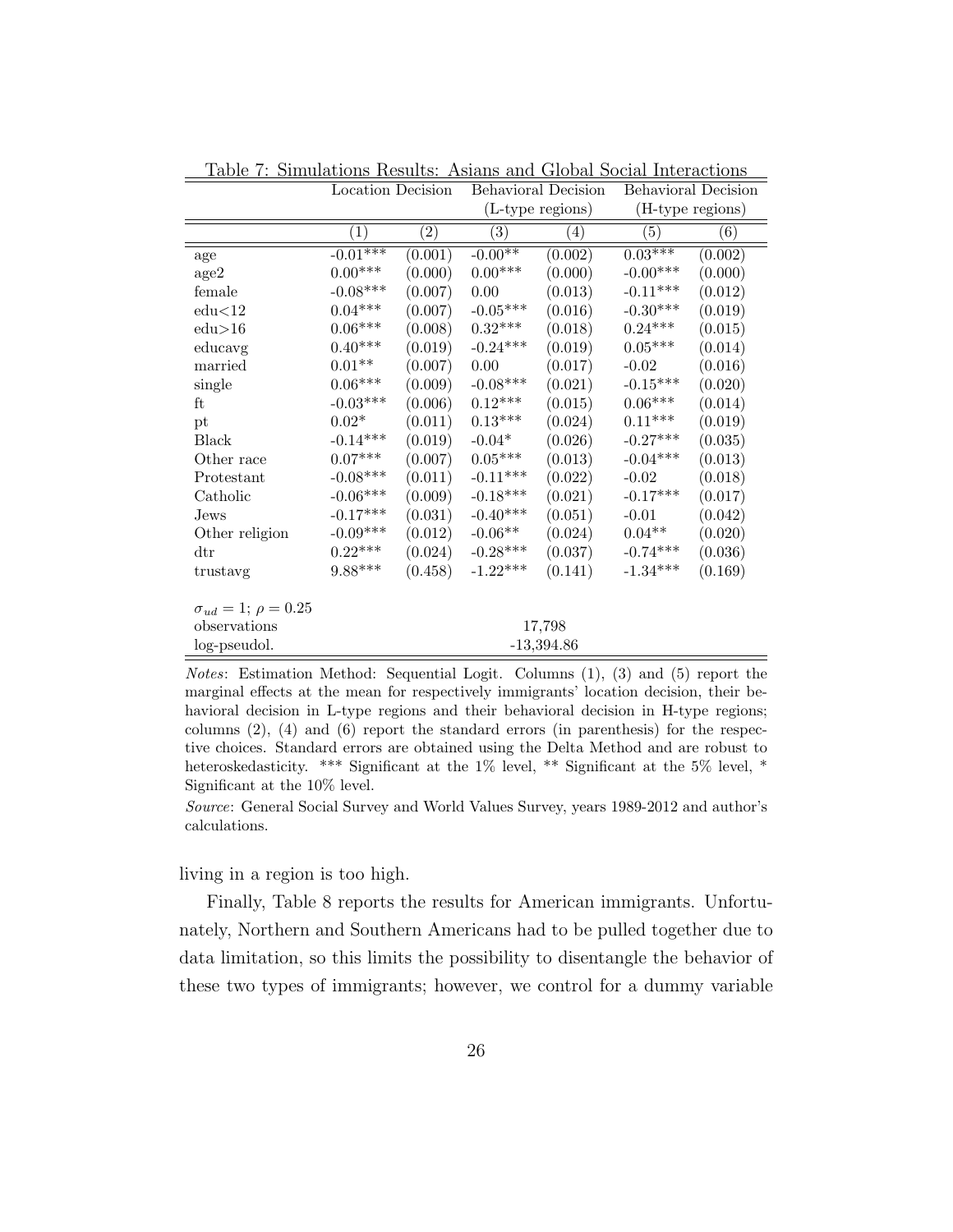|                                  | Location Decision |                   | <b>Behavioral Decision</b> |                  | <b>Behavioral Decision</b> |         |
|----------------------------------|-------------------|-------------------|----------------------------|------------------|----------------------------|---------|
|                                  |                   |                   | (L-type regions)           |                  | (H-type regions)           |         |
|                                  | $\left( 1\right)$ | $\left( 2\right)$ | $\left( 3\right)$          | $\left(4\right)$ | (5)                        | (6)     |
| age                              | $-0.00*$          | (0.000)           | $0.00\,$                   | (0.001)          | $0.00***$                  | (0.001) |
| age2                             | $0.00\,$          | (0.000)           | $0.00\,$                   | (0.000)          | $-0.00$                    | (0.000) |
| female                           | $-0.00*$          | (0.000)           | $-0.04***$                 | (0.004)          | $-0.08***$                 | (0.007) |
| edu<12                           | $0.00\,$          | (0.000)           | $-0.03***$                 | (0.005)          | $-0.07***$                 | (0.009) |
| edu > 16                         | $-0.00**$         | (0.000)           | $0.05^{***}\,$             | (0.005)          | $0.14***$                  | (0.011) |
| educavg                          | $0.00^{***}\;$    | (0.000)           | $-0.05***$                 | (0.006)          | $-0.08***$                 | (0.011) |
| married                          | $0.00*$           | (0.000)           | $0.03***$                  | (0.005)          | $0.08***$                  | (0.010) |
| single                           | 0.00              | (0.000)           | $0.03***$                  | (0.006)          | $0.03***$                  | (0.011) |
| ft                               | $-0.00**$         | (0.000)           | $0.01\,$                   | (0.004)          | $0.06***$                  | (0.008) |
| pt                               | $-0.00**$         | (0.000)           | 0.00                       | (0.006)          | $0.06***$                  | (0.012) |
| Afro-A.                          | 0.00              | (0.000)           | $0.04***$                  | (0.008)          | $-0.20***$                 | (0.028) |
| Other race                       | $0.00^{\ast\ast}$ | (0.000)           | $-0.01**$                  | (0.004)          | $-0.03***$                 | (0.007) |
| Protestant                       | $-0.00**$         | (0.000)           | $\text{-}0.02^{**}$        | (0.006)          | $-0.01$                    | (0.010) |
| Catholic                         | $-0.00**$         | (0.000)           | $-0.07***$                 | (0.006)          | $-0.08***$                 | (0.010) |
| $_{\rm Jews}$                    | $-0.00$           | (0.000)           | $-0.03**$                  | (0.014)          | $0.13^{***}\,$             | (0.028) |
| Other rel.                       | $-0.00**$         | (0.000)           | $0.04***$                  | (0.007)          | $0.05^{\ast\ast\ast}$      | (0.013) |
| South A.                         | $-0.00***$        | (0.000)           | $-0.01$                    | (0.010)          | $0.20***$                  | (0.022) |
| $\mathrm{d}\mathrm{tr}$          | $0.01^{***}\;$    | (0.003)           | $-0.27***$                 | (0.039)          | $-1.28***$                 | (0.100) |
| trustavg                         | $0.02***$         | (0.006)           | $0.35***$                  | (0.062)          | $0.80***$                  | (0.063) |
| $\sigma_{ud} = 1; \ \rho = 0.25$ |                   |                   |                            |                  |                            |         |
| observations                     |                   |                   |                            | 24,339           |                            |         |
| log-pseudol.                     |                   |                   |                            | $-9,434.04$      |                            |         |

Table 8: Simulations Results: Americas and Global Social Interactions

Notes: Estimation Method: Sequential Logit. Columns (1), (3) and (5) report the marginal effects at the mean for respectively immigrants' location decision, their behavioral decision in L-type regions and their behavioral decision in H-type regions; columns (2), (4) and (6) report the standard errors (in parenthesis) for the respective choices. Standard errors are obtained using the Delta Method and are robust to heteroskedasticity. \*\*\* Significant at the 1% level, \*\* Significant at the 5% level, \* Significant at the 10% level.

Source: General Social Survey and World Values Survey, years 1989-2012 and author's calculations.

for Southern Americans. The results show that American immigrants are influenced in their location decision mainly by the difference in trustworthiness, which positively affects the decision of the immigrants to sort in a H-type region, and by the region of provenience (Southern Americans are less likely to sort in an H-type region). There are other significant vari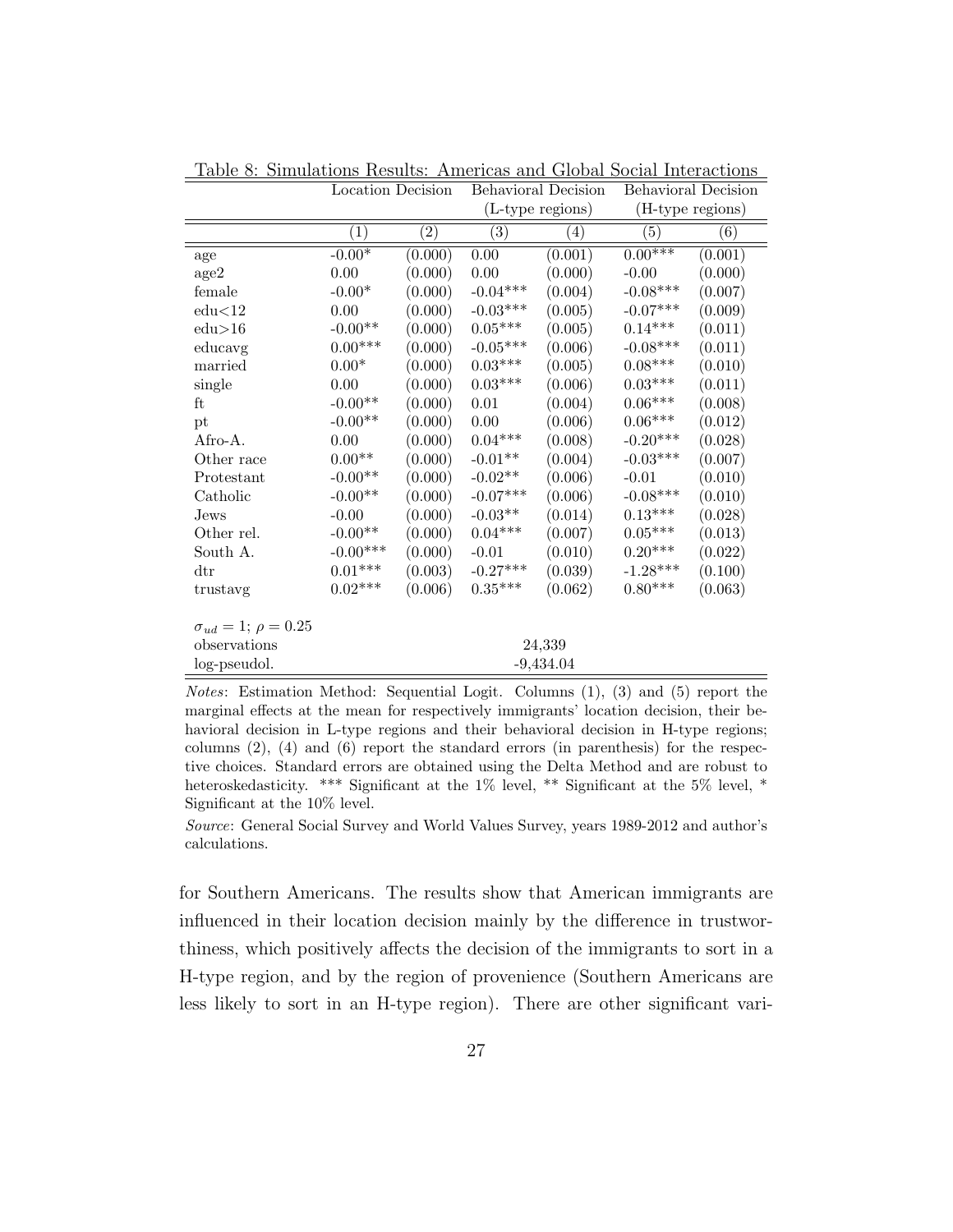ables influencing the location decision, however, their impact is negligible so comments are not provided.

As far as the behavioral decision is concerned, female American immigrants are less likely to trust than males; immigrants with less (more) education are less (more) likely to trust than immigrants with intermediate education. The higher the regional level of education the less likely it is that they trust. Married and single trust significantly more than the reference group. Both full-time and part-time workers are more likely to trust others than the reference group in H-type regions. Other races trust less than whites and Afro-Americans in L-type (H-type) regions trust more (less) than whites. Protestants, Catholics and Jews are less likely to trust and immigrants with other religions are more likely to trust than those with no religion in L-type regions; Catholic (Jews and immigrants with other religion) are less (more) likely to trust others than immigrants with no religion in H-type regions. The higher the difference in trustworthiness the less they are likely to trust. Social interactions have a significant, positive and large effect on the behavioral decision in both types of region.

Thus, American immigrants coming from regions with comparative low trustworthiness are more likely to join an H-type region; both Americans sorting in L-type and H-type regions are less likely to trust if they come from a region with comparative lower trustworthiness and are influenced by the average trust of other individuals living in the region.

## 5 Alternative Measures of Social Interactions and Robustness Checks

#### 5.1 Alternative Measures of Social Interactions

So far we have assumed that immigrants are influenced only by what they think is the average collective trust of all the individuals living in their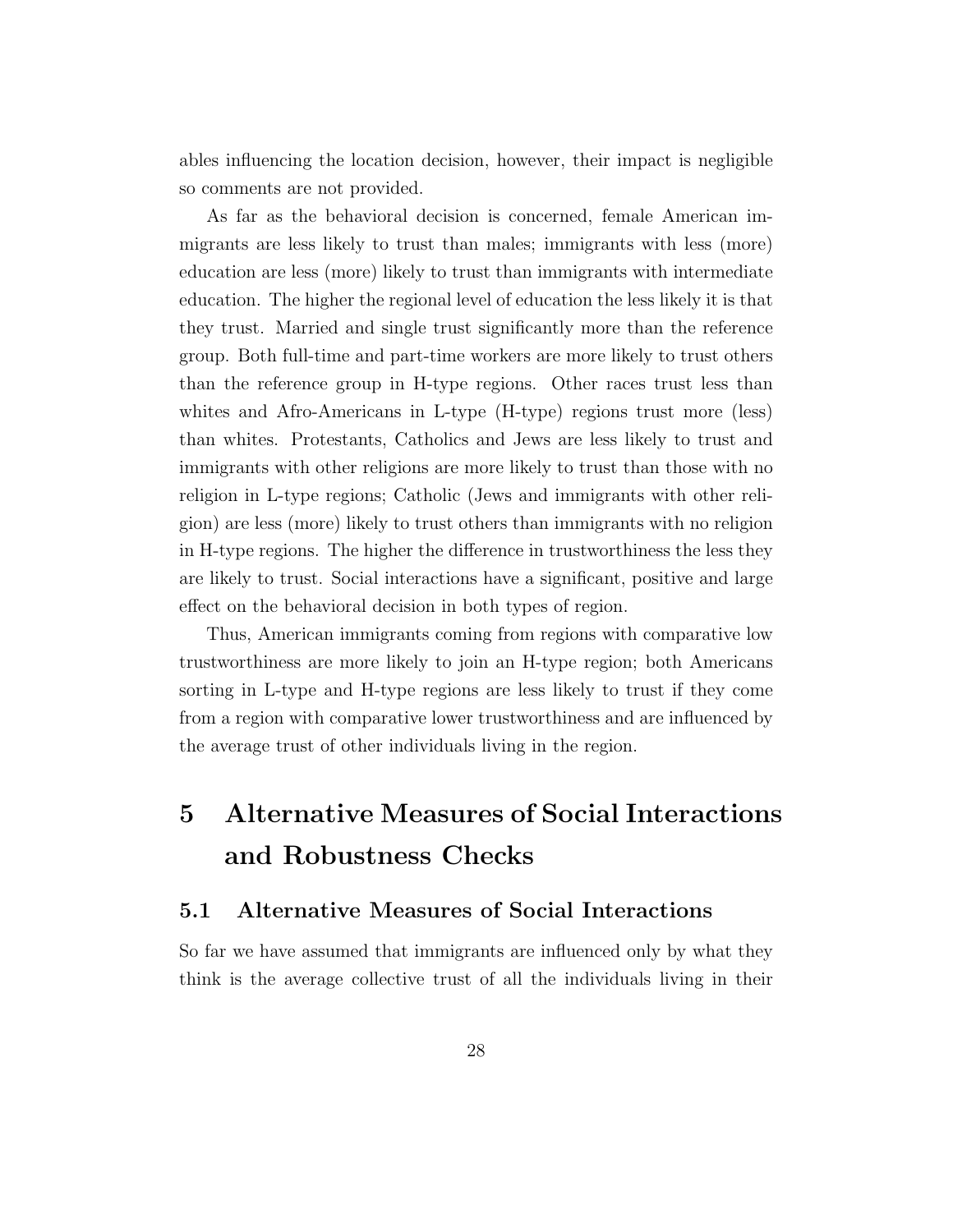region. Nonetheless, it is often the case that immigrants interact with other immigrants and base their decision of whether to trust on collective beliefs of other immigrants rather than on overall regional collective beliefs. This is more realistic and possibly even more realistic is letting their behavioral decision depend upon what they think is the average collective belief of the immigrants living in their region coming from their same area of the world (e.g. it is likely that immigrants coming from Southern Europe are likely to be influenced by the average trust of other Southern European immigrants living in their region). We thus replicate the analysis of Tables 2-8 keeping as social interactions term either the yearly average collective belief of the immigrants living in the region (Table 9) or the yearly average collective belief of the immigrants coming from the same region of the world living in the region (Table 10), which can both represent the propensity of immigrants to cultural segregation. For the sake of exposition, I only report and comment the results for the difference in trustworthiness and the social interactions terms for the three transitions because they are the variables of greater interest.

Both Table 9 and 10 show that, disregarding the sample analyzed, $6$  both the difference in trustworthiness and the average trust of immigrants have a significant impact on the location decision, indicating that when differences in trustworthiness are higher immigrants prefer to sort in H-type regions. Most of the social interactions terms are positive and this indicates that the average trust of immigrants (Table 9) and similar immigrants (Table 10) is higher in H-type regions; only for Eastern Europeans and Asiatic immigrants the negative sign of contemporaneous culture indicates that average trust of similar immigrants (Table 10) is lower in H-type regions.

As far as the location decisions are concerned, findings in Table 9 and 10 are similar. Overall (whole sample) immigrants are strongly, positively and

<sup>6</sup>This is true with the exception of Americans in Table 9 and Northern Europeans in Table 10 for which trust of (similar) immigrants does not significantly impact the location decision.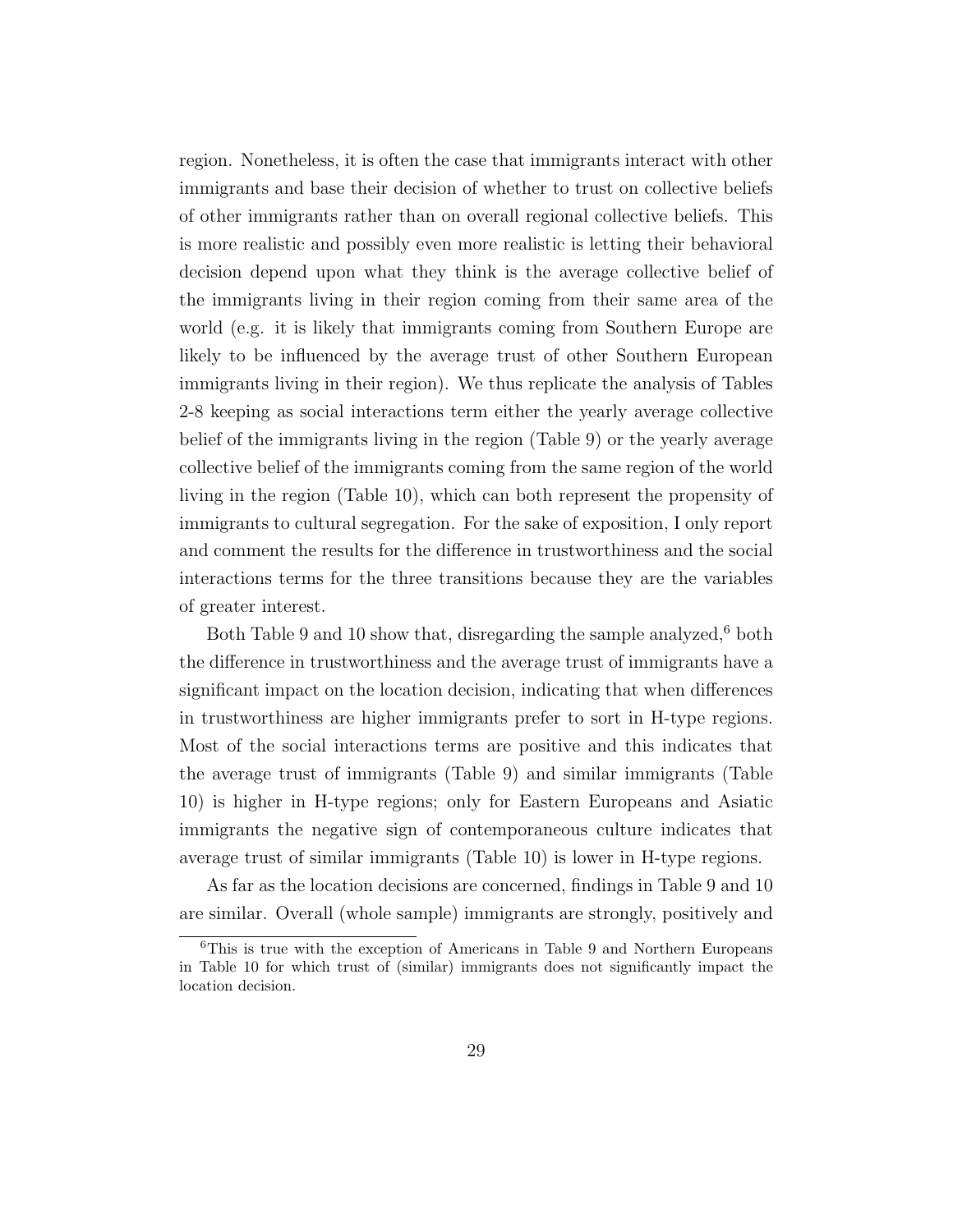|                                  | Location Decision     |                   | Behavioral Decision   |                   | Behavioral Decision |         |
|----------------------------------|-----------------------|-------------------|-----------------------|-------------------|---------------------|---------|
|                                  |                       |                   | (L-type regions)      |                   | (H-type regions)    |         |
|                                  | $\left(1\right)$      | $\left( 2\right)$ | $\left( 3\right)$     | $\left( 4\right)$ | (5)                 | (6)     |
| Whole Sample                     |                       |                   |                       |                   |                     |         |
| $\mathrm{d}\mathrm{tr}$          | $1.54***$             | (0.022)           | $-0.68***$            | (0.023)           | $-0.37***$          | (0.017) |
| trustimmig                       | $0.29^{\ast\ast\ast}$ | (0.018)           | $1.18***$             | (0.023)           | $0.69***$           | (0.014) |
| Africa                           |                       |                   |                       |                   |                     |         |
| $\mathrm{d}\mathrm{tr}$          | $9.88***$             | (0.280)           | $-0.82***$            | (0.113)           | $0.23***$           | (0.061) |
| trustimmig                       | $0.88^{***}\;$        | (0.066)           | $1.76***$             | (0.120)           | $0.30***$           | (0.037) |
| Northern Europe                  |                       |                   |                       |                   |                     |         |
| $\mathrm{d}\mathrm{tr}$          | $1.58^{***}\,$        | (0.048)           | $-0.90***$            | (0.081)           | $-0.37***$          | (0.049) |
| trustimmig                       | $0.14^{***}\,$        | (0.030)           | $1.77***$             | (0.053)           | $1.54***$           | (0.046) |
| Southern Europe                  |                       |                   |                       |                   |                     |         |
| $\mathrm{d}\mathrm{tr}$          | $7.13***$             | (0.132)           | $-1.23***$            | (0.100)           | $0.21**$            | (0.098) |
| trustimmig                       | $0.62***$             | (0.056)           | $1.24***$             | (0.065)           | $0.50***$           | (0.035) |
| Eastern Europe                   |                       |                   |                       |                   |                     |         |
| $\mathrm{d}\mathrm{tr}$          | $7.43***$             | (0.190)           | $-0.81***$            | (0.184)           | $0.58***$           | (0.091) |
| trustimmig                       | $0.93***$             | (0.075)           | $0.33^{\ast\ast\ast}$ | (0.119)           | $0.70***$           | (0.035) |
| Asia                             |                       |                   |                       |                   |                     |         |
| $\mathrm{d}\mathrm{tr}$          | $0.63^{***}\,$        | (0.028)           | $-0.29***$            | (0.044)           | $-0.51***$          | (0.031) |
| trustimmig                       | $0.12***$             | (0.035)           | $0.69^{***}\,$        | (0.050)           | $0.45***$           | (0.044) |
| Americas                         |                       |                   |                       |                   |                     |         |
| $\mathrm{d}\mathrm{tr}$          | $8.72***$             | (0.135)           | $0.01\,$              | (0.032)           | $-0.93***$          | (0.087) |
| trustimmig                       | $-0.05$               | (0.055)           | $0.22***$             | (0.015)           | $0.48***$           | (0.033) |
| $\sigma_{ud} = 1; \ \rho = 0.25$ |                       |                   |                       |                   |                     |         |

Table 9: Simulations: All samples and Immigrants Social Interactions

Notes: Estimation Method: Sequential Logit. Columns (1), (3) and (5) report the marginal effects at the mean for respectively immigrants' location decision, their behavioral decision in L-type regions and their behavioral decision in H-type regions; columns (2), (4) and (6) report the standard errors (in parenthesis) for the respective choices. Standard errors are obtained using the Delta Method and are robust to heteroskedasticity. \*\*\* Significant at the 1% level, \*\* Significant at the 5% level, \* Significant at the 10% level.

Source: General Social Survey and World Values Survey, years 1989-2012 and author's calculations.

significantly influenced by the trust of other (similar) immigrants living in their region in both H-type and L-type regions. As in Table 2, also in this case the difference in trustworthiness has a negative impact on immigrants' trust.

With regards to the sub-sample analysis, African immigrants sorting in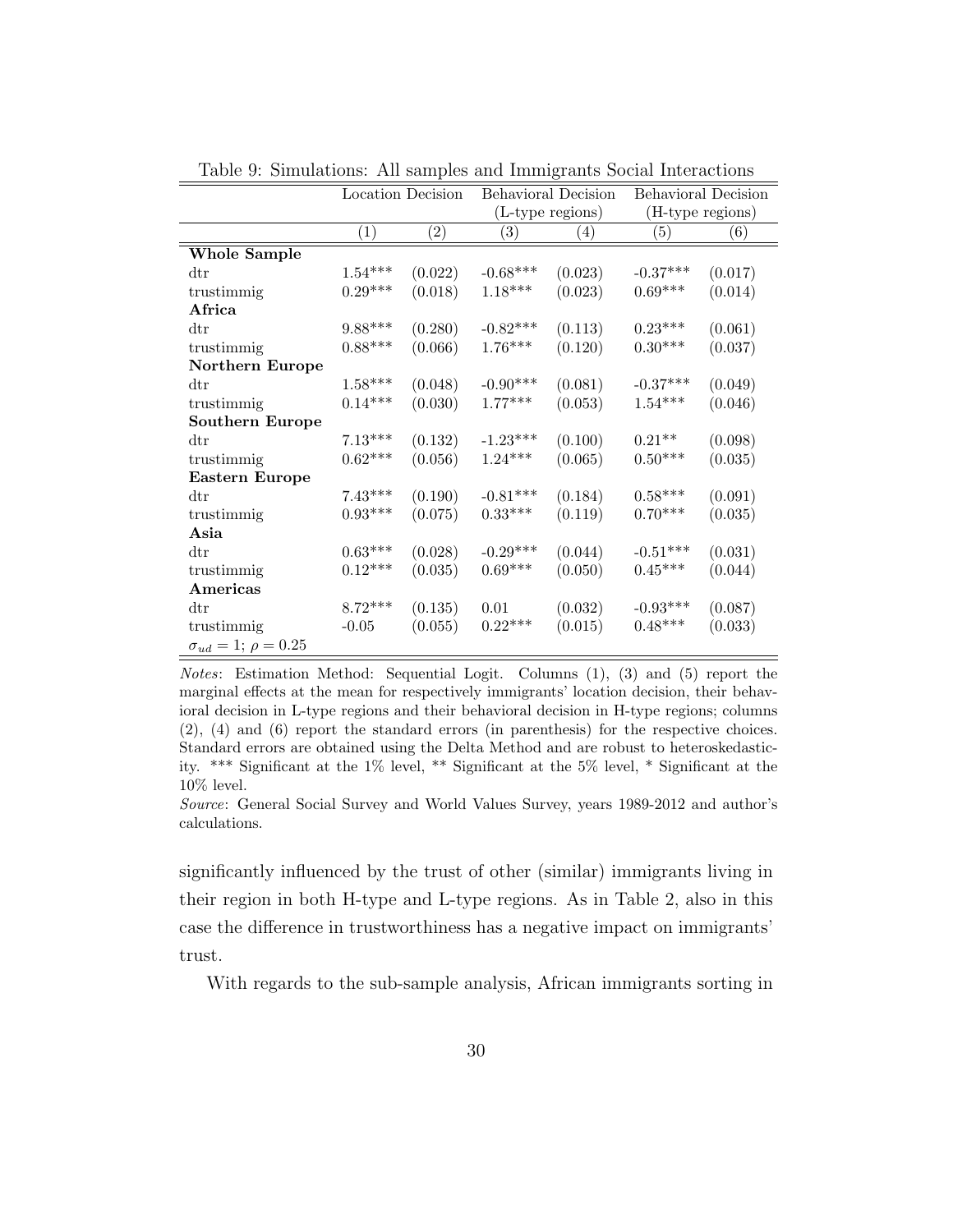either L-type or H-type regions are significantly and positively influenced by the trust of other (similar) immigrants living in the region. The impact of the social interactions term in L-type regions in Table 9 is high; instead, in Table 10 is much lower, indicating that while African immigrants are very strongly influenced by the average trust of other immigrants in Ltype regions, the influence of other African immigrants on their trusting decision is positive and significant but not very high. Also, the difference in trustworthiness between the host region and the country of origin has a negative (positive) impact on the probability to trust others in L-type (H-type) regions when assuming that their trusting decision is influenced by other immigrants collective trust (Table 9). Thus, we can conclude that African immigrants in L-type regions are more willing to trust and conform to the average trust of immigrants rather than the average trust of all the individuals living in a region.

For Northern European immigrants the results in Tables 9, 10 and 4 are qualitatively similar and indicate that the lower the difference in trustworthiness the higher is the probability to trust others, and that immigrants coming from Northern European countries are significantly, strongly and positively affected by the average trust of (similar) immigrants in the host region.

Immigrants coming from Southern European countries in Table 9 sorting in L-type regions are more likely to trust others if they come from a country with smaller difference in trustworthiness with the host US region, as it was in Table 5; the opposite is true for immigrants in H-type regions. The result for H-type regions is confirmed when we assume they are influenced by other Southern European immigrants (Table 10). In both Tables they are likely to be significantly and positively influenced by the average trust of other immigrants in the region. It should be noticed that, compared with Table 5, both social interactions terms in Tables 9 and 10 have a positive and significant influence on the behavioral decision, meaning that they (especially immigrants in H-type regions) are more positively influenced by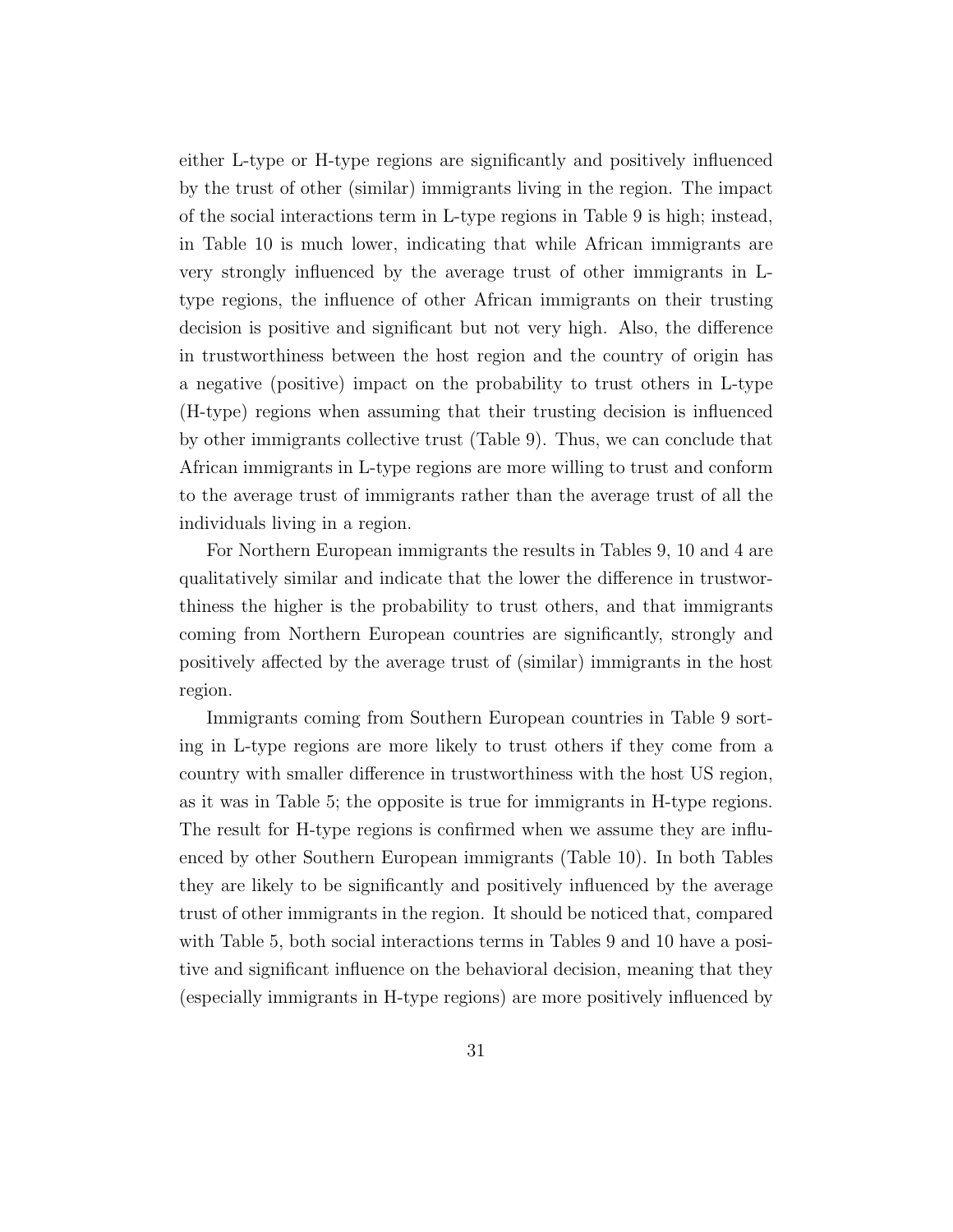other (similar) immigrants rather than by the whole population.

|                                  | Location Decision     |                   | <b>Behavioral Decision</b> |         | Behavioral Decision   |                   |
|----------------------------------|-----------------------|-------------------|----------------------------|---------|-----------------------|-------------------|
|                                  |                       |                   | (L-type regions)           |         | (H-type regions)      |                   |
|                                  | $\left( 1\right)$     | $\left( 2\right)$ | $\left( 3\right)$          | (4)     | (5)                   | $\left( 6\right)$ |
| <b>Whole Sample</b>              |                       |                   |                            |         |                       |                   |
| $\mathrm{d}\mathrm{tr}$          | $1.63***$             | (0.022)           | $-0.27***$                 | (0.025) | $-0.17***$            | (0.014)           |
| trustworld                       | $0.07***$             | (0.009)           | $1.20***$                  | (0.017) | $0.76***$             | (0.011)           |
| Africa                           |                       |                   |                            |         |                       |                   |
| $\mathrm{d}\mathrm{tr}$          | $10.72***$            | (0.282)           | $-0.01$                    | (0.024) | $-0.05$               | (0.085)           |
| trustworld                       | $0.30^{***}\,$        | (0.034)           | $0.15***$                  | (0.029) | $0.31***$             | (0.085)           |
| Northern Europe                  |                       |                   |                            |         |                       |                   |
| $\mathrm{d}\mathrm{tr}$          | $1.60***$             | (0.048)           | $-1.38***$                 | (0.092) | $-0.46***$            | (0.053)           |
| trustworld                       | $-0.03$               | (0.017)           | $1.77***$                  | (0.038) | $1.37***$             | (0.031)           |
| <b>Southern Europe</b>           |                       |                   |                            |         |                       |                   |
| $\mathrm{d}\mathrm{tr}$          | $7.78***$             | (0.151)           | 0.04                       | (0.143) | $0.35***$             | (0.063)           |
| trustworld                       | $0.31^{\ast\ast\ast}$ | (0.032)           | $1.13***$                  | (0.046) | $0.84***$             | (0.053)           |
| Eastern Europe                   |                       |                   |                            |         |                       |                   |
| $\mathrm{d}\mathrm{tr}$          | $7.27***$             | (0.187)           | $-0.99***$                 | (0.125) | $-2.82***$            | (0.332)           |
| trustworld                       | $-0.25***$            | (0.029)           | $1.44***$                  | (0.098) | $1.65***$             | (0.117)           |
| Asia                             |                       |                   |                            |         |                       |                   |
| $\mathrm{d}\mathrm{tr}$          | $0.61^{***}\,$        | (0.027)           | $-0.61***$                 | (0.056) | $-0.57***$            | (0.038)           |
| trustworld                       | $-0.05***$            | (0.019)           | $1.71***$                  | (0.045) | $1.34***$             | (0.044)           |
| Americas                         |                       |                   |                            |         |                       |                   |
| $\mathrm{d}\mathrm{tr}$          | $9.19^{***}\,$        | (0.146)           | $0.33***$                  | (0.064) | $-0.22***$            | (0.055)           |
| trustworld                       | $0.57^{\ast\ast\ast}$ | (0.024)           | $0.66***$                  | (0.039) | $0.52^{\ast\ast\ast}$ | (0.034)           |
| $\sigma_{ud} = 1; \ \rho = 0.25$ |                       |                   |                            |         |                       |                   |

Table 10: Simulations: All samples and Similar Immigrants Social Interactions

Notes: Estimation Method: Sequential Logit. Columns (1), (3) and (5) report the marginal effects at the mean for respectively immigrants' location decision, their behavioral decision in L-type regions and their behavioral decision in H-type regions; columns (2), (4) and (6) report the standard errors (in parenthesis) for the respective choices. Standard errors are obtained using the Delta Method and are robust to heteroskedasticity. \*\*\* Significant at the 1% level, \*\* Significant at the 5% level, \* Significant at the 10% level. Source: General Social Survey and World Values Survey, years 1989-2012 and author's calculations.

Eastern Europeans sorting in an L-type region are negatively influenced in both Table 9 and 10 in their behavior by the difference in trustworthiness between the host region and home country and they are positively and significantly affected in their decision by the average trust of other (similar)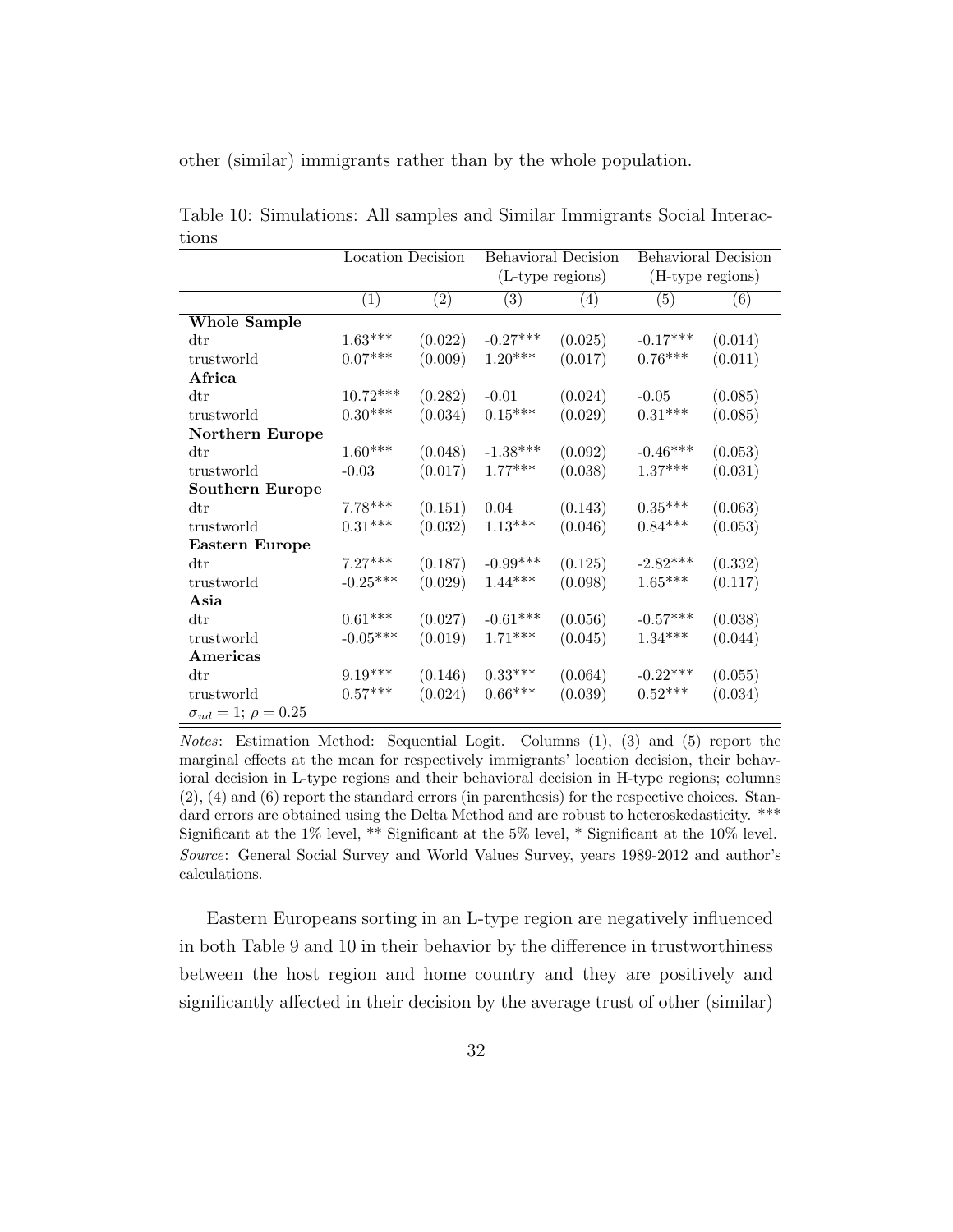immigrants living in their region. Eastern European immigrants in H-type regions are also positively and significantly influenced by other (similar) immigrants in the region; the difference in trustworthiness has a positive (negative) impact when they are influenced by other immigrants (similar immigrants). Comparing the results in Tables 6, 9 and 10 we may conclude that Eastern European immigrants are more willing (especially in L-type regions) to trust and conform to the average trust of immigrants rather than the average trust of all the individuals living in a region.

Trusting decisions of Asian immigrants are both positively and significantly influenced by (their expectations about) the average trust of other (similar) immigrants in a region and negatively influenced by the difference in trustworthiness between host and home place. Thus, comparing Tables 7, 9 and 10 we can conclude that Asiatic immigrants have counter-intuitive behavior when they base expectations on the average trust of individuals living in a region; on the contrary, they are more willing to conform to the average behavior of immigrants and even more so when the social interactions term is represented by other Asians living in their region. A similar behavior is undertaken by Southern Europeans.

Finally, the behavior of American immigrants in H-type regions is similar in Tables 8, 9 and 10: they are positively influenced by the average trust and negatively influenced by the difference in trustworthiness disregarding the type of social interactions. With regards to L-type regions, the impact of differences in trustworthiness is negative, positive and insignificant, respectively, in Table 8, 10 and 9. The social interactions terms are significant and positive everywhere.

#### 5.2 Sample Representativeness

We now perform robustness checks. The first check (reported in Table 11) concerns the structure of the GSS data. It could be argued that the GSS data set became representative of the US population since 2006, when Span-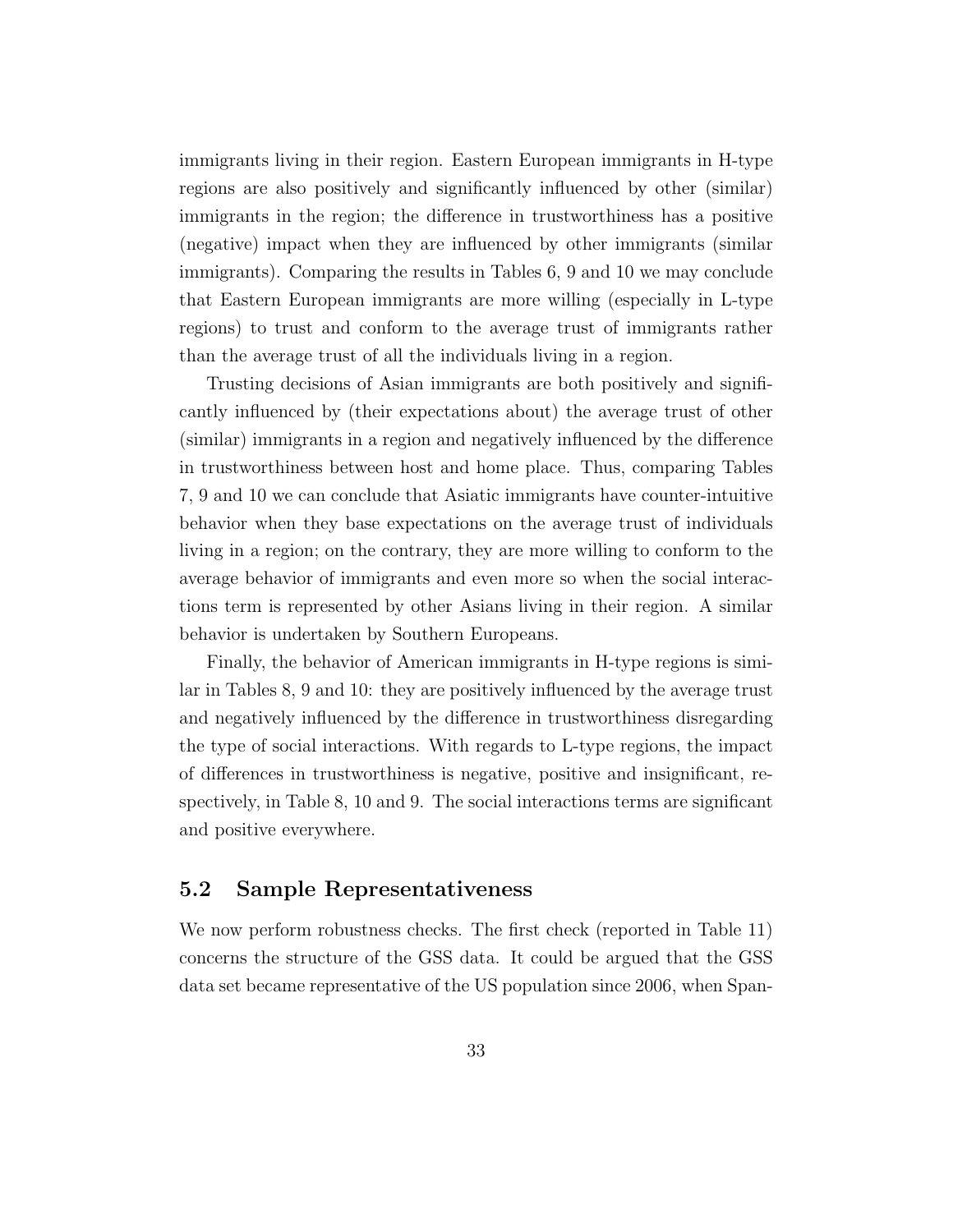|                                  | Location Decision |                   |                   | Behavioral Decision |            | <b>Behavioral Decision</b> |  |
|----------------------------------|-------------------|-------------------|-------------------|---------------------|------------|----------------------------|--|
|                                  |                   |                   |                   | (L-type regions)    |            | (H-type regions)           |  |
|                                  | $\left( 1\right)$ | $\left( 2\right)$ | $\left( 3\right)$ | (4)                 | (5)        | $\left( 6\right)$          |  |
| $\left( 2002\text{-}2012\right)$ |                   |                   |                   |                     |            |                            |  |
| $\rm{dtr}$                       | 0.00              | (0.007)           | $-1.10***$        | (0.042)             | $-0.59***$ | (0.023)                    |  |
| trustavg                         | $10.06***$        | (0.740)           | $2.53***$         | (0.167)             | $0.47***$  | (0.072)                    |  |
| $(2002 - 2012)$                  |                   |                   |                   |                     |            |                            |  |
| $\rm{dtr}$                       | $1.68***$         | (0.034)           | $-0.72***$        | (0.025)             | $-0.50***$ | (0.022)                    |  |
| trustimmig                       | $-1.29***$        | (0.040)           | $0.79***$         | (0.033)             | $0.89***$  | (0.032)                    |  |
| $(2006 - 2012)$                  |                   |                   |                   |                     |            |                            |  |
| $\rm{dtr}$                       | $1.67***$         | (0.041)           | $-0.76***$        | (0.030)             | $-0.76***$ | (0.031)                    |  |
| trustimmig                       | $-1.43***$        | (0.041)           | $0.69***$         | (0.038)             | $1.20***$  | (0.051)                    |  |
|                                  |                   |                   |                   |                     |            |                            |  |
| $\sigma_{ud} = 1; \ \rho = 0.25$ |                   |                   |                   |                     |            |                            |  |

Table 11: Simulations: Robustness Checks (Whole Sample)- Representativeness

*Notes*: Estimation Method: Sequential Logit. Columns  $(1)$ ,  $(3)$  and  $(5)$  report the marginal effects at the mean for respectively immigrants' location decision, their behavioral decision in L-type regions and their behavioral decision in H-type regions; columns (2), (4) and (6) report the standard errors (in parenthesis) for the respective choices. Standard errors are obtained using the Delta Method and are robust to heteroskedasticity. \*\*\* Significant at the 1% level, \*\* Significant at the 5% level, \* Significant at the 10% level.

Source: General Social Survey and World Values Survey, years 2002-2012 and author's calculations.

ish speakers also started to be interviewed and included in the sample. This could put into question the results obtained in the analysis. For this reason, we run the same analysis on the sample from 2006 to 2012 to check whether the social interactions terms maintain their significance. Unfortunately, the scarce variability of the regional indicators does not allow to obtain results for the regressions in which immigrants are influenced by the average trust of other individuals living in their region (first definition of the social interactions term). The regression using this definition is feasible only when we include the years from 2002 onward. Thus, we repeat the empirical analysis in Table 2 on the reduced sample (2002-2012). The regression on the representative sample (2006-2012), however, can be run when the social interactions term is the average trust of immigrants. Hence, we report the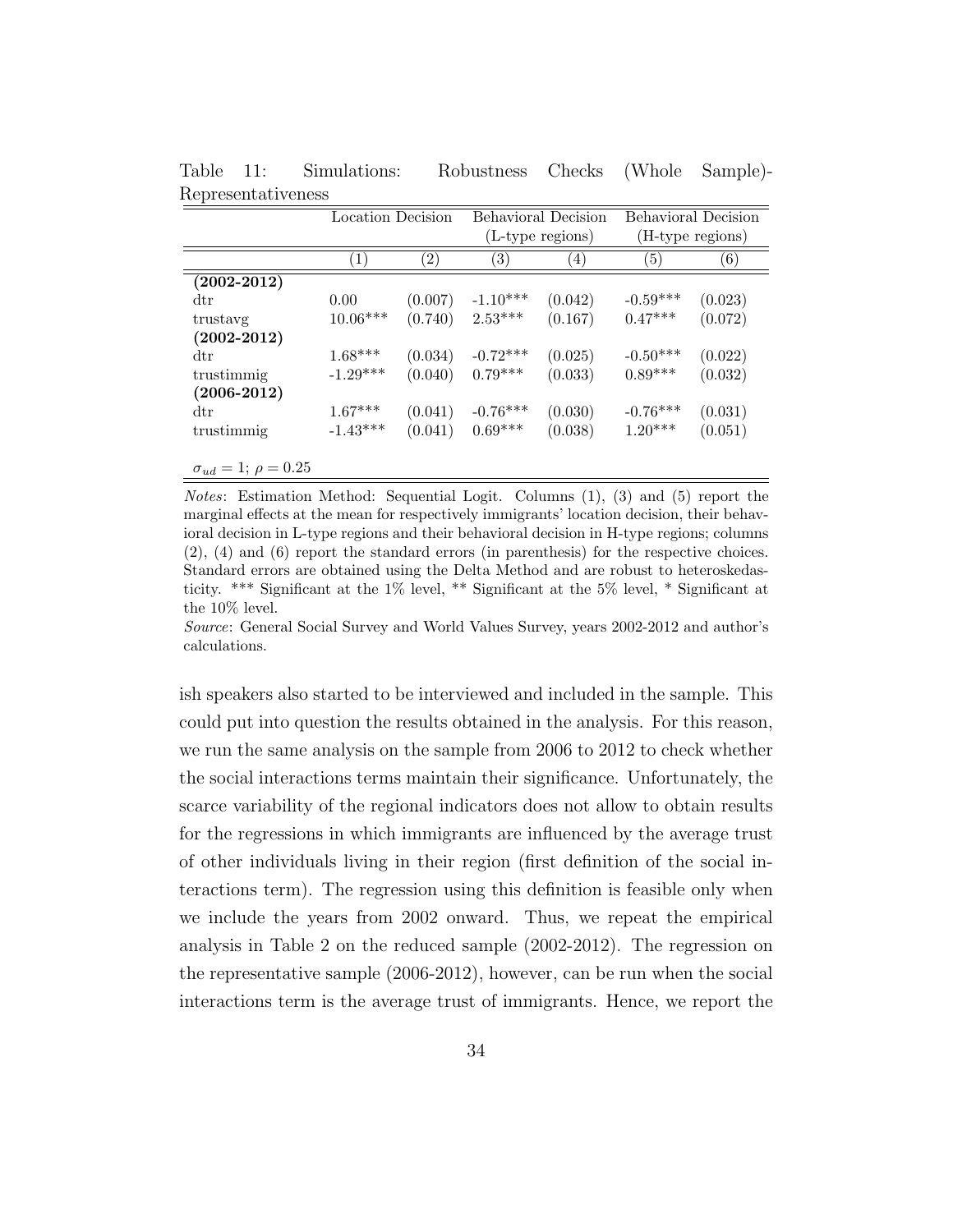results for both the reduced samples (2002-2012 and 2006-2012) using this definition. They show that the social interactions terms are still strongly significant so we may conclude that as far as the significance of the social interactions terms is concerned the whole sample is not significantly different from the representative sample. The significance and the importance of the social interactions terms are maintained, so we can conclude that the survey composition did not qualitatively alter the results.

### 5.3 Sensitivity Analysis

Finally, a sensitivity analysis is performed. The models estimated so far assume a positive and intermediate level  $(0.25)$  of correlation  $(\rho)$  between unobserved heterogeneity and the social interactions term and that unobserved heterogeneity has standard deviation  $(\sigma)$  equal to 1. To check whether the estimation results are biased due to the presence of unobserved heterogeneity we perform a sensitivity analysis. Indeed, the presence of unobservables may give rise to two phenomena, namely, the averaging mechanism and the selection mechanism, arising from the necessity to model a stylized discrete model.<sup>7</sup> We then estimate the models using different degrees of correlation between unobservables and the regressors (Buis, 2011), as well as assuming different standard deviations for the variable correlated with the social interactions term. If the estimation results were sensitive, then the presence of unobserved heterogeneity would be a problem and would alter the results,

<sup>7</sup>The averaging mechanism refers to the fact that estimating a model without modeling the presence of unobserved heterogeneity is problematic because in a non-linear model the impact of the regressors on the averaged probability differ from their impact on the probability (Cameron and Heckman, 1998; Allison, 1999) We then estimate the models using different degrees of correlation between unobservables and the regressor (Buis, 2011), as well as assuming different standard deviations for the variable correlated with the social interactions term. The selection mechanism, instead, refers to the possibility that a variable that is not problematic in the first transition can become a confounding variable from the second transition due to the self-selection process (Mare, 2000; Cameron and Heckman, 1998), since the decision modeled is the final outcome of a dynamic process influenced by factors that could enter the results but are omitted from the empirical model.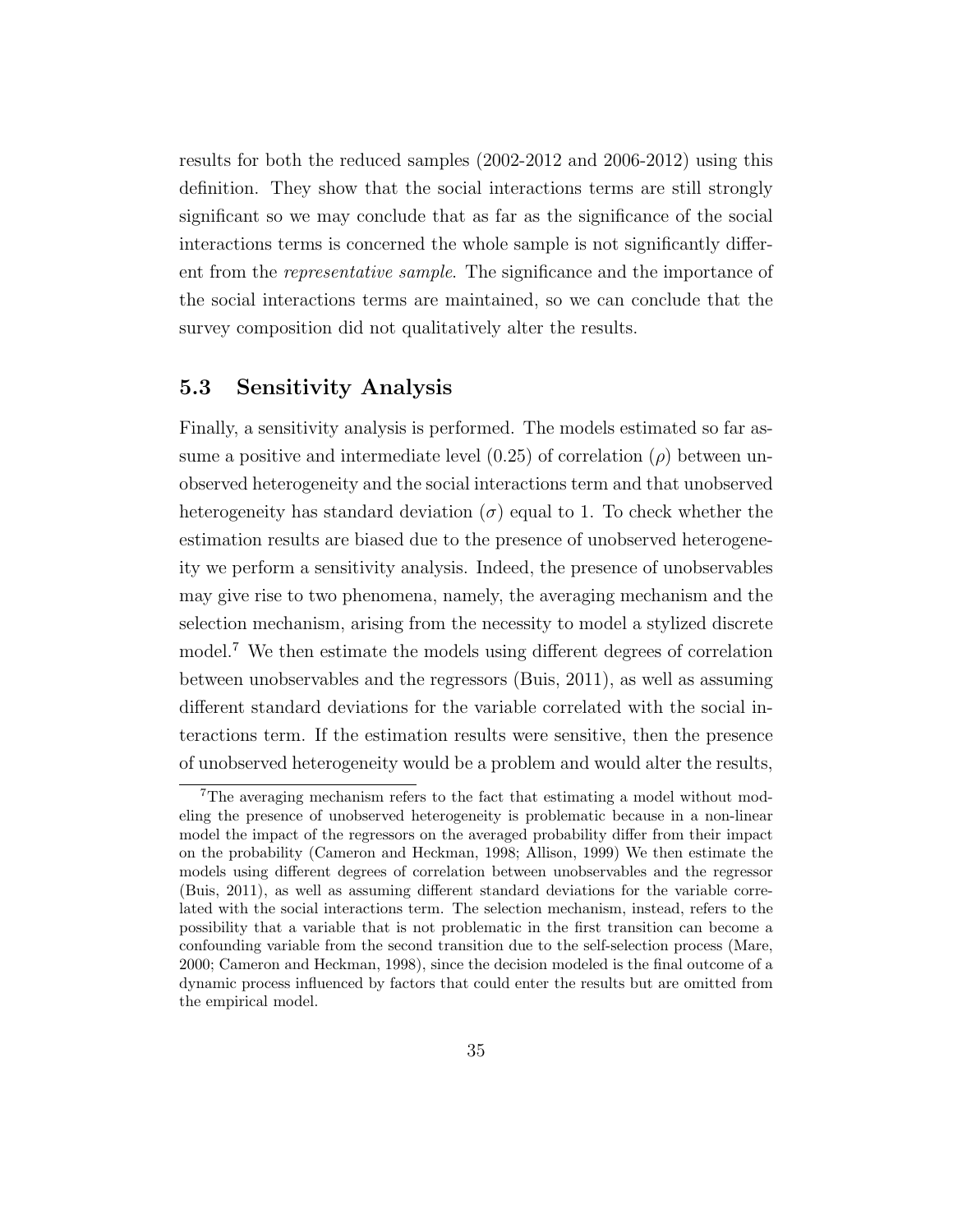and in this case the sensitivity analysis could be useful for understanding which is the source of the problem. If the results were not sensitive to changing the scenarios then we could conclude that the presence of unobserved heterogeneity is not a problem, as indicated by previous studies (e.g. Cameron and Heckman, 1998), for our framework.

|                         |                  | Location Decision |                   | <b>Behavioral Decision</b> | <b>Behavioral Decision</b> |         |
|-------------------------|------------------|-------------------|-------------------|----------------------------|----------------------------|---------|
|                         |                  |                   |                   | (L-type regions)           | (H-type regions)           |         |
|                         | $\left(1\right)$ | $\left( 2\right)$ | $\left( 3\right)$ | $\left( 4\right)$          | (5)                        | (6)     |
| $\sigma_{ud}=0.5$       | $\rho = 0.25$    |                   |                   |                            |                            |         |
| $\mathrm{d}\mathrm{tr}$ | $0.43***$        | (0.027)           | $-0.79***$        | (0.024)                    | $-0.61***$                 | (0.018) |
| trustavg                | $42.48***$       | (0.602)           | $1.74***$         | (0.081)                    | $0.63***$                  | (0.059) |
| $\sigma_{ud}=0$         | $\rho = 0.25$    |                   |                   |                            |                            |         |
| $\mathrm{d}\mathrm{tr}$ | $0.42***$        | (0.027)           | $-0.76***$        | (0.023)                    | $-0.60***$                 | (0.018) |
| trustavg                | $42.37***$       | (0.566)           | $1.90***$         | (0.078)                    | $0.89***$                  | (0.058) |
| $\sigma_{ud}=1$         | $\rho = 0.20$    |                   |                   |                            |                            |         |
| $\mathrm{d}\mathrm{tr}$ | $0.46***$        | (0.028)           | $-0.88***$        | (0.027)                    | $-0.60***$                 | (0.019) |
| trustavg                | $43.11***$       | (0.721)           | $2.08***$         | (0.094)                    | $0.63***$                  | (0.058) |
| $\sigma_{ud}=1$         | $\rho = 0.30$    |                   |                   |                            |                            |         |
| $\mathrm{d}\mathrm{tr}$ | $0.46***$        | (0.028)           | $-0.88***$        | (0.027)                    | $-0.61***$                 | (0.019) |
| trustavg                | $42.87***$       | (0.709)           | $1.76***$         | (0.091)                    | $0.38***$                  | (0.060) |

Table 12: Sensitivity Analysis: Whole Sample and Global Social Interactions

Notes: Estimation Method: Sequential Logit. Columns (1), (3) and (5) report the marginal effects at the mean for respectively immigrants' location decision, their behavioral decision in L-type regions and their behavioral decision in Htype regions; columns (2), (4) and (6) report the standard errors (in parenthesis) for the respective choices. Standard errors are obtained using the Delta Method and are robust to heteroskedasticity. \*\*\* Significant at the 1% level, \*\* Significant at the 5% level, \* Significant at the 10% level.

Source: General Social Survey and World Values Survey, years 1989-2012 and author's calculations.

Then the model is re-estimated assuming alternative scenarios presented in Table 12. Thus, assuming that the unobserved heterogeneity would represent e.g. the transmission of cultural values from parents to children and the individual willingness to pay for public goods, estimating the model with 0.2 and 0.3 implies that we are considering both individuals and societies with low cultural endowment as well as individuals with high willingness to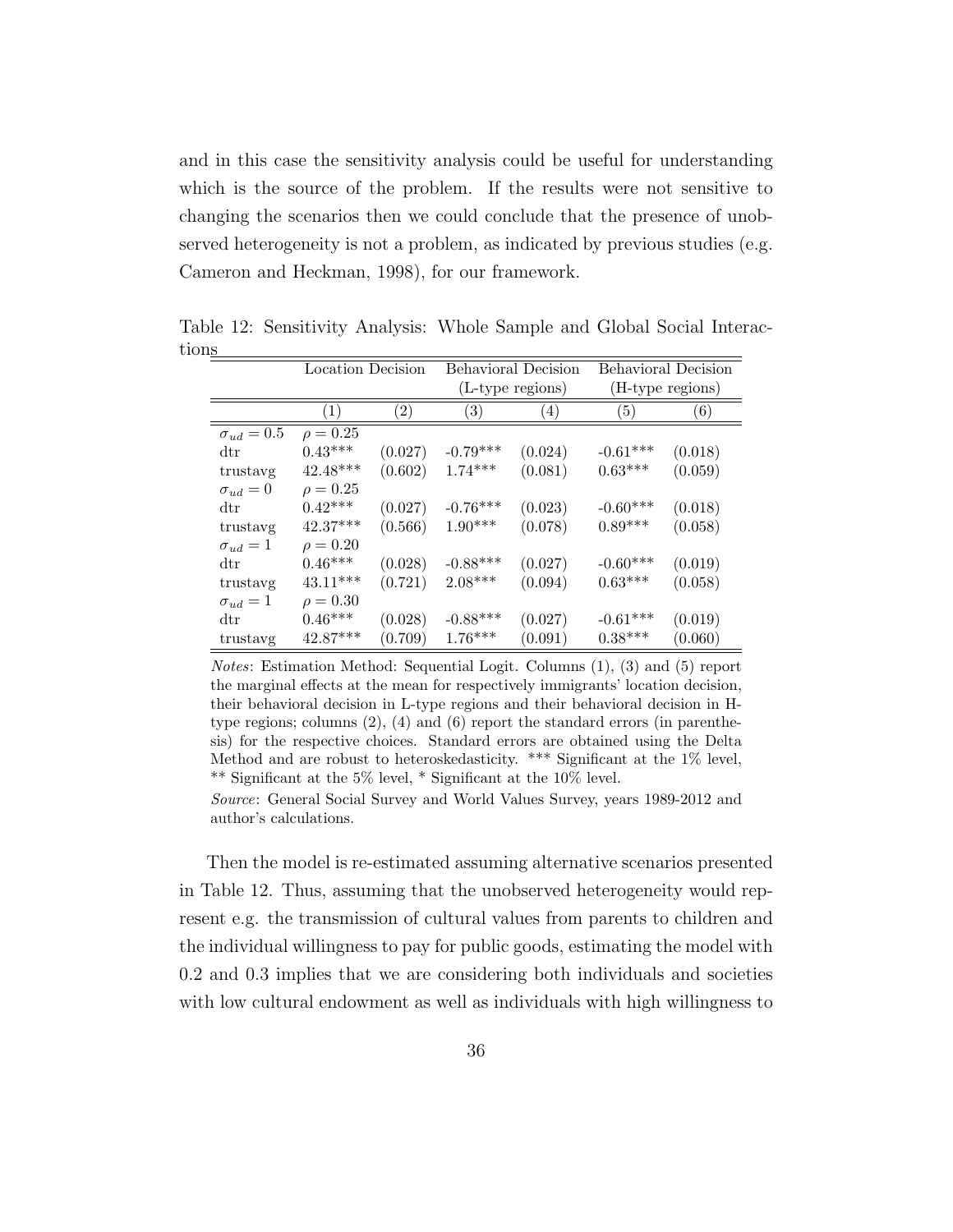pay and highly culturally endowed countries and regions. The results are not qualitatively sensitive to changing scenarios so we can conclude that the presence of unobserved heterogeneity is not a problem for the analysis. At this point it is important to remark that although by performing a sensitivity analysis findings suggest that it does not alter the results, the cross-sectional empirical framework analyzed here is somehow still subject to the critique by Cameron and Heckman (1998), according to which single decisions taken at a certain point (e.g. the location decision and the behavioral decision) are the outcome of previous experience: thus, although controlling for unobserved heterogeneity may take this into account, in this paper it is not possible to identify either all the historical reasons that drive immigrants' decisions (e.g. the influences of family ties and networks in their home country), or to check whether their behavioral decision is actually different from the behavior they used to take in their own country. This is beyond the scope of the present work, but it could be investigated using a panel of immigrants.

## 6 Conclusions

Using a sample of immigrants living in the Unites States, the paper addresses the importance of both inherited trust and social interactions to explain immigrants' decisions to trust others. By doing this, the paper provides a new empirical framework to study the relevance of social interactions in individual decisions.

The findings suggest that overall immigrants are very influenced by both their inherited trust and social interactions, showing that both historical component of culture (via differences in trustworthiness between host and home place) and the contemporaneous component of culture (i.e. social interactions) are important to explain individual behavior. The results vary by sub-sample of immigrants and sometimes they differ between the immigrants sorting in H-type and L-type regions, indicating that the impact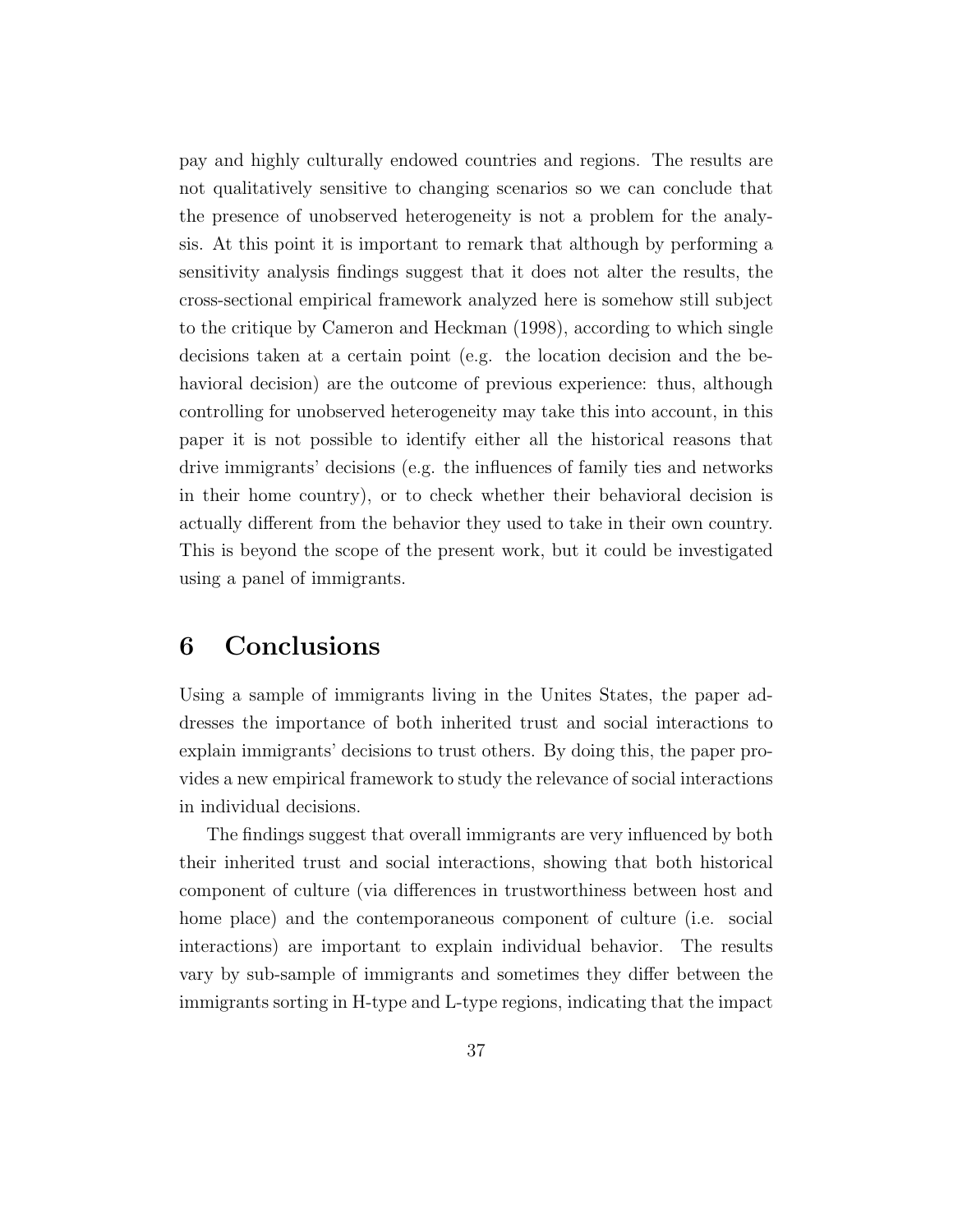of social interactions may vary depending on both the ethnicity and the sorting decision.

Alternative measures of social interactions are used and results show that immigrants are likely to be influenced in a different way when their expectations are formed using different network ties. This is important because it suggests that different policies should be implemented, for instance, to promote integration and a more trusting behavior of different ethnic groups. The findings are robust to additional checks and to a sensitivity analysis.

Policies aimed at changing immigrants' expectations (via interventions on the social interactions term, components of  $X_i$  and/or  $Y_{ig}$ ) may help a society to prevent segregation and to favor integration.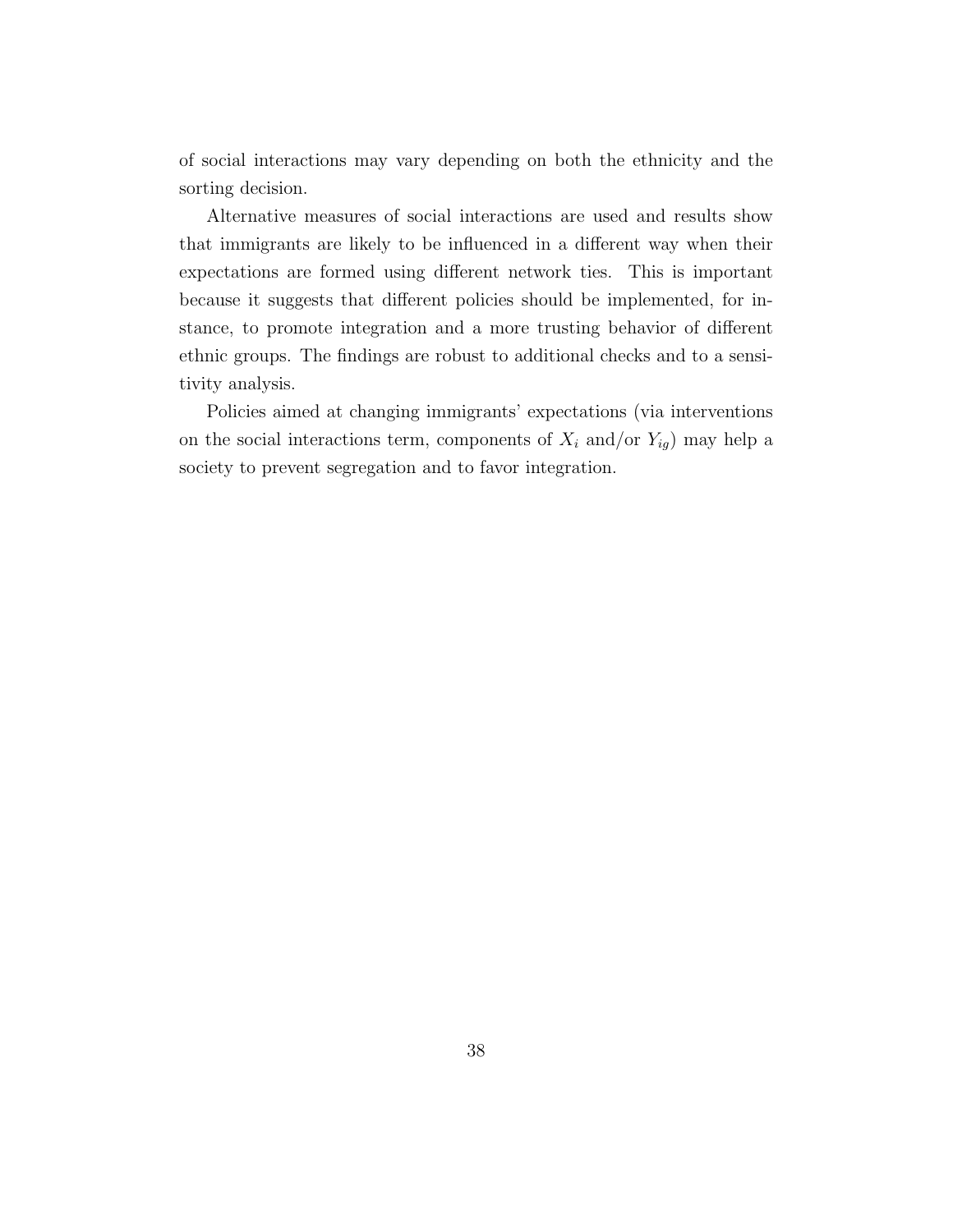## A Appendix I

Table A1 reports the list of variables, definitions and sources.

| Variables               | Definition                                                                                                   | Source                   |  |  |  |
|-------------------------|--------------------------------------------------------------------------------------------------------------|--------------------------|--|--|--|
| age                     | age of respondent (r henceforth)                                                                             | <b>GSS</b>               |  |  |  |
| age2                    | age of r squared                                                                                             | <b>GSS</b>               |  |  |  |
| female                  | dummy variable taking value 1 if r is female, 0 otherwise                                                    | <b>GSS</b>               |  |  |  |
| edu<12                  | dummy variable taking value 1 if r has less than 12                                                          | <b>GSS</b>               |  |  |  |
|                         | years of schooling, 0 otherwise                                                                              | <b>GSS</b>               |  |  |  |
| edu > 16                | dummy variable taking value 1 if r has more than 16                                                          | <b>GSS</b>               |  |  |  |
|                         | years of schooling, 0 otherwise                                                                              | <b>GSS</b><br><b>GSS</b> |  |  |  |
| educavg                 | yearly regional average years of education                                                                   |                          |  |  |  |
| married                 | dummy variable taking value 1 if r is married, 0<br>otherwise                                                | <b>GSS</b>               |  |  |  |
| single                  | dummy variable taking value $1$ if $r$ is single, $0$<br>otherwise                                           | <b>GSS</b>               |  |  |  |
| ft                      | dummy variable taking value 1 if r works full-time,<br>0 otherwise                                           | <b>GSS</b>               |  |  |  |
| pt                      | dummy variable taking value 1 if r works part-time,<br>0 otherwise                                           | <b>GSS</b>               |  |  |  |
| Black/<br>Afro-A.       | dummy variable taking value 1 if r is Black or<br>Afro-American, 0 otherwise                                 | <b>GSS</b>               |  |  |  |
| Other race              | dummy variable taking value 1 if r's is other than                                                           | <b>GSS</b>               |  |  |  |
|                         | Afro-A. or White, 0 otherwise                                                                                | <b>GSS</b>               |  |  |  |
| Protestant              | dummy variable taking value 1 if r is Protestant, 0<br>otherwise                                             | <b>GSS</b>               |  |  |  |
| Catholic                | dummy variable taking value 1 if r is Catholic, 0<br>otherwise                                               | <b>GSS</b>               |  |  |  |
| Jews                    | dummy variable taking value 1 if r is Jew, 0 otherwise                                                       | <b>GSS</b>               |  |  |  |
| Other religion          | dummy variable taking value 1 if r's religion                                                                | <b>GSS</b>               |  |  |  |
|                         | is other than Protestantism Catholicism or Judaism,<br>$0$ otherwise                                         |                          |  |  |  |
| 2000                    | dummy variable taking value 1 for years 2000-2012,<br>0 otherwise                                            | <b>GSS</b>               |  |  |  |
| $\mathrm{d}\mathrm{tr}$ | difference in trustworthiness between host region<br>and home country computed using the yearly average      | GSS,<br><b>WVS</b>       |  |  |  |
| trustavg                | trust on both the host region and home country<br>yearly average trust of all the r living in a region       |                          |  |  |  |
| trustimmig              | yearly average trust of r immigrants living in a region                                                      | <b>GSS</b>               |  |  |  |
| trustworld              | yearly average trust of r immigrants living in a region<br>coming from the same geographic area of the world | <b>GSS</b>               |  |  |  |

Table A1: List of Variables, Definitions and Source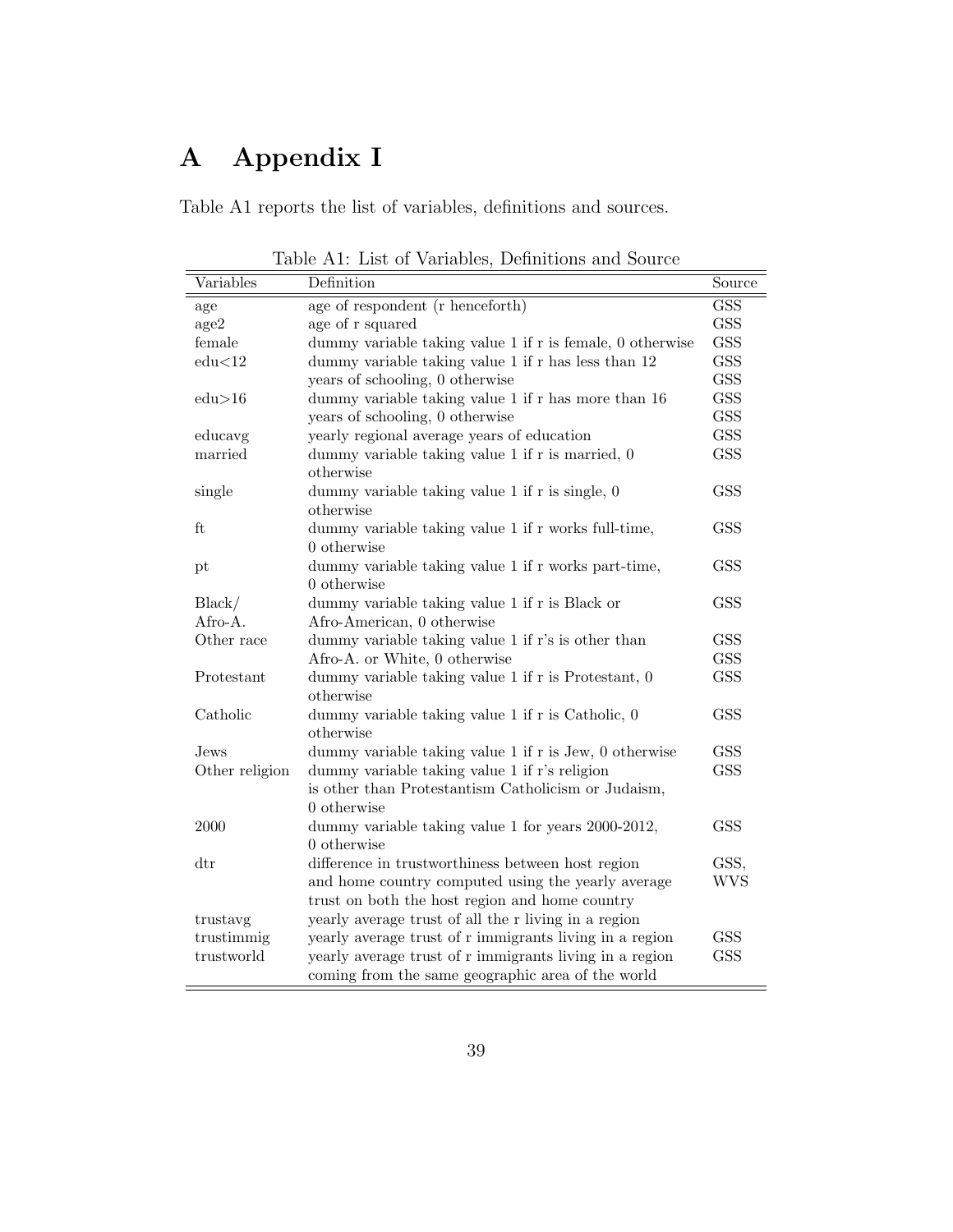Table A2 reports the estimation results on the whole sample using actual data.

|                                   | Location Decision      |                   | Behavioral Decision |                  | <b>Behavioral Decision</b> |         |  |
|-----------------------------------|------------------------|-------------------|---------------------|------------------|----------------------------|---------|--|
|                                   |                        |                   | (L-type regions)    |                  | (H-type regions)           |         |  |
|                                   | $\left( 1\right)$      | $\left( 2\right)$ | $\left( 3\right)$   | $\left(4\right)$ | (5)                        | (6)     |  |
| age                               | $0.01\,$               | (0.013)           | $-0.00$             | (0.009)          | $\overline{0.00}$          | (0.007) |  |
| age2                              | $-0.00$                | (0.000)           | $0.00\,$            | (0.000)          | $-0.00$                    | (0.000) |  |
| female                            | $-0.15**$              | (0.072)           | $0.03\,$            | (0.046)          | $-0.05$                    | (0.038) |  |
| edu<12                            | $0.05\,$               | (0.068)           | $-0.13**$           | (0.056)          | $-0.14***$                 | (0.051) |  |
| edu>16                            | $0.05\,$               | (0.082)           | $0.22***$           | (0.058)          | $0.21***$                  | (0.049) |  |
| educavg                           | $1.01^{***}\;$         | (0.186)           | $-0.05$             | (0.062)          | $-0.05$                    | (0.045) |  |
| married                           | 0.08                   | (0.080)           | $0.10*$             | (0.058)          | $0.04\,$                   | (0.047) |  |
| single                            | 0.13                   | (0.102)           | 0.13                | (0.082)          | $-0.04$                    | (0.065) |  |
| ft                                | $-0.24***$             | (0.087)           | $0.12**$            | (0.057)          | 0.01                       | (0.046) |  |
| pt                                | $-0.15$                | (0.104)           | $0.11\,$            | (0.079)          | $0.11*$                    | (0.058) |  |
| <b>Black</b>                      | $-0.10$                | (0.143)           | $-0.01$             | (0.096)          | $-0.04$                    | (0.087) |  |
| other race                        | $0.21***$              | (0.067)           | $-0.08*$            | (0.050)          | $-0.03$                    | (0.039) |  |
| Protestant                        | $-0.03$                | (0.102)           | $-0.08$             | (0.074)          | $0.03\,$                   | (0.054) |  |
| Catholic                          | $-0.17*$               | (0.098)           | $-0.15**$           | (0.074)          | $-0.07$                    | (0.054) |  |
| $_{\mathrm{Jews}}$                | $-0.36$                | (0.266)           | $-0.17$             | (0.153)          | $\rm 0.02$                 | (0.124) |  |
| other religion                    | $-0.25**$              | (0.118)           | $-0.01$             | (0.083)          | $0.00\,$                   | (0.064) |  |
| 2000                              | $1.53^{\ast\ast\ast}$  | (0.183)           | 0.07                | (0.056)          | $-0.03$                    | (0.040) |  |
| difftrust                         | $0.53*$                | (0.276)           | $-0.55***$          | (0.213)          | $-0.37***$                 | (0.137) |  |
| trustavg                          | $45.37^{\ast\ast\ast}$ | (6.136)           | 0.96                | (0.625)          | 0.58                       | (0.401) |  |
| $\sigma_{ud} = 1$ ; $\rho = 0.25$ |                        |                   |                     |                  |                            |         |  |
| observations                      | 1,307                  |                   |                     |                  |                            |         |  |
| log-pseudol                       | $-811.30$              |                   |                     |                  |                            |         |  |

Table A2: Regression Results: Actual Data and Global Social Interactions

Notes: Estimation Method: Sequential Logit. Columns (1), (3) and (5) report the marginal effects at the mean for respectively immigrants' location decision, their behavioral decision in L-type regions and their behavioral decision in H-type regions; columns (2), (4) and (6) report the standard errors (in parenthesis) for the respective choices. Standard errors are obtained using the Delta Method and are robust to heteroskedasticity. \*\*\* Significant at the 1% level, \*\* Significant at the 5% level, \* Significant at the 10% level.

Source: General Social Survey and World Values Survey, years 1989-2012.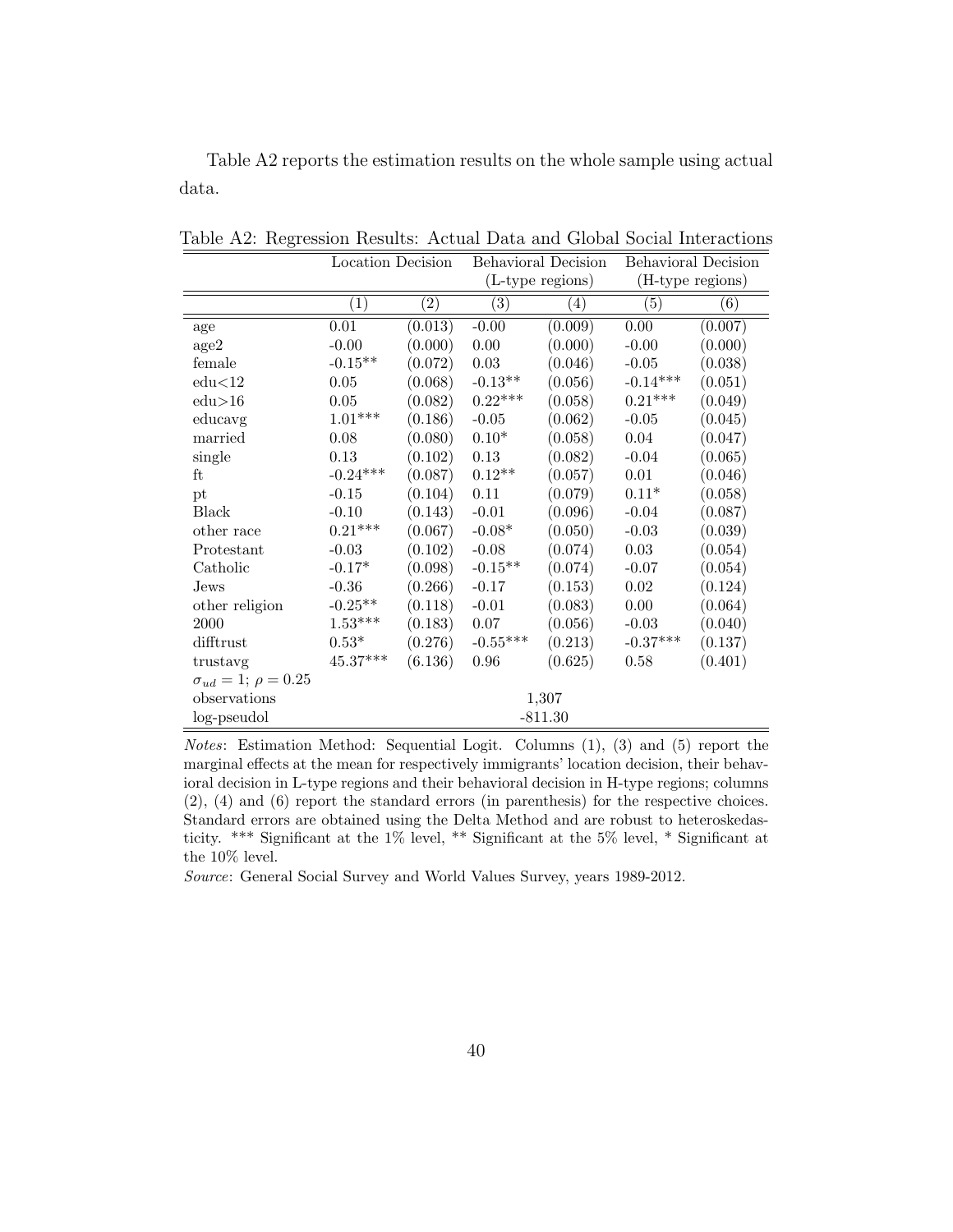## B Appendix II

Following the theoretical literature of social capital, social interactions and neighbourhood effects models (e.g. Brock and Durlauf, 2001a, 2002, 2006, 2007; Durlauf, 2002; Durlauf and Fafchamps, 2005) and its theoretical advances (e.g. Brock and Durlauf, 2006; Zanella, 2007), the work is grounded on a theoretical model of social interactions with endogenous group membership. Immigrants coming from various areas of the world choose which US region to join and a subsequent behavior, according to the following regression tree:



Figure 1: Individual Decision Tree

The first stage represents the location decision, where immigrants choose a group/region (*location decision*) of the United States  $g \in (L, H)$ , defined as L-type or H-type regions. The second stage decision is the behavioral decision,  $\omega \in (L_{i\omega|g}, H_{i\omega|g})$ , where immigrants, after joining a region, decide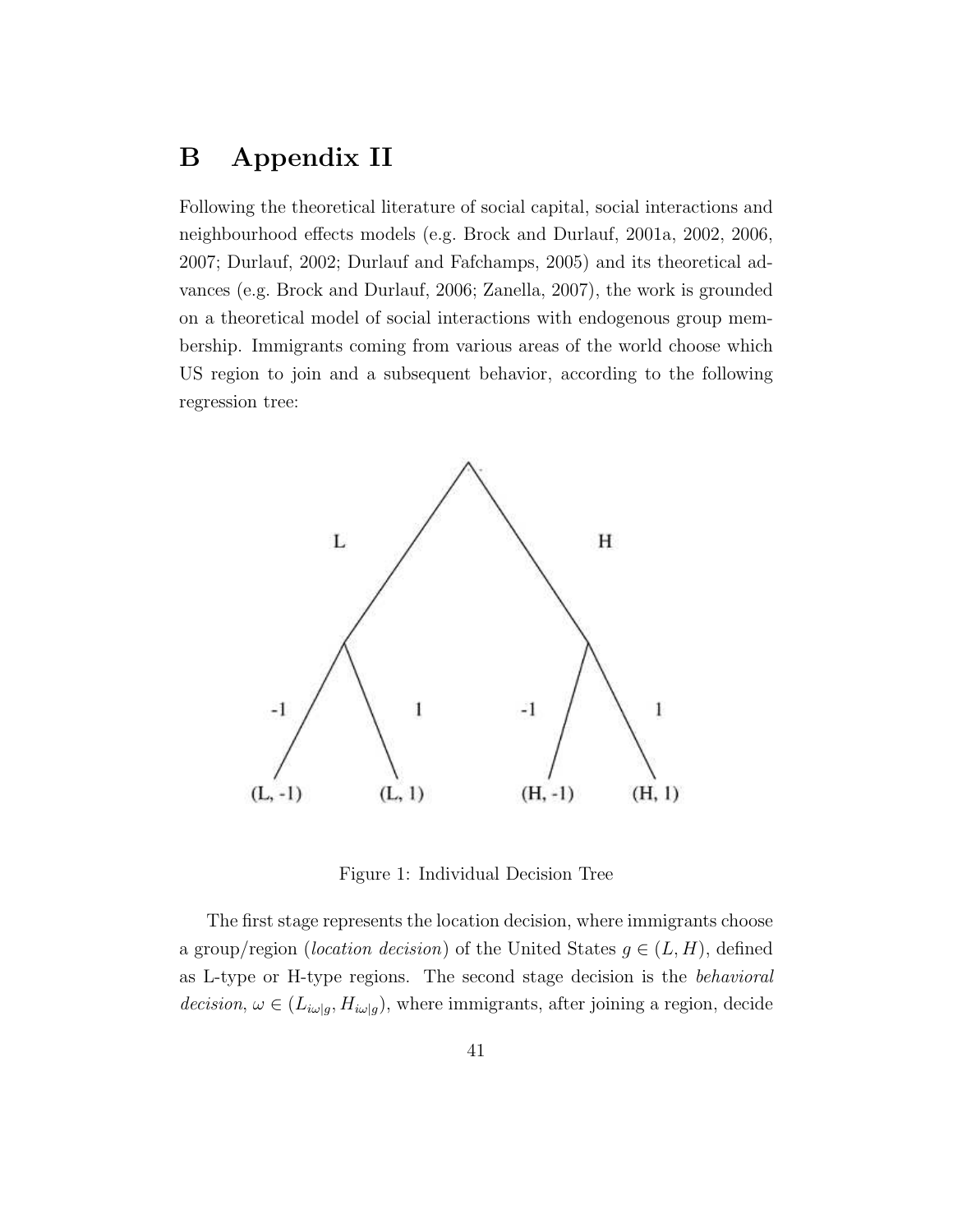whether to trust others.<sup>8</sup>

Immigrants, who are assumed to be rational, want to maximize their utility function,  $V$ , as follows:

$$
Max_{g,\omega} V_i(g,\omega) \tag{1B}
$$

and they do this by first maximizing the decision of the region they decide to join  $(q)$  and subsequently by maximizing their behavior conditional to the location they joined  $(\omega_{i|g})$ .

In each decision they choose outcome 1 only if:

$$
V(1) - V(-1) > 0 \tag{2B}
$$

that is, they decide to migrate for instance to an H-type region  $\{1\}$  if the expected payoff they get from joining an H-type region is greater than the expected payoff they get from joining an L-type region  $\{-1\}$ ; similarly, they decide to trust others if the payoff they get (conditional on their location decision) from trusting others  $\{1\}$  is higher than the payoff they would get if they had to decide not to trust others  $\{-1\}$ .

Also, both the location and the behavioral decision are a function of private utility as well as social utility, so that the utility function can be modeled as follows:

$$
V_i(g,\omega) = \nu(g,\omega,h_i) + s(g,\omega,m_{ig}^e) + u(u_{ig},u_{ig\omega})
$$
 (3B)

 $8$ Although the trust question may capture actual *beliefs* it is common, in the cultural economics literature and when using survey questions, to assume that individuals are rational and behave according to their beliefs. Thus, we can assume that  $\omega$  captures actual behavior of immigrants. Furthermore, although immigrants are born and come from economies worldwide, they have been interviewed while they were already living in the United States. So, it is reasonable to assume the absence of substantial differences in the interpretation of the trust question that could be otherwise addressed using alternative strategies (e.g. vignettes, see for instance King and Wand (2007)). However, possible further heterogeneity is accounted in the model by allowing for the presence of unobserved heterogeneity.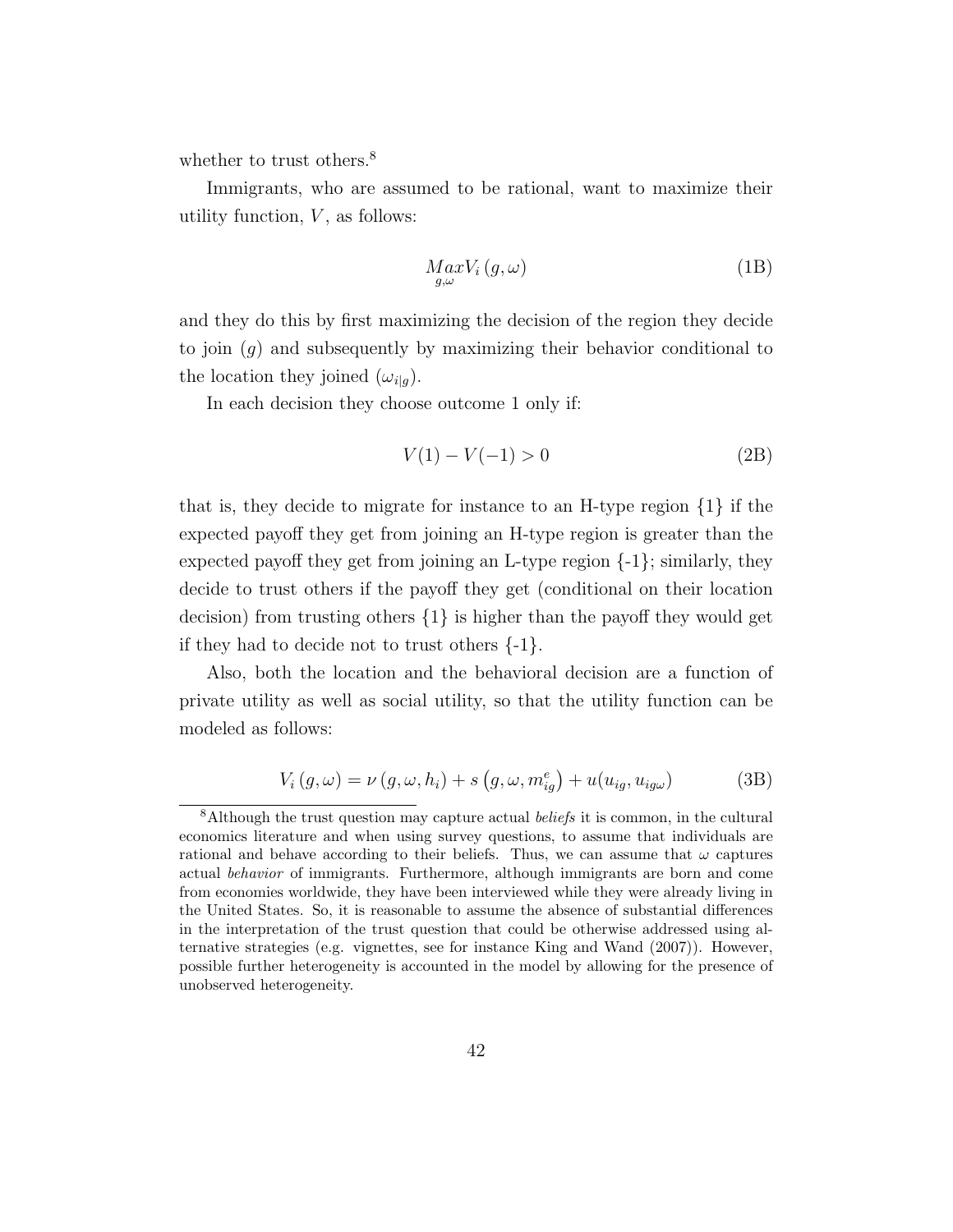where  $\nu(\cdot)$  indicates the deterministic private utility,  $u(\cdot)$  indicates the random private utility and  $s(\cdot)$  indicates social utility. Social interactions models (e.g. Brock and Durlauf, 2006; Zanella, 2007) assume that  $h_i = c + \beta_1' X_i + \beta_2' Y_{ig}$ , where c is a constant term,  $X_i$  represent individualspecific characteristics and  $Y_{ig}$  group/region-specific characteristics.  $J_g m_{ig}^e$ represent the social interactions term  $(m_{ig}^e)$  and the parameter that measures its strength  $(J_q)$ .

I use the "proportional spillovers" specification of social utility that implies that if an individual expects that most of the individuals in a group will choose  $\omega = 1$ , then the individual has an incentive to conform to the choice of the majority (see Brock and Durlauf, 2001b and Zanella, 2007 for details).

Finally, following Brock and Durlauf (2001b), I assume that in the model multiple equilbria may arise when  $J > 1$  and  $h_i$  is homogeneous, and this is a baseline of interest.

This theoretical framework leads to the estimation of the sequential logit model defined in equations  $(1)-(3)$ . Indeed, the maximization of the utility function is represented by the following optimizations:

$$
g_i = \underset{g}{\arg\max} (h_i + Jm_{ig}^e + u_{ig})
$$
\n(4B)

and

$$
\omega_i = \arg \max_{\omega} (h_{i\omega} + J_g m_{i\omega g}^e + u_{i\omega g})
$$
 (5B)

sequentially taken by the immigrants, which lead to the estimation of the following sequential logit structure:

$$
p_{ig} = \frac{\exp(h_i + Jm_{ig}^e)}{\exp(h_{iH} + Jm_{iH}^e) + \exp(h_{iL} + Jm_{iL}^e)}
$$
(6B)

and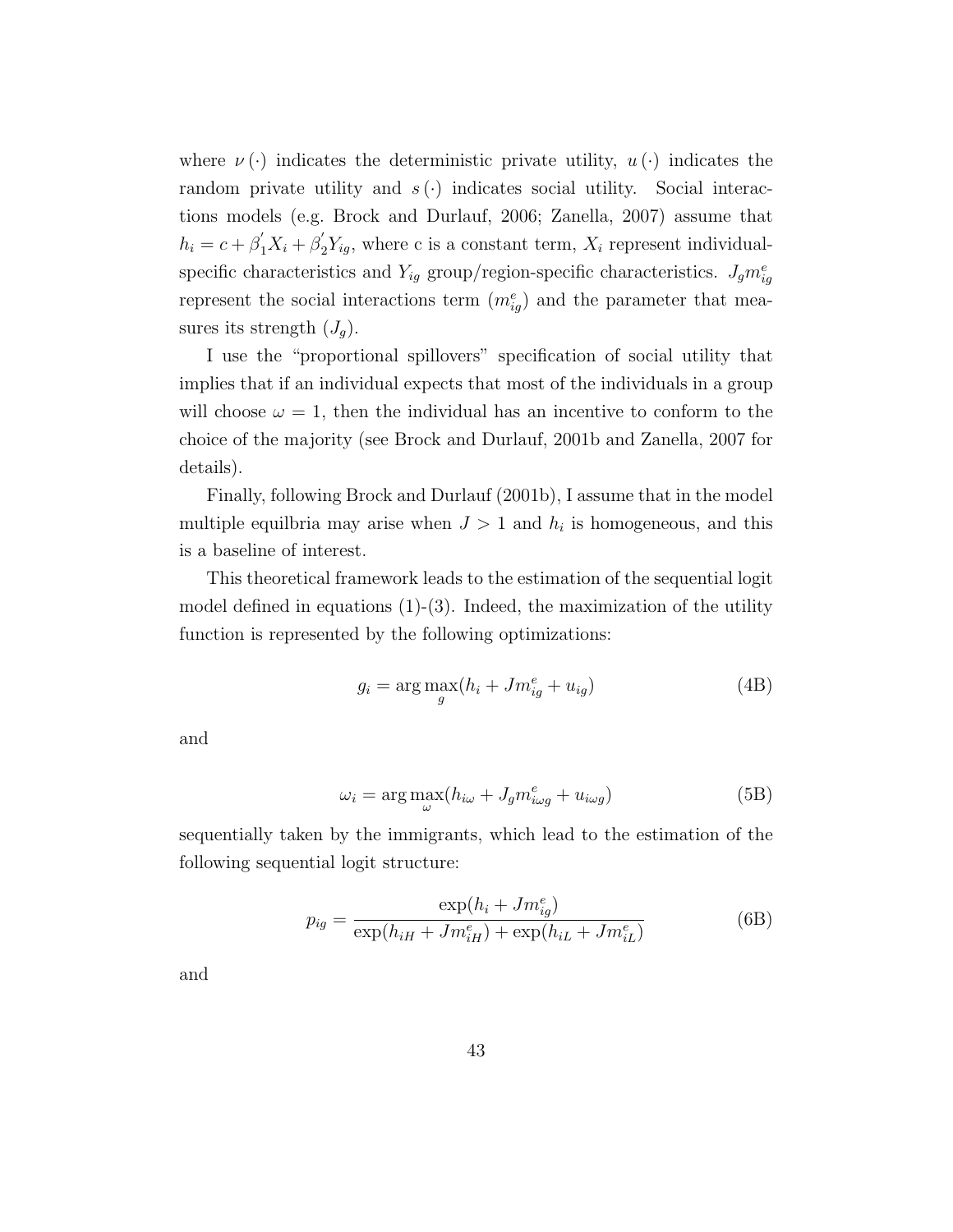$$
p_{i\omega|g} = \frac{\exp(h_i + J_g m_{i\omega g|g}^e)}{\exp(h_{i\omega|H} + J_g m_{i\omega|H}^e) + \exp(h_{i\omega|L} + J_g m_{i\omega|L}^e)}.
$$
(7B)

Assuming that  $h = \beta_0 + \beta_1' X_i + \beta_2' Y_{ig} + \beta_3' dt_{rigr}$ , equations (6B) and (7B) are the probability associated, respectively, to equations (1) and (2)-(3).

This framework is suitable for the research question investigated in this paper. Indeed, the location decision requires some degree of individual mobility; while US natives could have also moved across US regions during their life, the research question (the role of culture, both inherited and contemporaneous, on individual decisions) is more appropriate to study a sample of immigrants. Finally, I estimate the model using a sequential logit rather than the nested logit (suggested for instance in Zanella, 2007). Both the nested logit and the sequential logit can overcome the problems typical of social interactions models. Indeed, the reflection problem (Manski,1993), which refers to the impossibility, in linear-in-means models, to identify and estimate the parameters of the model due to the co-movement of the contextual effects and the social interactions term, is overcome using a nonlinear estimator (e.g. Brock and Durlauf, 2001b); the self-selection problem, which arises because the model belongs to the neighborhood models, where individuals endogenously choose their group membership, is solved, as suggested by (Blume and Durlauf, 2006), by modeling self-selection and taking into account the presence of endogenous sorting of individuals into groups.

However, given the framework, it is more realistic to estimate the model by means of a sequential logit rather than a nested logit model because we can assume that it is too costly for the immigrants to get full information at the first stage about the second stage maximization (see for instance Nagakura and Kobayashi, 2009).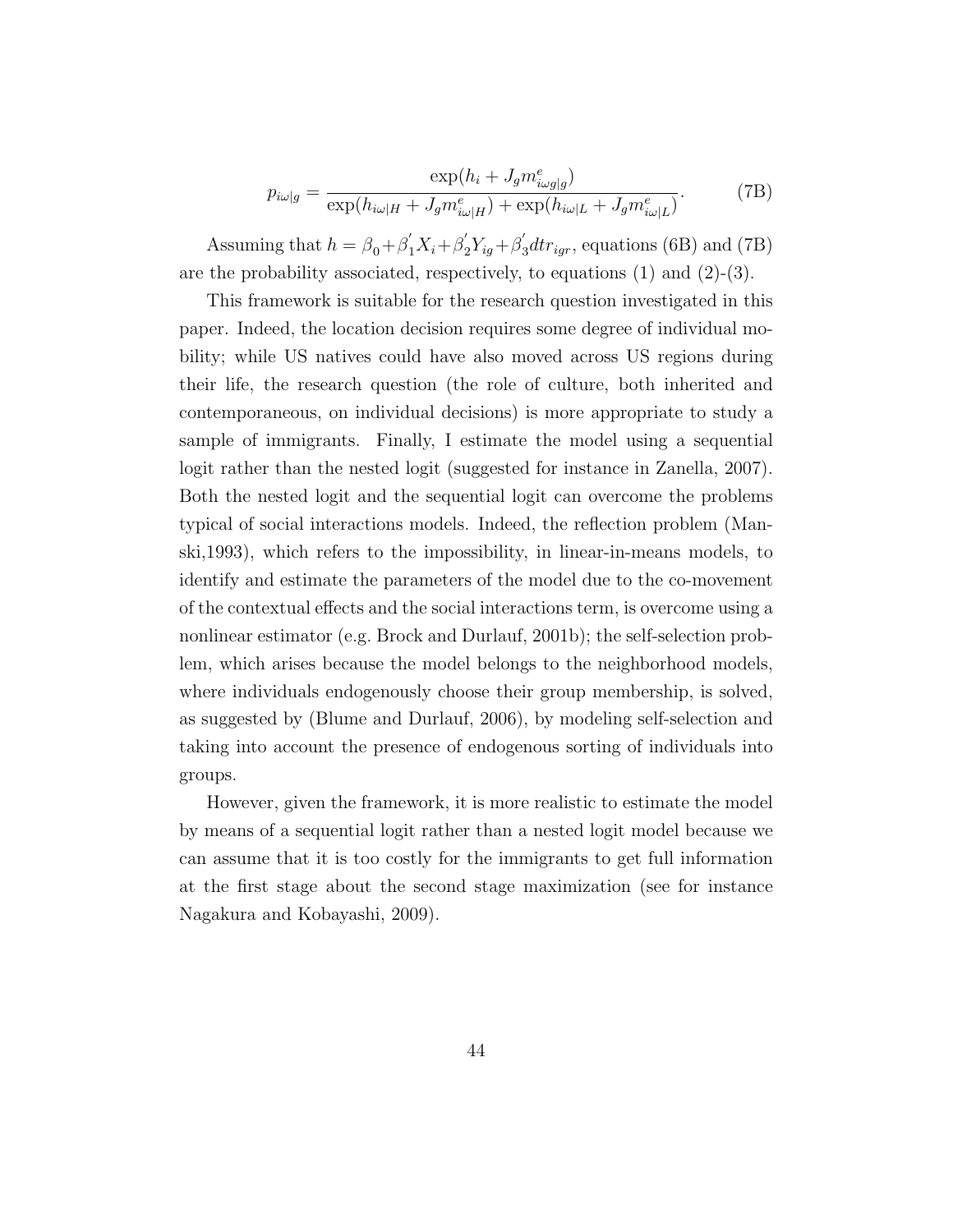### References

- Alesina, A., and E. La Ferrara. 2002. "Who Trust Others?" Journal of Public Economics, 85(2): 207–234.
- Algan, Y., and P. Cahuc. 2010. "Inherited Trust and Growth." American Economic Review, 100(5): 2060–2092.
- Allison, P. D. 1999. "Comparing Logit and Probit Coefficients across Groups." Sociological Methods and Research, 28(2): 186–208.
- Benabou, R. 1993. "Workings of a City: Location, Education and Production." the Quarterly Journal of Economics, 108(3): 619–652.
- Benabou, R. 1996. "Equity and Efficiency in Human Capital Investment: the Local Connection." Review of Economic Studies, 63(2): 237–264.
- Blume, L. E., and S. N. Durlauf. 2006. "Identifying Social Interactions: a Review." Methods in Social Epidemiology, ed. J. Oakes and Kaufman J., 287–315. Jossey-Bass.
- Brock, W., and S. N. Durlauf. 2001a. "Interactions-Based Models." Handbook of Econometrics, ed. J.J. Heckman and E. Leamer Vol. 5, Chapter 54, 2209–2235. North-Holland.
- Brock, W., and S. N. Durlauf. 2001b. "Discrete Choice with Social Interactions." Review of Economic Studies, 68(2): 235–260.
- Brock, W., and S. N. Durlauf. 2002. "A Multinomial Choice Model of Neighborhood Effects." American Economic Review, 92(2): 298–303.
- Brock, W., and S. N. Durlauf. 2006. "Multinomial Choice with Social Interactions." The Economy as an Evolving Complex System, ed. L.E. Blume and Durlauf S.N., Chapter 8, 175–206. Oxford:Oxford University Press.
- Brock, W., and S. N. Durlauf. 2007. "Identification of binary choice models with social interactions." Journal of Econometrics, 140(1): 52–75.
- Buis, M. L. 2011. "The consequences of unobserved heterogeneity in a sequential logit model." Research in Social Stratification and Mobility, 29(3): 247–262.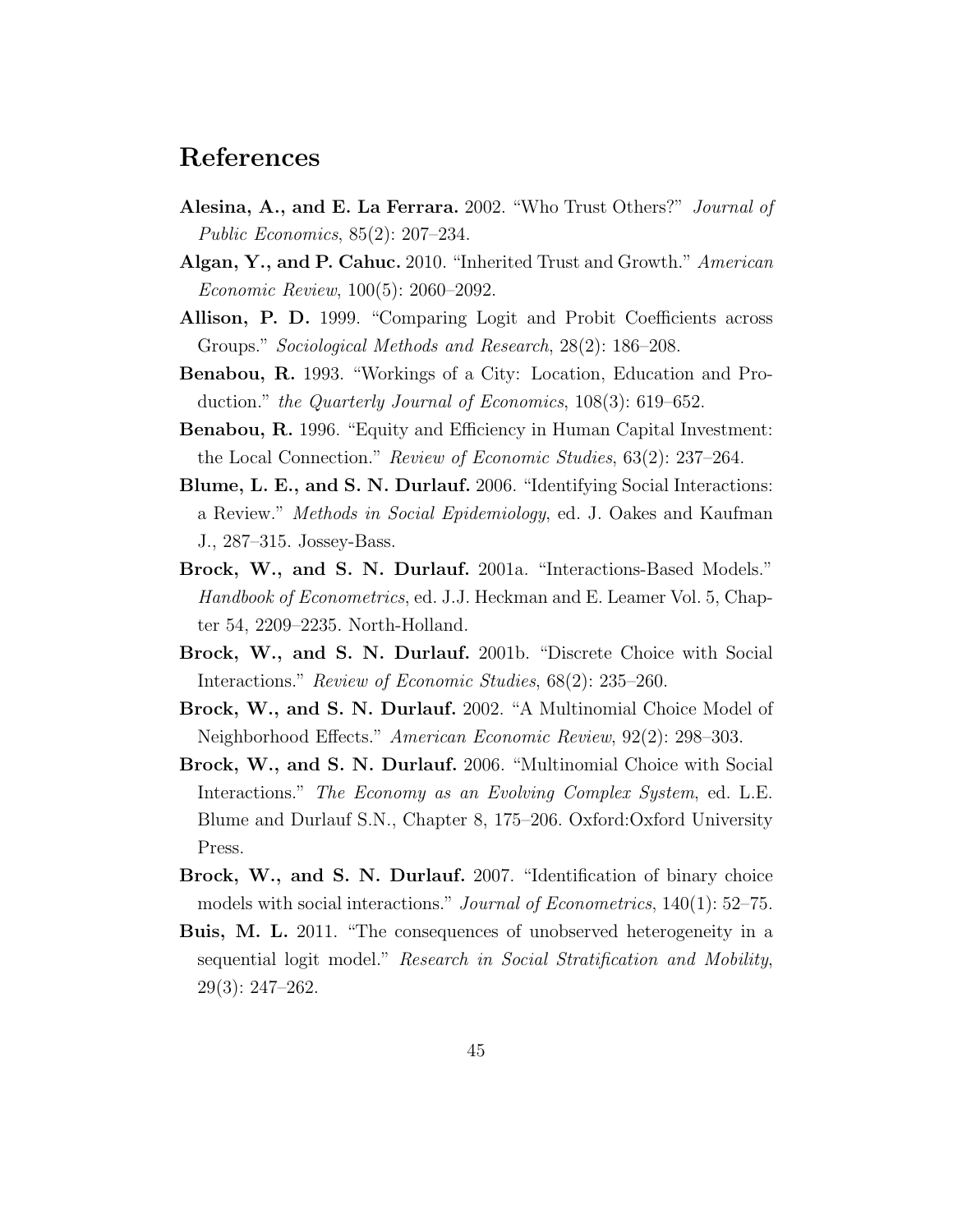- Cameron, S. V., and J. Heckman. 1998. "Life Cycle Schooling and Dynamic Selection Bias: Models and Evidence for Five Cohorts of American Males." *Journal of Political Economy*, 106(2): 262–333.
- Constant, A. F., and K. F. Zimmermann. 2008. "Measuring Ethnic Identity and Its Impact on Economic Behavior." Journal of the European Economic Association, 6(2-3): 424–433.
- Dinesen, P. T. 2012a. "Does generalized (Dis) trust travel? Examining the impact of cultural heritage and destination-country environment on trust of immigrants." Political Psychology, 33(4): 495–511.
- Dinesen, P. T. 2012b. "Parental transmission of trust or perceptions of institutional fairness: generalized trust of non-Western immigrants in a high-trust society." *Comparative Politics*, 44(3): 273–289.
- Dinesen, P. T. 2013. "Where you come from or where you live? Examining the cultural and institutional explanation of generalized trust using migration as a natural experiment." European Sociological Review, 29(1): 114–128.
- Dinesen, P. T., and M. Hooghe. 2010. "When in Rome do as the Romans do: the acculturation of generalized trust among immigrants in Western Europe." International Migration Review, 44(3): 697–727.
- Durlauf, S. N. 1996. "A theory of Persistence in Income Inequality." Journal of Economic Growth, 1(1): 75–93.
- Durlauf, S. N. 2002. "On the Empirics of Social Capital." Economic Journal, 112(483): F459–F479.
- Durlauf, S. N., and M. Fafchamps. 2005. "Social Capital." *Handbook* of Economic Growth, ed. Aghion P. and S.N. Durlauf Vol. 1, Chapter 26, 1639–1699. Amsterdam:North-Holland.
- Dustmann, C. 1995. "Savings Behavior of Migrant Workers. A life Cycle Analysis." Zeitschrift fur Wirtschafts- und Sozialwissenschaften, 115: 511–533.
- Dustmann, C. 1997. "Return Migration, Uncertainty and Precautionary Savings." Journal of Development Economics, 52: 295–316.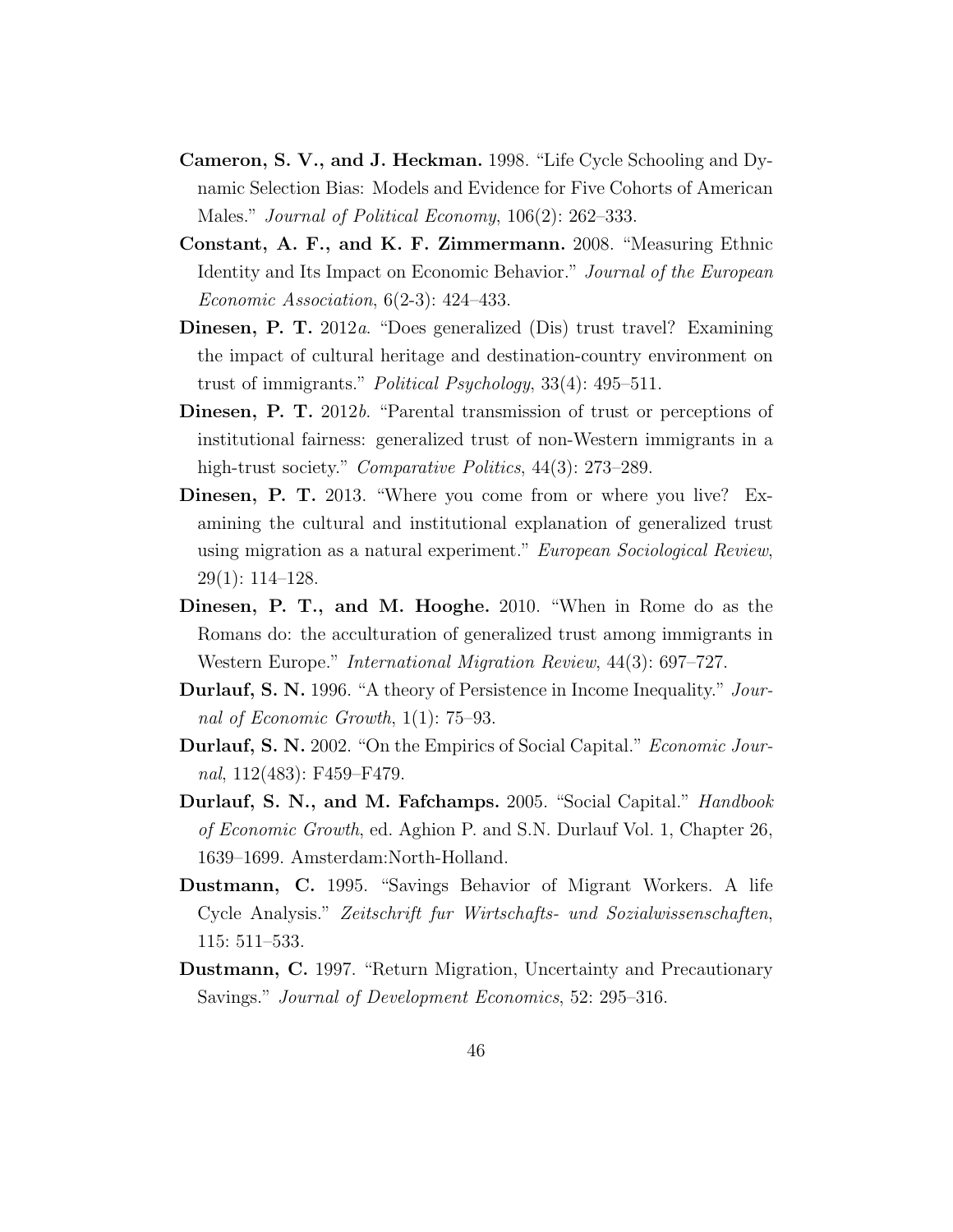- Dustmann, C. 2003. "Returning Migration, Wage Differentials, and the Optimal Migration Duration." European Economic Review, 47: 353–369.
- Gibson, J., and D. McKenzie. 2011. "The microeconomic determinants of emigration and return migration of the best and brightest: evidence from the Pacific." Journal of Development Economics, 95: 18–29.
- Guiso, L., P. Sapienza, and L. Zingales. 2004. "The Role of Social Capital in Financial Development." American Economic Review, 94: 526– 556.
- Guiso, L., P. Sapienza, and L. Zingales. 2012. "Civic Capital as the Missing Link." Handbook of Social Economics, ed. Bisin A. Benhabib J and Jackson M. Vol. 1A, Chapter 26, 417–480. Amsterdam:North-Holland.
- Heckman, J. J. 1979. "Sample Selection Bias as a Specification Error." Econometrica, 47: 153–161.
- Kennan, J., and J. R. Walker. 2013. "Modeling Individual Migration Decisions." First Handbook of Migration Economics, ed. Amelie F. Constant and Klaus F. Zimmermann Vol. Part II, Chapter 2, 39–54. Edward Elgar Publishing.
- King, G., and J. Wand. 2007. "Comparing Incomparable Survey Responses: Evaluating and Selecting Anchoring Vignettes." Political Analysis, 15: 46–66.
- Kirdar, M. G. 2009. "Labor market outcomes, Savings Accumulation and Returning Migration." Labour Economics, 6: 418–428.
- Ljunge, M. 2014. "Trust issues: evidence on the intergenerational trust transmission among children of immigrants." Journal of Economic Behaviour and Organization, 106: 175–196.
- Manski, C. 1993. "Identification of endogenous social effects: The reflection problem." Review of Economic Studies, 60: 531–542.
- Manski, C. 2000. "Economic Analysis of Social Interactions." Journal of Economic Perspectives, 14: 115–136.